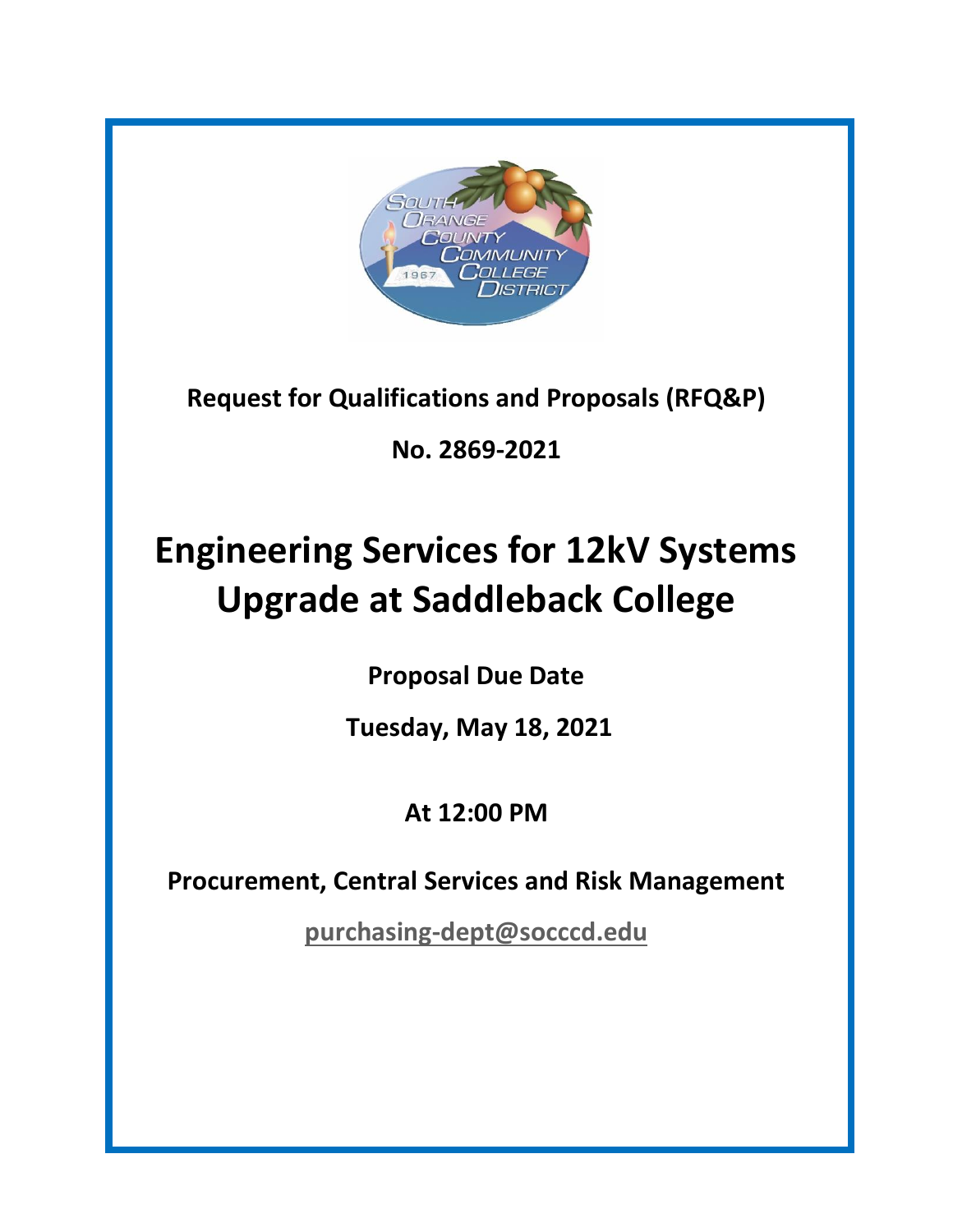# **Table of Contents**

| RFQ&P No. 2869-2021 Engineering Services for 12kV Systems Upgrade at Saddleback College |
|-----------------------------------------------------------------------------------------|
|                                                                                         |
|                                                                                         |
|                                                                                         |
|                                                                                         |
|                                                                                         |
|                                                                                         |
|                                                                                         |
|                                                                                         |
|                                                                                         |
|                                                                                         |
|                                                                                         |
|                                                                                         |
|                                                                                         |
|                                                                                         |
|                                                                                         |
|                                                                                         |
|                                                                                         |
|                                                                                         |
|                                                                                         |
|                                                                                         |
|                                                                                         |
|                                                                                         |
|                                                                                         |
|                                                                                         |
|                                                                                         |
|                                                                                         |
|                                                                                         |
|                                                                                         |
|                                                                                         |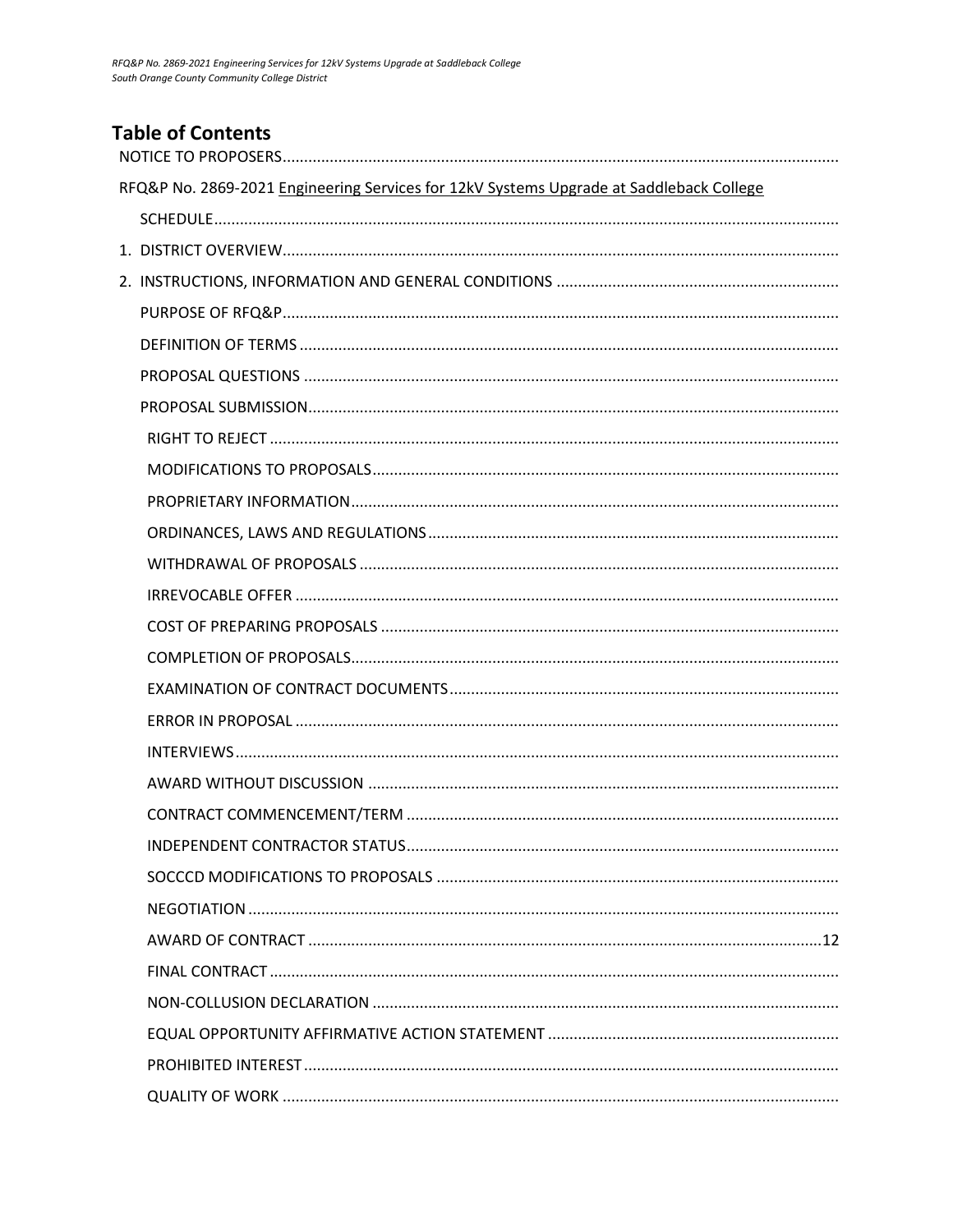| 4. |  |
|----|--|
|    |  |
|    |  |
|    |  |
|    |  |
|    |  |
|    |  |
|    |  |
|    |  |
|    |  |
|    |  |
|    |  |
|    |  |
|    |  |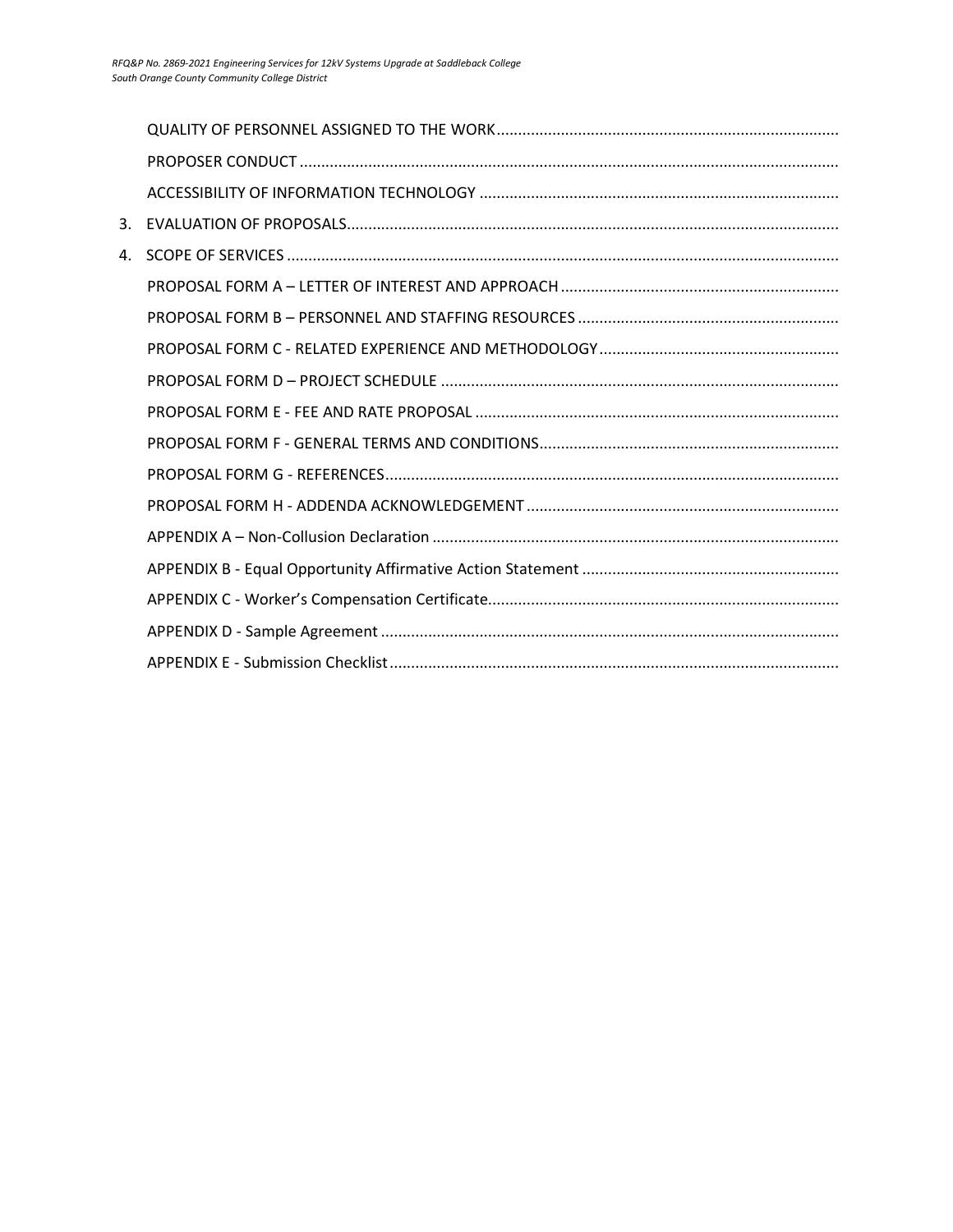#### **Notice to Firms**: **Request for Qualification/Proposal (RFQ&P) No. 2869-2021**

<span id="page-3-0"></span>

| District:                                                | SOUTH ORANGE COUNTY COMMUNITY COLLEGE DISTRICT                                                                                                            |
|----------------------------------------------------------|-----------------------------------------------------------------------------------------------------------------------------------------------------------|
| Project:                                                 | RFQ&P 2869-2021<br><b>Engineering Services for 12kV Systems Upgrade at</b><br>Saddleback College<br><b>South Orange County Community College District</b> |
| <b>RFQ&amp;P Deadline:</b>                               | <b>Tuesday, May 18, 2021</b><br>12:00 PM                                                                                                                  |
| <b>Email Address for</b><br><b>Receipt of Proposals:</b> | purchasing-dept@socccd.edu                                                                                                                                |

NOTICE IS HEREBY GIVEN that the South Orange County Community College District, of Orange County, California, acting by and through its Governing Board, hereinafter referred to as "DISTRICT," will receive up to, but not later than, the above-stated time, responses to the Request for Qualifications and Proposals for the above Project.

There will be a mandatory pre-proposal meeting conducted via Zoom on Tuesday, May 4, 2021 at 11:00am. All RFQ&P respondents shall confirm their attendance by email to: purchasingdept@socccd.edu by Friday, April 30, 2021 at 5:00pm. The subject line should read: "RFQ&P No. 2869- 2021 Pre-Proposal Meeting Confirmation." Physical presence is not required. A call-in number will be provided prior to the meeting day to those who confirm attendance. Any proposer that does not attend the entire conference and/or does not arrive on-time may be deemed non-responsive.

A complete Request for Qualifications and Proposals may be viewed online at [www.socccd.edu](http://www.socccd.edu/) at the Bids link.

Any and all questions must be sent via email to purchasing-dept@socccd.edu. Firms shall reference RFQ&P No. 2869-2021 in the email subject line. The final day for questions shall be Friday, April 30, 2021, no later than 5:00pm.

The District reserves the right to reject any or all submittals or to waive any irregularities and/or informalities in any proposals.

No proposer may withdraw any proposal for a period of one hundred and eighty (180) calendar days after the submission deadline.

Priya Jerome

Executive Director, Procurement, Central Services & Risk Management

<span id="page-3-1"></span>PUBLISH: OC REGISTER April 21, 2021 & April 28, 2021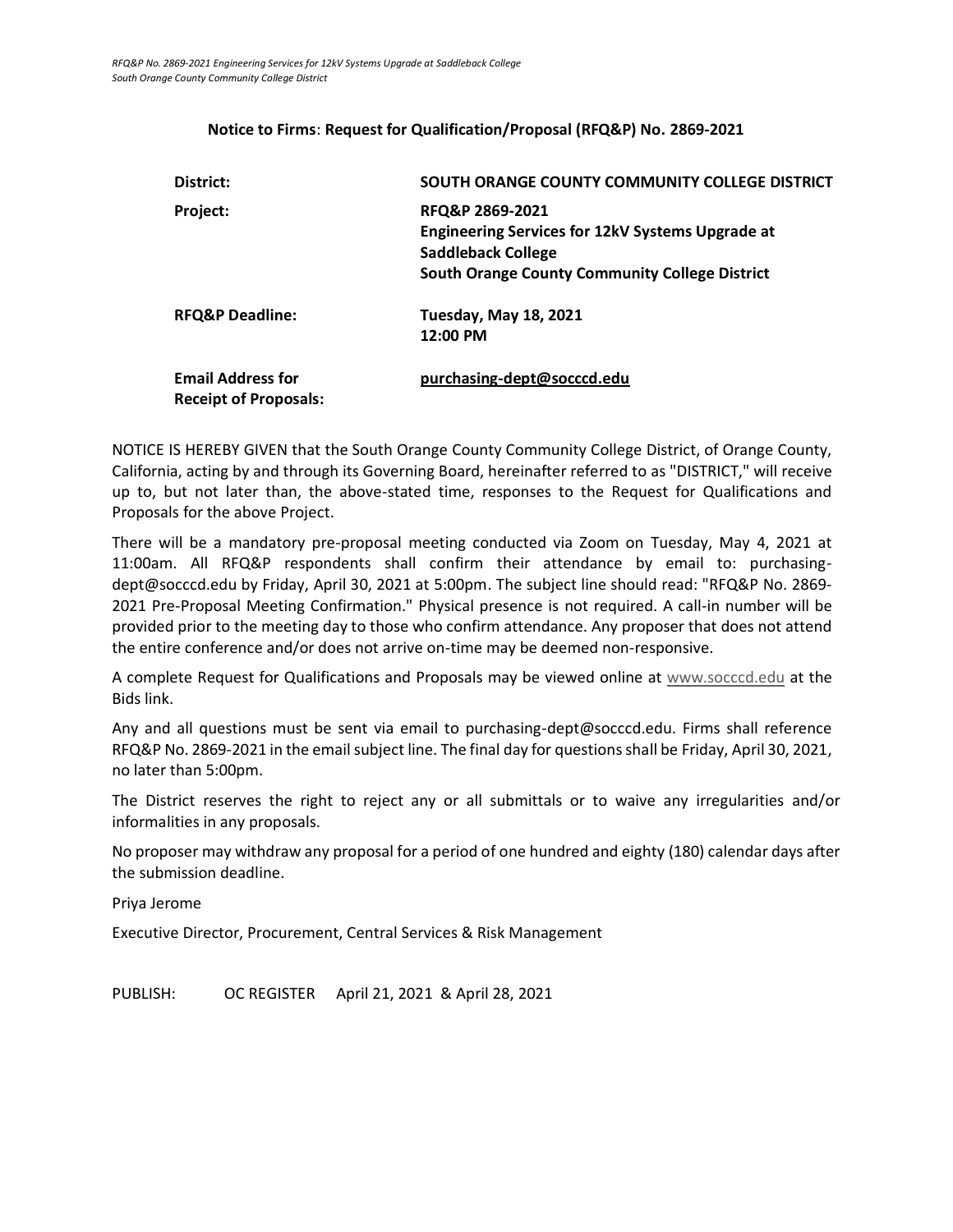# **RFQ&P No. 2869-2021 Engineering Services for 12kV Systems Upgrade at Saddleback College**

| Date of Issue / Document Available       | April 21, 2021                            |
|------------------------------------------|-------------------------------------------|
| <b>Advertisement Dates</b>               | April 21, 2021                            |
|                                          | April 28, 2021                            |
| Publication                              | OC Register                               |
| Requests for Information (RFI)           | 4/30/2021                                 |
| <b>Mandatory Pre-Proposal Meeting</b>    | 5/4/2021                                  |
|                                          | 11:00 AM                                  |
|                                          | Zoom conference call information will be  |
|                                          | sent to all firms that RSVP.              |
| District Responds to RFI's               | 5/5/2021                                  |
|                                          | End of Day                                |
|                                          |                                           |
| <b>Due Date</b>                          | <b>Tuesday, May 18, 2021</b>              |
|                                          | 12:00 PM                                  |
| Interview/Presentations (if needed)      | May 31, 2021                              |
|                                          | Time TBD                                  |
|                                          | Zoom conference call information will be  |
|                                          | sent to shortlisted firms.                |
| <b>Contract Negotiations (if needed)</b> | June 1-3, 2021                            |
|                                          | All negotiations will take place via Zoom |
|                                          | conference calls.                         |
| <b>Anticipated Governing</b>             | June 28, 2021                             |

#### **SCHEDULE**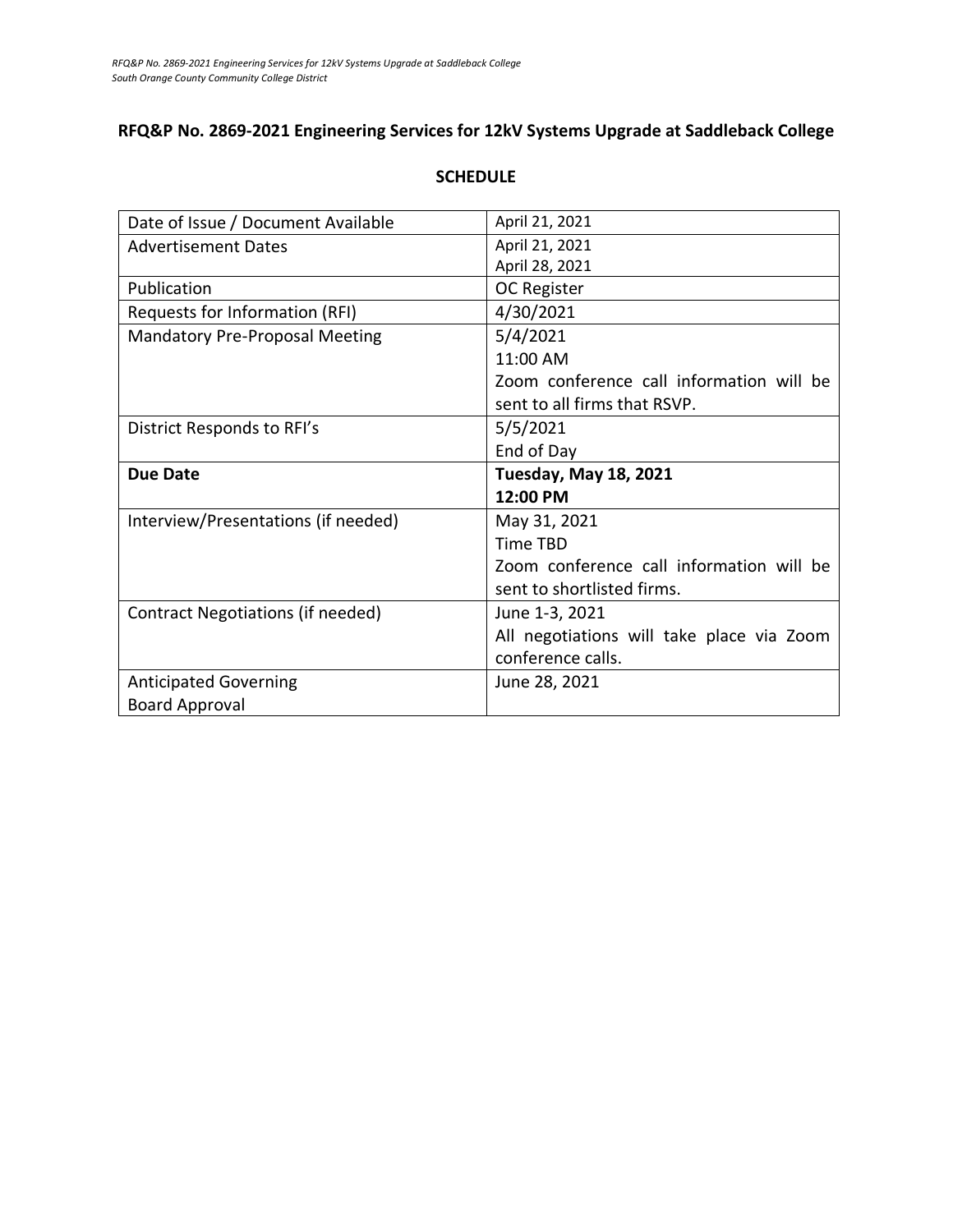# <span id="page-5-0"></span>**1. DISTRICT OVERVIEW**

South Orange County Community District encompasses 382 square miles in South Orange County serving over 909,000 residents in 26 communities. We know that higher education is directly linked to quality of life and economic vitality. We have helped generations of families achieve their educational and career goals since 1967.

This multi-campus district is comprised of Saddleback College in the City of Mission Viejo (1967), Irvine Valley College in the city of Irvine (1985) and Advanced Technology Education Park (2007) in the city of Tustin.

The District is governed by a seven-member elected Board of Trustees and the District's chief executive officer is the Chancellor.

District Services provides centralized administrative services to our three campuses including: Chancellor and Trustee Services, Business Services, Technology and Learning Services, and Human Resources. These departments provide accounting, benefits, facilities planning, fiscal services, human resources, information technology, institutional research and planning, payroll, public affairs, procurement, contracting, risk management, and warehouse/mailroom services to our district.

The District continually assesses the effectiveness of its services through district-wide surveys, shared governance committees and task forces that are established to accomplish specific projects. Strategic planning is an essential tool for guiding our direction and assuring compliance with accreditation standards.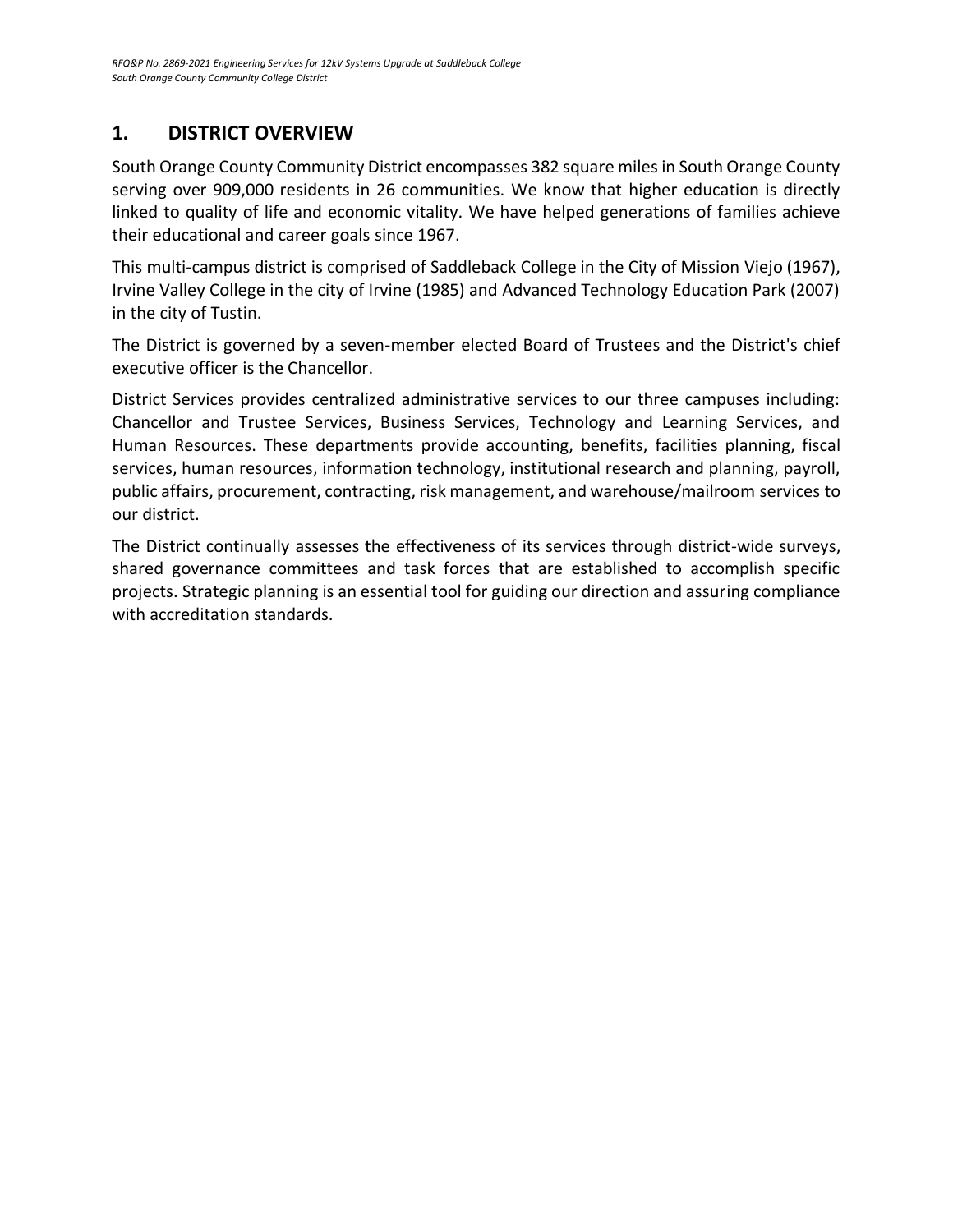# <span id="page-6-0"></span>**2. INSTRUCTIONS, INFORMATION AND GENERAL CONDITIONS**

# <span id="page-6-1"></span>**PURPOSE OF RFQ&P**

South Orange County Community College District (SOCCCD) is seeking to retain a qualified firm to provide Engineering Services for 12kV Systems Upgrade at Saddleback College. The entirety of this RFQ&P sets forth the District's requirements in detail. All responses should be submitted in accordance with the terms and conditions contained in the foregoing document.

#### <span id="page-6-2"></span>**DEFINITION OF TERMS**

- The designation of District refers to the South Orange County Community College District, a political subdivision of the State of California.
- The term "**Proposers"** refers to Firms that elect to submit proposals for Engineering Services for 12kV Systems Upgrade at Saddleback College.
- The terms **"Contract"** and **"Agreement"** shall be used interchangeably within this document.
- Throughout this document, the term "**District"** shall be used to designate the rights and responsibilities of the South Orange County Community College District.
- The term "**District-wide**" represents District Services (DS), Irvine Valley College (IVC), Saddleback Community College (SC), and the Advanced Technology Education Park (ATEP).
- <span id="page-6-4"></span>• The term "**Proposer"** shall be used to designate the rights and responsibilities of the successful firm responding to this RFQ&P.

## <span id="page-6-3"></span>**PROPOSAL QUESTIONS**

All questions regarding this RFQ&P should be sent, via e-mail to Priya Jerome at purchasingdept@socccd.edu.

Questions will only be accepted until 4/30/2021 no later than 5:00 PM. The e-mail subject line should read: "Your company name/Questions regarding RFQ&P No. 2869-2021." No direct responses will be sent to the company/firm asking the question. Questions will be answered in the form of an **Addendum** and sent to all potential respondents on/about 5:00PM on 5/5/2021. All addendums to this RFQ&P will be posted on the District's web site.

#### **PROPOSAL SUBMISSION**

It shall be the responsibility of the Proposer to ensure that Proposals are received via email submission as follows:

## Email Submission:

Proposals are to be submitted, via e-mail, to the Purchasing Department no later than **12:00 PM** on Tuesday, May 18, 2021. Submit Proposal to: [purchasing-dept@socccd.edu](mailto:purchasing-dept@socccd.edu) The Proposal must be emailed to the address above as an attachment in Word or PDF format and not exceed file size of 10MB. Proposals with documents exceeding 10MB in size should be saved to a smaller file size or split up and sent as separate emails. Subject line of e-mail containing submitted proposal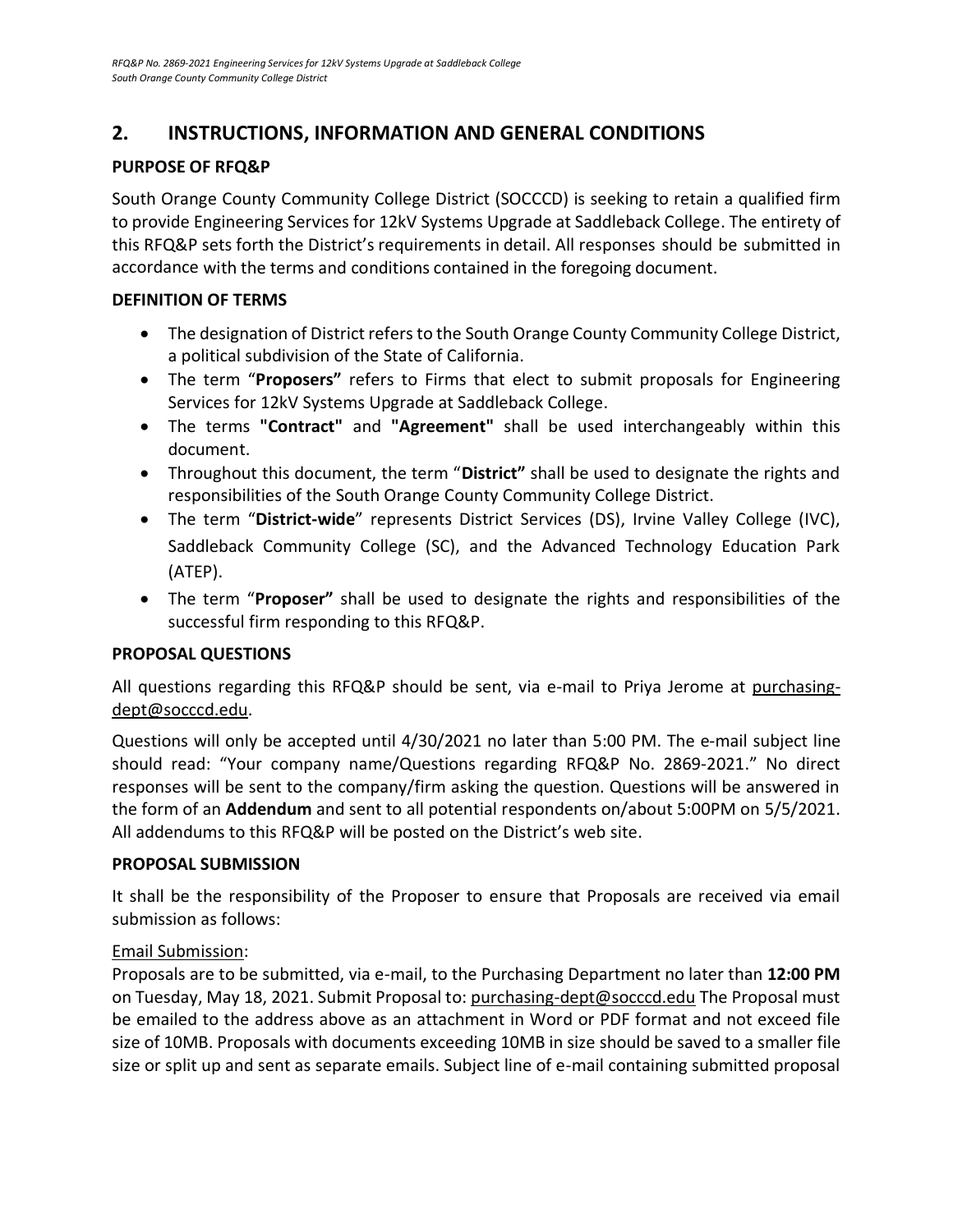should include and read "name of your company/submittal for RFQ&P No. 2869-2021 ("Email 1 of XX" if more than one)."

Proposals submitted in response are to be labeled Form A, B, C etc. and be in the following order:

- 1. **Letter of Interest and Approach** PROPOSAL FORM A
- 2. **Personnel and Staffing Resources** PROPOSAL FORM B
- 3. **Related Experience and Methodology** PROPOSAL FORM C
- 4. **Project Schedule** PROPOSAL FORM D
- 5. **Fee and Rate Proposal** PROPOSAL FORM E
- 6. **General Terms and Conditions** PROPOSAL FORM F
- 7. **References** PROPOSAL FORM G
- 8. **Addenda Acknowledgement** PROPOSAL FORM H
- 9. **Appendices**
	- A. Non-Collusion Declaration
	- B. Equal Opportunity Affirmative Action Statement
	- C. Firm's Certificate Regarding Worker's Compensation
	- D. Sample Agreement
	- E. Submission Checklist

<span id="page-7-0"></span>Oral, telephone, facsimile (fax machine) proposals **will not** be accepted.

# **RIGHT TO REJECT**

This RFQ&P does not constitute a commitment by the District to award a contract. The District reserves the right to waive any irregularities and/or informalities and to reject any or all proposals and/or to cancel the Request for Qualifications & Proposals. The District expressly reserves the right to postpone the proposal opening date for its own convenience. The award shall be made on the proposal(s) that serve(s) the best interest of the District and will not be evaluated solely on a monetary basis; however, proposers are encouraged to submit their best prices in their proposals. Award will be based on proposer's qualification and best fit as deemed by the District. No contract award shall exist until executed and approved by the District's Governing Board.

## <span id="page-7-1"></span>**MODIFICATIONS TO PROPOSALS**

The proposal may be modified after its submission by written notice to the District of withdrawal and resubmission before the date and time specified for receipt of proposals. Modification will not be considered if offered in any other manner. No modifications will be allowed after the RFQ&P due date and time has passed.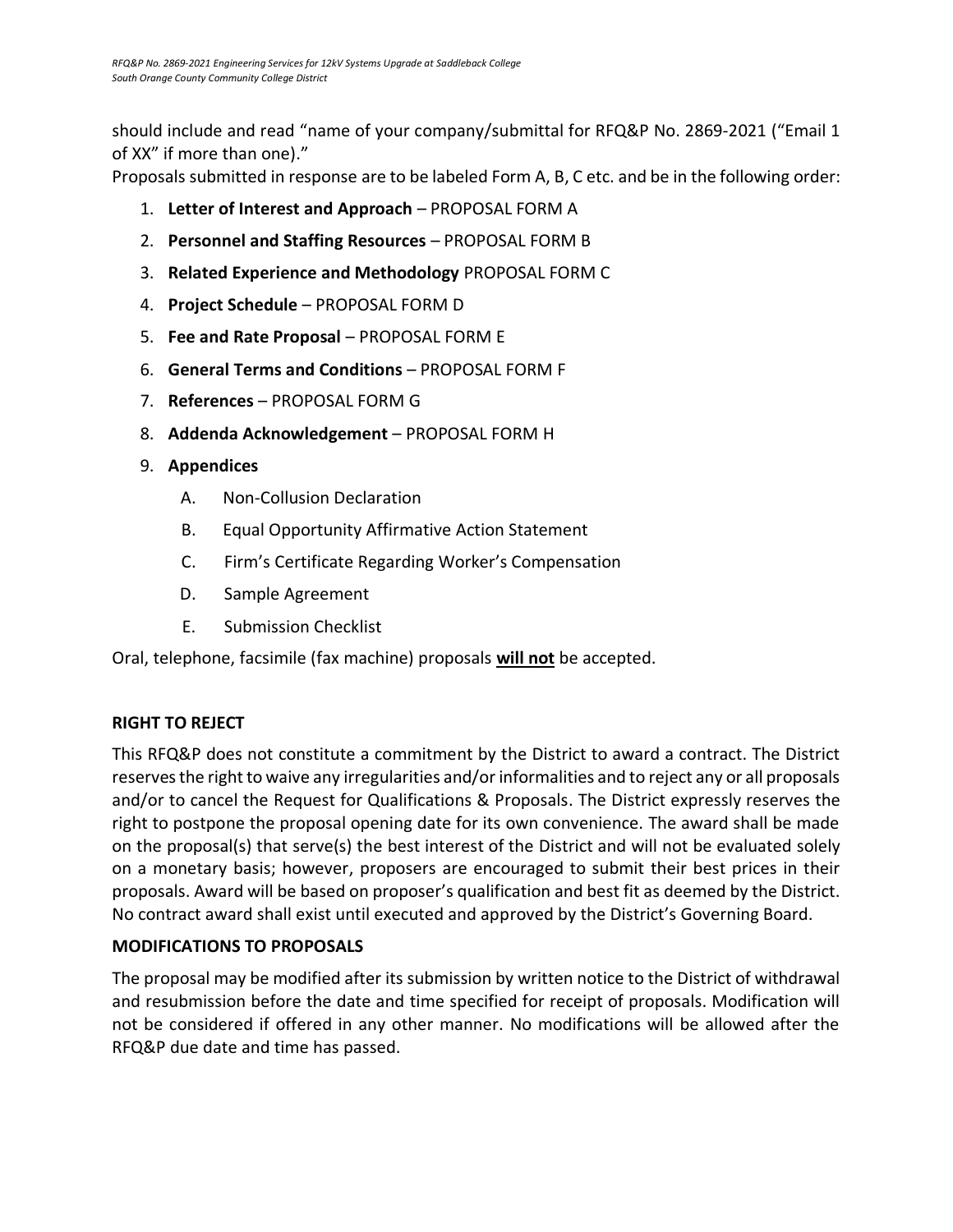#### **PUBLIC RECORDS**

All materials submitted in response to the RFQ&P are deemed property of the District upon submission to the District. Responses to the RFQ&P and other materials submitted in connection therewith shall be deemed "public records" except for those marked or noted by a Respondent as "trade secrets" (as that term is defined and used in Civil Code §3426.1), "confidential" or "proprietary". Financial statements are not subject to disclosure under the Public Records Act. The foregoing notwithstanding, the District may reject for non-responsiveness a Response to the RFQ&P which indiscriminately notes that the Response or portions thereof are "Trade Secret", "Confidential", or "Proprietary" and exempt from disclosure as a public record. Notwithstanding the designation of materials submitted in response to the RFQ&P as "public records" such materials shall not be subject to disclosure under the Public Records Act until after the District has issued a recommendation for award of the Architectural Services Agreement. The District is not liable or responsible for the disclosure of RFQ&P Responses, or portions thereof, deemed to be public records, including those records exempt from disclosure if disclosure is required by law, by an order of a court of competent jurisdiction, or which occurs through inadvertence, mistake or negligence on the part of the District or its agents or representatives. If the District is required to defend or otherwise respond to any action or proceeding wherein request is made for the disclosure of the contents of any portion of an RFQ&P Response deemed exempt from disclosure hereunder, by submitting an RFQ&P Response, each Respondent agrees to defend, indemnify and hold harmless the District in any action or proceeding from and against any liability, including without limitation attorneys' fees arising therefrom. The party submitting materials sought by any other party shall be solely responsible for the cost and defense in any action or proceeding seeking to compel disclosure of such materials; the District's sole involvement in any such action shall be that of a disinterested stakeholder, retaining the requested materials until otherwise ordered by a court of competent jurisdiction.

#### <span id="page-8-0"></span>**ORDINANCES, LAWS AND REGULATIONS**

The Proposer shall comply with all ordinances, laws, and regulations pertaining to the operation contemplated hereby, including, but not limited to, the California Workers' Compensation Act, the Federal Equal Employment Opportunities Act, and the Americans with Disabilities Act. The Proposer shall apply for, obtain, and maintain in force all permits and licenses required by the various agencies of Federal, State, and local government having jurisdiction over the Proposer operations. All operations and materials shall be in accordance with all applicable Federal, State, County and City laws, statutes and requirements.

#### <span id="page-8-1"></span>**WITHDRAWAL OF PROPOSALS**

<span id="page-8-2"></span>Any Proposer may withdraw their proposal by written request via e-mail to purchasingdept@socccd.edu at any time **prior** to the deadline set for receipt of proposals. The subject line of the e-mail should include and read: "Your Company Name/Withdrawal of RFQ&P No. 2869- 2021." No proposal may be withdrawn or modified after that deadline. Withdrawn proposals may be resubmitted up to the time designated for the receipt of proposals provided that they are then fully in conformance with the general terms and conditions of the RFQ&P.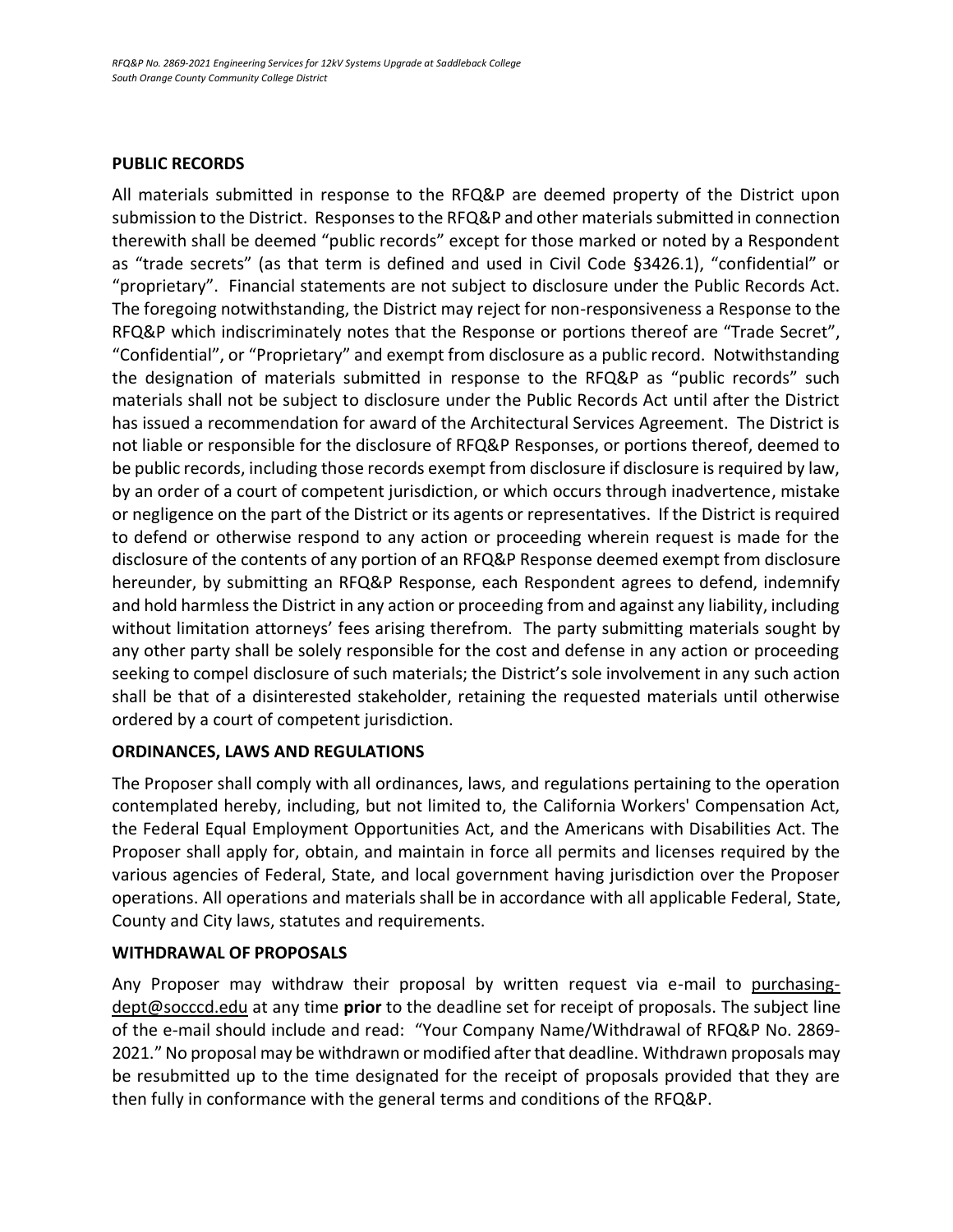#### **IRREVOCABLE OFFER**

Proposals shall be considered irrevocable offers for a period of one hundred and eighty (180) days from the date of receipt and may not be withdrawn during this period without consent of the District.

#### <span id="page-9-0"></span>**COST OF PREPARING PROPOSALS**

Any and all costs associated with the preparation of responses to this RFQ&P, including site visits, oral presentations and any other costs shall be entirely the responsibility of the Proposer and shall not be reimbursable in any manner by the District.

#### **COMPLETION OF PROPOSALS**

Proposals shall be completed in all respects as required by the instructions herein. A proposal may be rejected if it is conditional or incomplete, or if it contains alterations of form or other irregularities of any kind. A proposal will be rejected if, in the opinion of the District, the information contained therein was intended to erroneously and fallaciously mislead the District in the evaluation of the proposal. Proposers are required to follow and adhere to the format as prescribed in this RFQ&P.

#### **EXAMINATION OF CONTRACT DOCUMENTS**

Proposers shall thoroughly examine the contents of this RFQ&P. The failure or omission of any Proposer to receive or examine any contract document, form, instrument, addendum, or other document shall in no way relieve the firm from obligations with respect to this RFQ&P or to the contract to be awarded. The submission of a proposal shall be taken as prima facie evidence of compliance with this section.

If any ambiguity, conflict, discrepancy, omission or other errors in the RFQ&P is discovered, then the Proposer shall notify the District of the error in writing and request modification or clarification of the document through the timelines and process identified in the Proposal Questions / Requests for Information (RFI) section of this RFQ&P. All requests for clarifications shall be sent to the attention of the Executive Director of Procurement, Central Services and Risk Management by email a[t purchasing-dept@socccd.edu.](mailto:purchasing-dept@socccd.edu)

#### **ERROR IN PROPOSAL**

Proposer shall be bound by the terms and conditions of the proposal. However, if material errors are found in a proposal, the District may notify the Proposer that the submitted proposal requires correction of the errors. The District reserves the right to request additional information and/or clarification to allow corrections of errors or omissions.

#### **RESPONDENTS CONTINUING OBLIGATION**

Each Respondent is under a continuing obligation, commencing upon submission of its RFQ/P Response, to immediately notify the District, in writing, if it learns that any of the following have occurred: (i) any statement made in any portion of its RFQ/P Response was false, misleading or omits material facts rendering any statement in its RFQ/P Response to be false or misleading; (ii)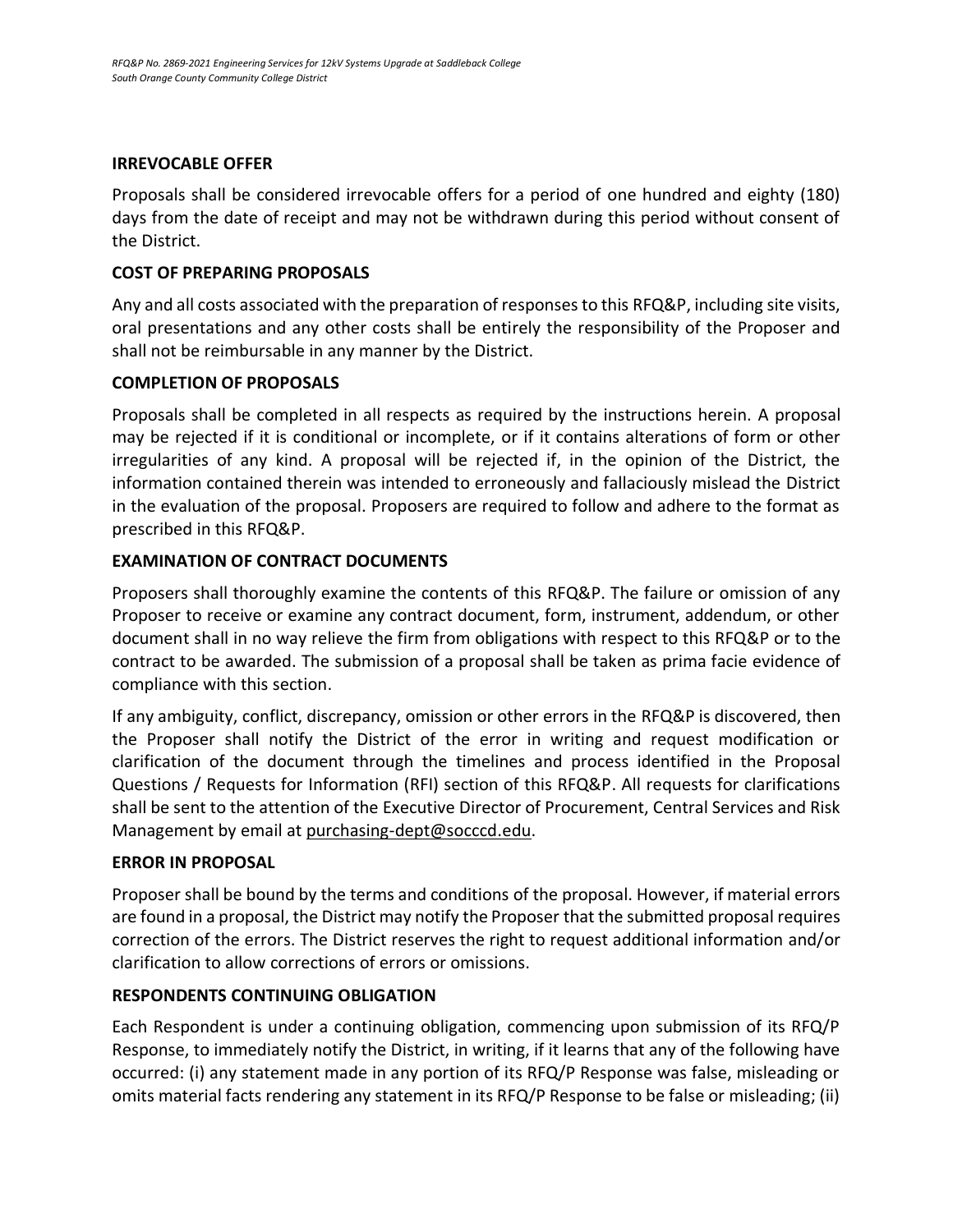circumstances have occurred since the Respondent submitted its RFQ/P Response that, if they had occurred prior to the date that the Respondent submitted its RFQ/P Response, would have required the disclosure of such circumstances; or (iii) the Respondent has undergone a change in ownership in which ownership of fifty percent (50%) of more of its stock, ownership equity or assets has changed.

## **NO DISTRICT WARRANTY**

Respondents are solely responsible for confirmation of the suitability of any information provided by the District relating to the Project or this RFQ&P, including, estimates of costs, statements of needs or requirements, projections, and budgets. The District does not warrant the accuracy, sufficiency or completeness of such information.

## <span id="page-10-0"></span>**INTERVIEWS**

The District intends to interview firms and has scheduled interviews on May 31, 2021 to be conducted via a Zoom conference call. Oral presentations will be evaluated and may be subjected to the selection criteria. The District requires the mandatory presence of the designated representatives identified in the proposals as being the ones who will be assigned to the District be present and prepared to respond to District inquiries. The decision to hold interviews and the scope or any limitations thereof shall be at the discretion of the District.

## <span id="page-10-1"></span>**AWARD WITHOUT DISCUSSION**

The District reserves the right to make an award without further discussion of the proposals received. Therefore, it is critical that all proposals submitted shall be in the most favorable terms possible, both economically and technically.

## <span id="page-10-2"></span>**CONTRACT COMMENCEMENT/TERM**

It is the intent of the District to commence the resulting contract for the project as soon as possible. Performance period for each contract is anticipated to be from July 6, 2021 through project completion. Proposer is responsible to determine necessary number of hours to complete the work. Any services provided beyond the negotiated contract time and that were not caused by the District will be provided at no additional cost to the District. After award, contract is subject to cancellation with 30-days written notice by either party.

## **INDEPENDENT CONTRACTOR STATUS**

It is expressly understood that the firm named in any contract entered into by the District is acting as an "independent contractor" and not as an agent or employee of the District.

## <span id="page-10-3"></span>**DISTRICT MODIFICATIONS TO PROPOSALS**

Any interpretation, modifications, correction, or change of this RFQ&P will be made by written Addendum and will be issued by the District and shall become part of the RFQ&P. Interpretations, corrections, or changes of this RFQ&P made in any other manner will not be binding, and Proposers shall not rely upon such interpretations, corrections, and changes. All Addenda issued to this RFQ&P will be posted to the District web site at [www.socccd.edu](http://www.socccd.edu/) on the bids link. Addenda will also be e-mailed to all that are known to have received a copy of the RFQ&P. **Since failure to**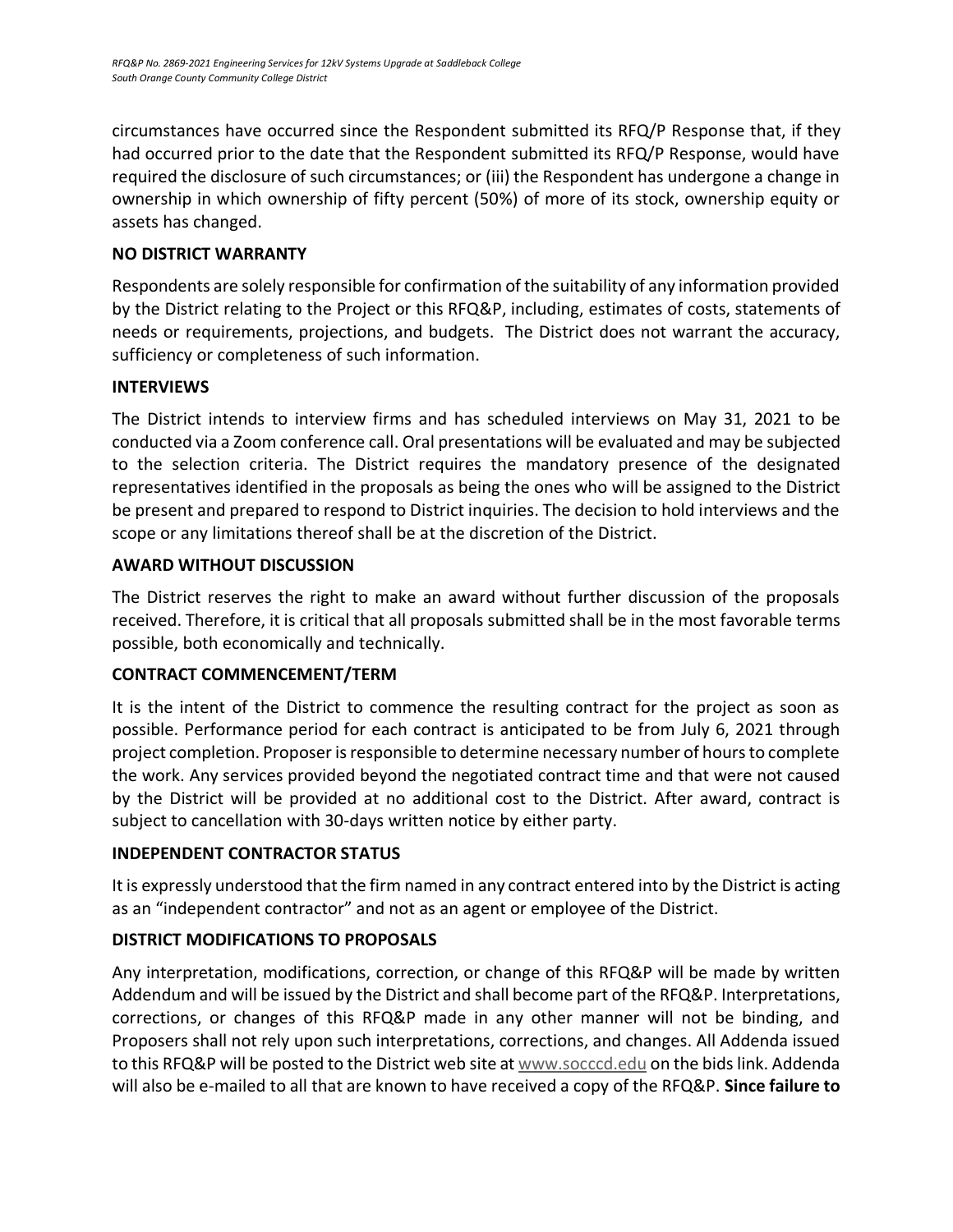# <span id="page-11-0"></span>**acknowledge any Addendum(s) may be cause for rejection, Proposers must return the addendum-completed acknowledgment(s) prior to or with the proposal. See Proposal Form H.**

#### **NEGOTIATION**

<span id="page-11-1"></span>District reserves the right to negotiate the final pricing and all other terms and conditions before award of contract.

#### **AWARD OF CONTRACT**

It is anticipated that a contract will be awarded by the Board of Trustees at a regularly scheduled meeting on June 28, 2021. The award will be made to the responsive and responsible firm judged to offer the most advantages and deemed the best fit for the District. At the time of the formal award, the apparent successful firm shall have agreed to contract terms representing the understandings between the parties as to terms and conditions which will govern the relationship of District and Proposer and the obligation of each party for performance of the Agreement.

#### <span id="page-11-2"></span>**FINAL CONTRACT**

The following documents are considered part of the final Agreement, in order of precedence:

- A. The final Agreement between the District and the Proposer;
- B. This RFQ&P as originally released, with Appendices and any addenda released prior to proposal opening.
- C. The Proposer's proposal in total, including all addenda and attachments;

All of the above documents are intended to cooperate and be complementary; provided further, however, that in the event of a conflict between the final Agreement and the provisions set forth in the above referenced documents and/or any other attachments or exhibits thereto (referred to as "referenced documents" for the purposes of this section), the Agreement shall control, unless the provisions set forth in any of the above "referenced documents" to this Agreement provide the District with greater benefits or more expansive services in which case such provisions set forth in any "referenced documents" shall compliment the terms of the Agreement. The intention of the documents is to include all labor, materials, equipment and transportation necessary for the proper delivery of all services called for in any contract which may arise as a result of this RFQ&P.

#### **NON-COLLUSION DECLARATION**

Declarations are required to be completed by the Proposer declaring that the proposal is in all respects fair and without collusion or fraud. Please see Appendix A.

## <span id="page-11-3"></span>**EQUAL OPPORTUNITY AFFIRMATIVE ACTION STATEMENT**

Proposer must accept and sign the Equal Opportunity and Affirmative Action Statement set forth in Appendix B.

## <span id="page-11-4"></span>**PROHIBITED INTEREST**

No official of the District who is authorized in such capacity and on behalf of the District to take part in negotiations or to make, accept or approve this contract, shall have direct or indirect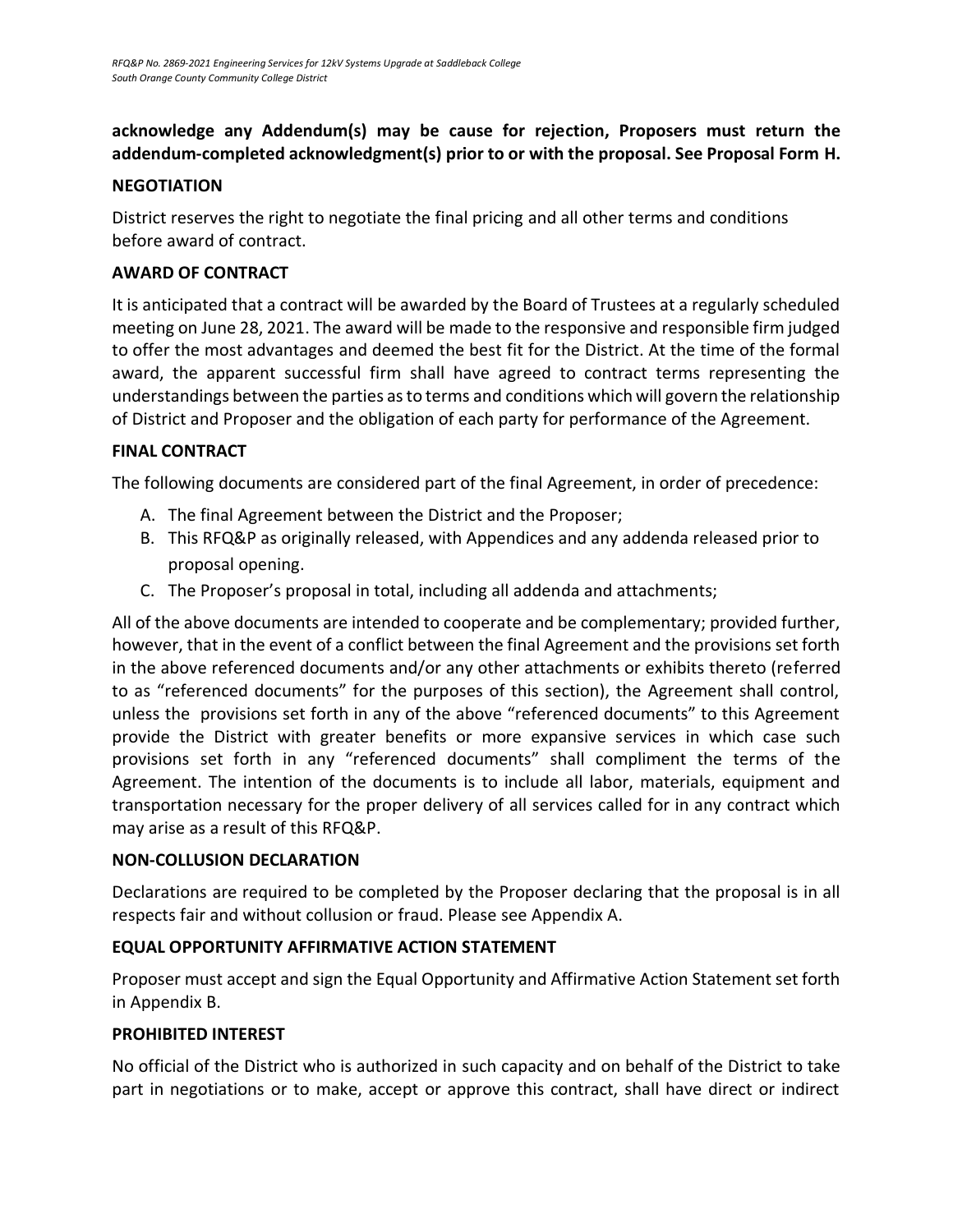financial interest in the award or any part thereof. Proposer shall receive no compensation hereunder should bidder aid, abet or knowingly participate in violation of this article or breach or violation of this article, the District shall have the right to terminate the contract either in part or in whole and any loss or damage sustained by the District in procuring the services on the open market which the Proposer agreed to perform, shall be borne and paid for by the Proposer.

# <span id="page-12-0"></span>**QUALITY OF WORK**

The Proposer shall be responsible for the performance of all work as specified herein and shall guarantee that work will meet or exceed the specifications as set forth herein. If it is determined by the District that such services and/or materials do not meet requirements of the District, the Proposer shall be required to correct the same at their own expense.

## <span id="page-12-1"></span>**QUALITY OF PERSONNEL ASSIGNED TO THE WORK**

<span id="page-12-2"></span>The Proposer shall not employ on this account any unfit person or anyone not skilled in the work assigned to her/him and shall devote only its best qualified personnel to work under this contract. Should the District deem anyone employed under any contract which may arise as a result of this RFQ&P to be incompetent or unfit to perform their duties and so inform the Proposer, the Proposer shall immediately remove such person from this work and such individual shall not again, without prior written permission of the District, be assigned to work under this contract.

# **PROPOSER CONDUCT**

<span id="page-12-3"></span>During the RFQ&P window (from release of this RFQ&P to final award), proposer is not permitted to contact any District employees, members of the evaluation committee, members of the Board of Trustees or any consultant or professional retained by the District for the purpose of providing the District advice or professional services relating to the Project or the RFQ&P unless at the request of the District's designated contact person (Priya Jerome, Executive Director of Procurement, Central Services & Risk Management) or to fulfill pre-existing contractual obligations. No gratuities of any kind will be accepted, including meals, gifts, or trips. Violation of these conditions may constitute immediate disqualification.

## **ACCESSIBILITY OF INFORMATION TECHNOLOGY**

Proposer hereby warrants that the Work to be provided under this Agreement complies with the accessibility requirements of Section 508 of the Rehabilitation Act of 1973, as amended (29 U.S.C §794d), and its implementing regulations set forth at Title 36, Code of Federal Regulations, Part 1194. Products covered under this provision include, without limitation, the following: Software applications; operating systems; web-based intranet and internet information and applications; telecommunications products; video or multimedia products; self-contained closed products such as copiers; source codes and desktop and portable computers. Proposer agrees to respond promptly and resolve any complaints regarding accessibility of its products or services that are brought to its attention. Proposer further agrees to indemnify and hold harmless the District from and against any claim arising out of Proposer's failure to comply with these requirements. Proposer acknowledges that failure to comply with these requirements shall constitute a breach and be grounds for termination of this agreement or cancellation of the order.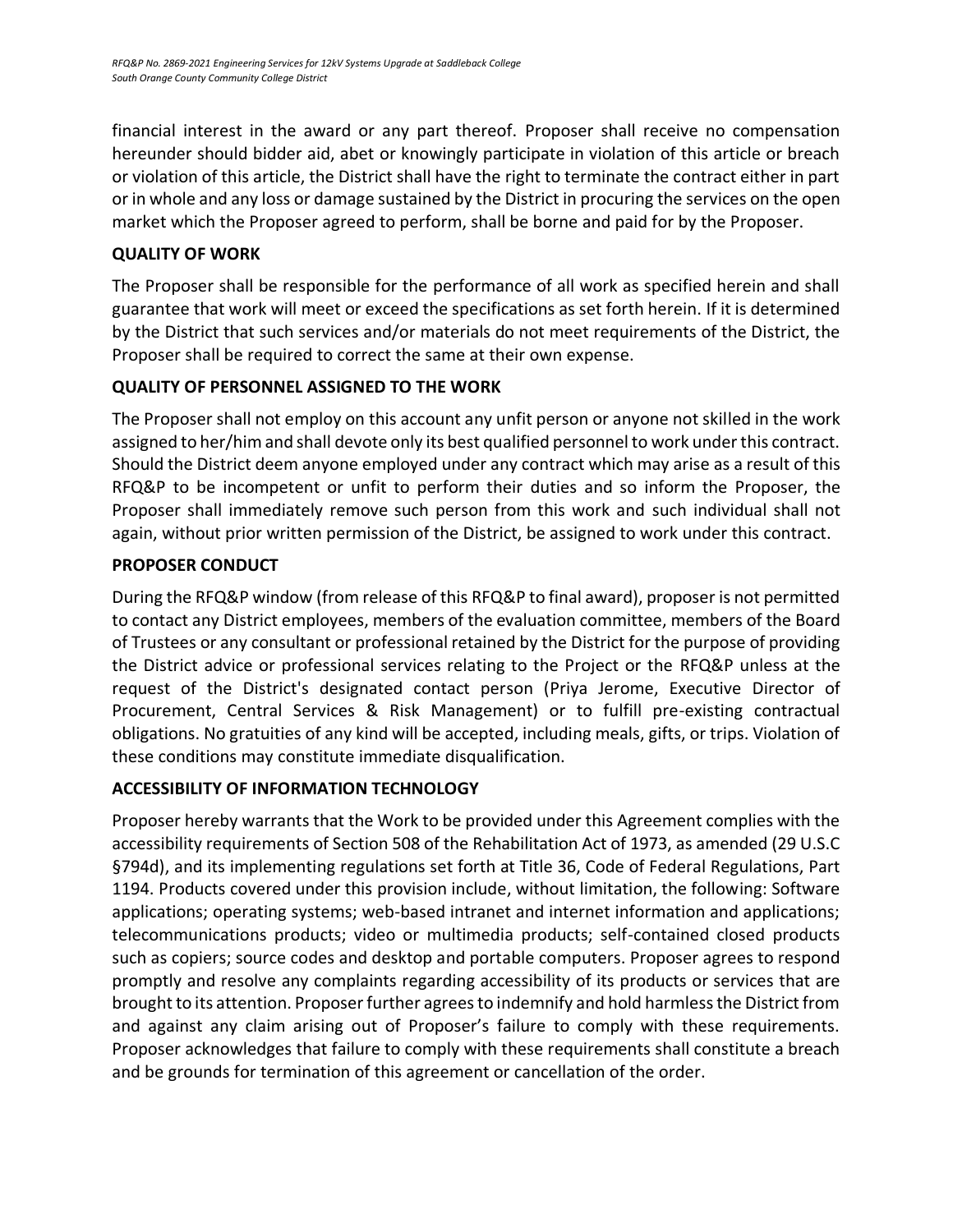# **3. EVALUATION OF PROPOSALS**

The proposals shall be primarily evaluated based upon qualifications of the firm and personnel, innovativeness, demonstrated knowledge, and estimated fees. Experience with higher education and California community college clients is desirable, but not absolutely required.

## **Selection Process**

All proposals will be examined for merit and ranked by a screening committee according to quality and responsiveness. The top proposals will be placed on a short list of finalists and may be called for interviews. The interview process may include members from the District's leadership in addition to select members of the screening committee.

Team members giving the presentation shall consist of those who will actually direct, execute, and complete the project. The firm or firms selected as first choice will be notified and asked to negotiate final terms of the contract. Contracts will be forwarded to the Board of Trustees for approval and authorization to proceed.

## **Content and Order of RFQ&P Response**

Firm's proposal should be concise and contain the proposal form and sections as identified below. RFQ&P responses submitted in formats other than those prescribed in this RFQ&P document may be rejected at the sole discretion of the District. All sections identified below must be included for the RFQ&P response to be considered complete and must be divided into tabbed sections.

| <b>Proposal Form</b> | <b>Section Title</b>               | <b>Points</b> |
|----------------------|------------------------------------|---------------|
| A                    | Letter of Interest and Approach    | 10            |
| B                    | Personnel and Staffing Resources   | 20            |
| C                    | Related Experience and Methodology | 30            |
| D                    | Project Schedule                   | 10            |
| F                    | Fee and Rate Proposal              | 30            |
|                      | <b>Total</b>                       | 100           |
|                      |                                    | <b>Points</b> |
| <b>Interviews</b>    |                                    | 100           |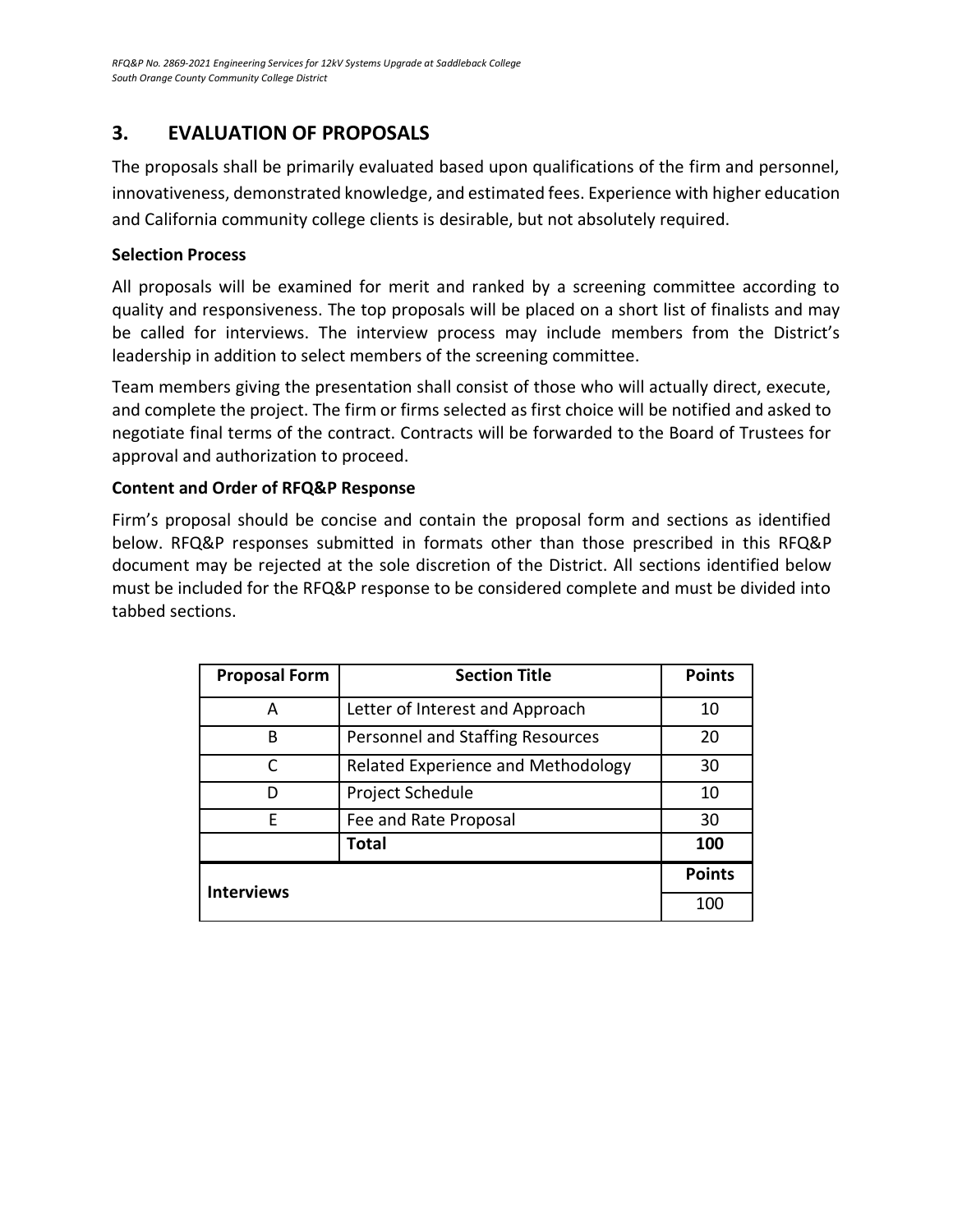# <span id="page-14-0"></span>**4. SCOPE OF SERVICES**

The District is seeking services from a qualified engineering firm for the replacement of high voltage electrical equipment including transformers and substation equipment at Saddleback College. The engineering services will minimally consist of the following:

- 1. Full design to replace the 12kV transmission equipment at the main campus substation and the Central Utility Plant. Technology upgrades for the replacement substations will include the ability to view the condition of the substations and distribution cabling remotely from the campus Facilitates department and the capability for remote switching servicing the two parallel high voltage feeders, HV-1 and HV-2. Services for this scope of the agreement shall include submission and approval of the completed design to the Division of the State Architect for approval, and engineering oversight during construction and project close-out as stated in the Agreement.
- 2. Develop a detailed Basis of Design for eight other substations to be upgraded in the future.
- 3. Evaluate power interconnect infrastructure requirements to support future PV solar systems totaling approximately 8 mW to be constructed in four phase over the next four years. Review the four proposed PV locations to determine capacity of proposed points of connection and methods of interconnection to the campus grid. Study replacing the existing central utility plant interconnection agreement with SDG&E with a single combined agreement and provide recommendations.
- 4. Analyze the use of battery energy storage systems for peak load shaving and to discharge stored power to the grid during times of low solar production and in support of Net Zero goals. Address potential locations for the battery system(s) as well as points of connection.
- 5. Review power requirements for future EV charging stations in the overall power distribution upgrade design effort.
- 6. Review High Voltage cable replacement requirements in circuit HV1 and assess the existing capacity of portions of HV2 that may be impacted by additional loads from solar energy production, battery storage or EV charging stations.

The following link contains the "Cable Replacement Project Circuit HV-2 (2005 Design Drawings)" for reference:

## [https://drive.google.com/drive/folders/1ZQ8wTCLSXn7ttwpx7WpKsBzUta6RgXr\\_?usp=sharing](https://drive.google.com/drive/folders/1ZQ8wTCLSXn7ttwpx7WpKsBzUta6RgXr_?usp=sharing)

The engineering services are further outlined in the Sample Engineering Services Agreement (Appendix D). The exact scope of services required by the District will be set forth in the Agreement between the District and the assigned Firm.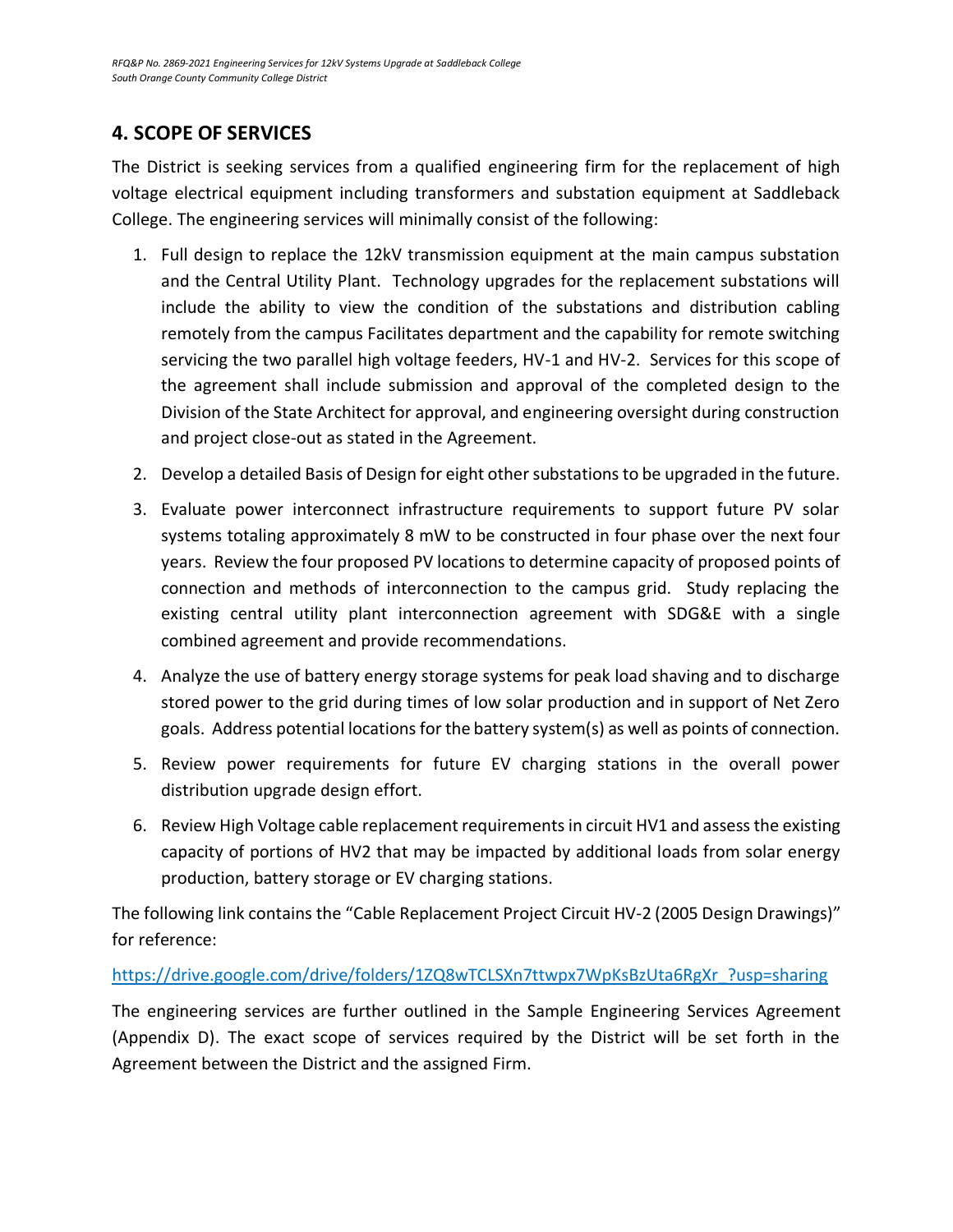# **PROPOSAL FORM A LETTER OF INTEREST AND APPROACH (1 Page Limit for Letter of Interest (1 Page Limit for Cover Letter (No Page Limit for Proposer Firm Information)**

## <span id="page-15-0"></span>**Letter of Interest and Approach**

The RFQ&P response should be introduced with a Letter of Interest that presents a statement of interest, firm's approach, and philosophy for implementing these services, and a brief description of the consultant/firm including qualifications for providing the requested services.

1. Provide a qualification statement to describe why the firm would be uniquely qualified to provide engineering services as it relates to this specific project.

## **Cover Letter to District in addition to the Proposer's narrative must include all of the information noted below in a letter format.**

The individual who is authorized to bind Consultancy Services for the Development of a District and Colleges' Engineering Services for 12kV Systems Upgrade at Saddleback College Proposal (hence, "Proposer") contractually must sign the cover letter, must indicate the signatory is so authorized, and must indicate the title or position of the signatory. **An unsigned cover letter shall cause the proposal to be rejected.** The cover letter must contain a statement from the Proposer that acknowledges that all documents submitted pursuant to this request for proposal process will become a matter of public record. The letter must contain the following:

- The Proposer's name, address, e-mail, telephone, and facsimile number.
- The Proposer's Federal Employer Identification Number and Corporate Identification Number, if applicable.
- The name, title or position, and telephone number of the individual signing the cover letter and statement signatory is authorized to bind the firm.
- The name, title or position, and telephone number of the primary contact and/or account administrator, if different from the individual signing the cover letter.
- Provide all the named people who will actually perform the work when the Program begins.
- A statement to the effect that the proposal is a firm and irrevocable offer, good for one hundred and eighty (180) days. **Please complete Proposal Form A through H and Appendices A through E as part of your RFQ&P response.**
- A statement expressing the Proposer's willingness to perform the services as described in this RFQ&P.
- A statement indicating that all forms, certificates and compliance requirements included in this RFQ&P are completed and duly submitted in the proposal response.
- A statement that there is no conflict of interest. Use Form E.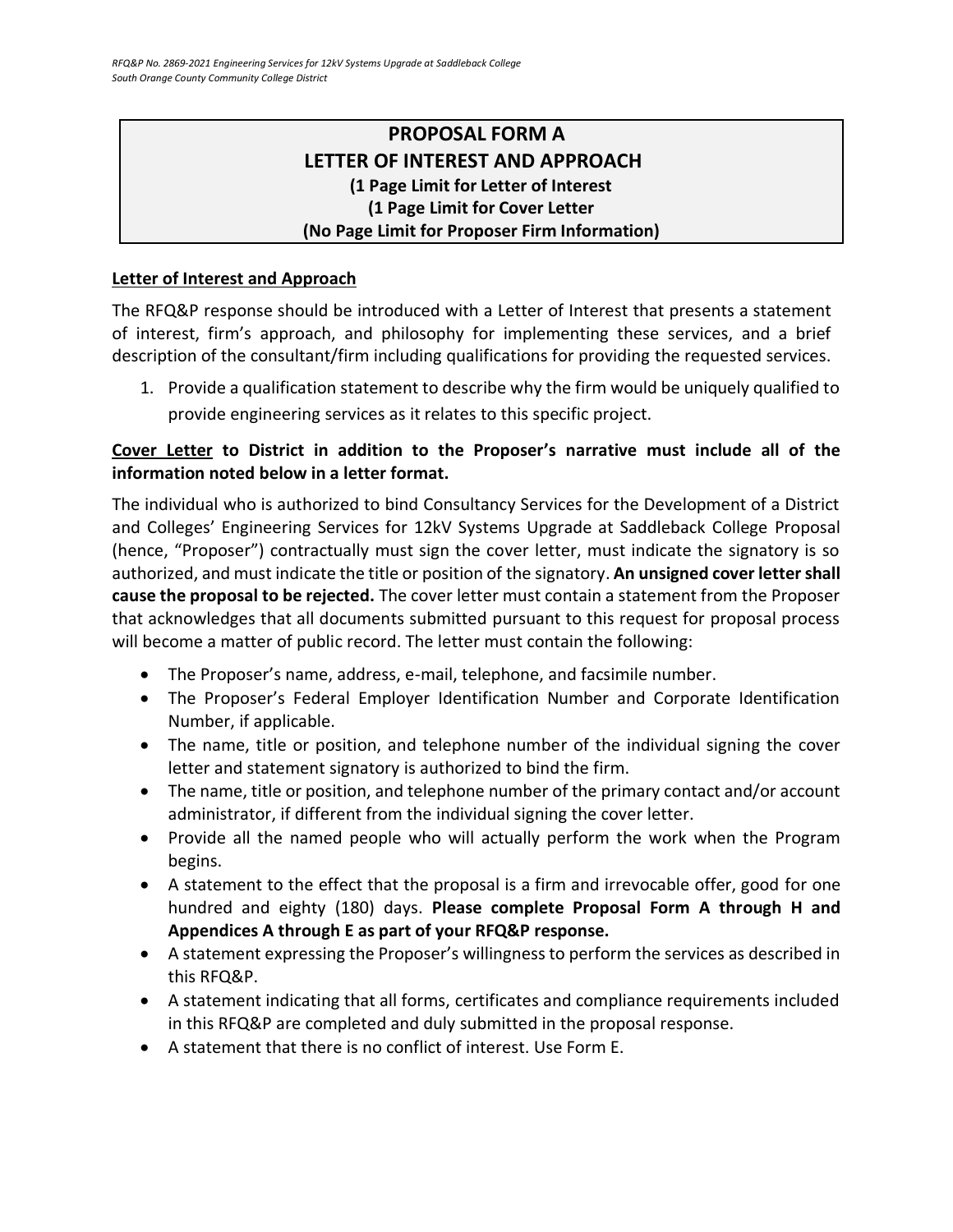- A statement expressing the Proposer's availability of staff and other required resources for performing all services and providing all deliverables within the specified time frames as described in the RFQ&P.
- A statement attesting that the Proposer is not on the federal list of current companies or individuals that have been declared ineligible to receive Federal contracts due to a violation of Executive Order 11246, as amended; Section 503 of the Rehabilitation Act of 1973, as amended 29 U.S.C. Section 793; and/or the Vietnam Era Veterans' Readjustment Assistance Act of 1974, as amended, 38 U.S.C. Section 4212.
- Please indicate if the firm is a small, minority, women, and/or disabled veteran business enterprise by providing a copy of the current certification.

## **Proposer Firm Information**

• Type of Firm:

|           | Joint Venture: __________  Other (please describe): ____________________________                      |
|-----------|-------------------------------------------------------------------------------------------------------|
| $\bullet$ |                                                                                                       |
| $\bullet$ | Number of years in business under firm name: ___________________________________                      |
|           | Has the firm changed its name within the past 3 years?                                                |
|           | YES $\Box$<br>$NO$ $\Box$                                                                             |
|           |                                                                                                       |
|           | Have there been any recent (within the last three years) changes in control/ownership<br>of the firm? |
|           | YES $\Box$<br>$NO$ $\Box$                                                                             |
|           |                                                                                                       |
|           | ,我们也不会有什么。""我们的人,我们也不会有什么?""我们的人,我们也不会有什么?""我们的人,我们也不会有什么?""我们的人,我们也不会有什么?""我们的人                      |
|           | Have officers or principals of the firm ever had their business license suspended or                  |
|           | revoked for any reason?                                                                               |
|           | YES $\Box$<br>$\blacksquare$ NO $\Box$                                                                |
|           |                                                                                                       |

If yes, please explain.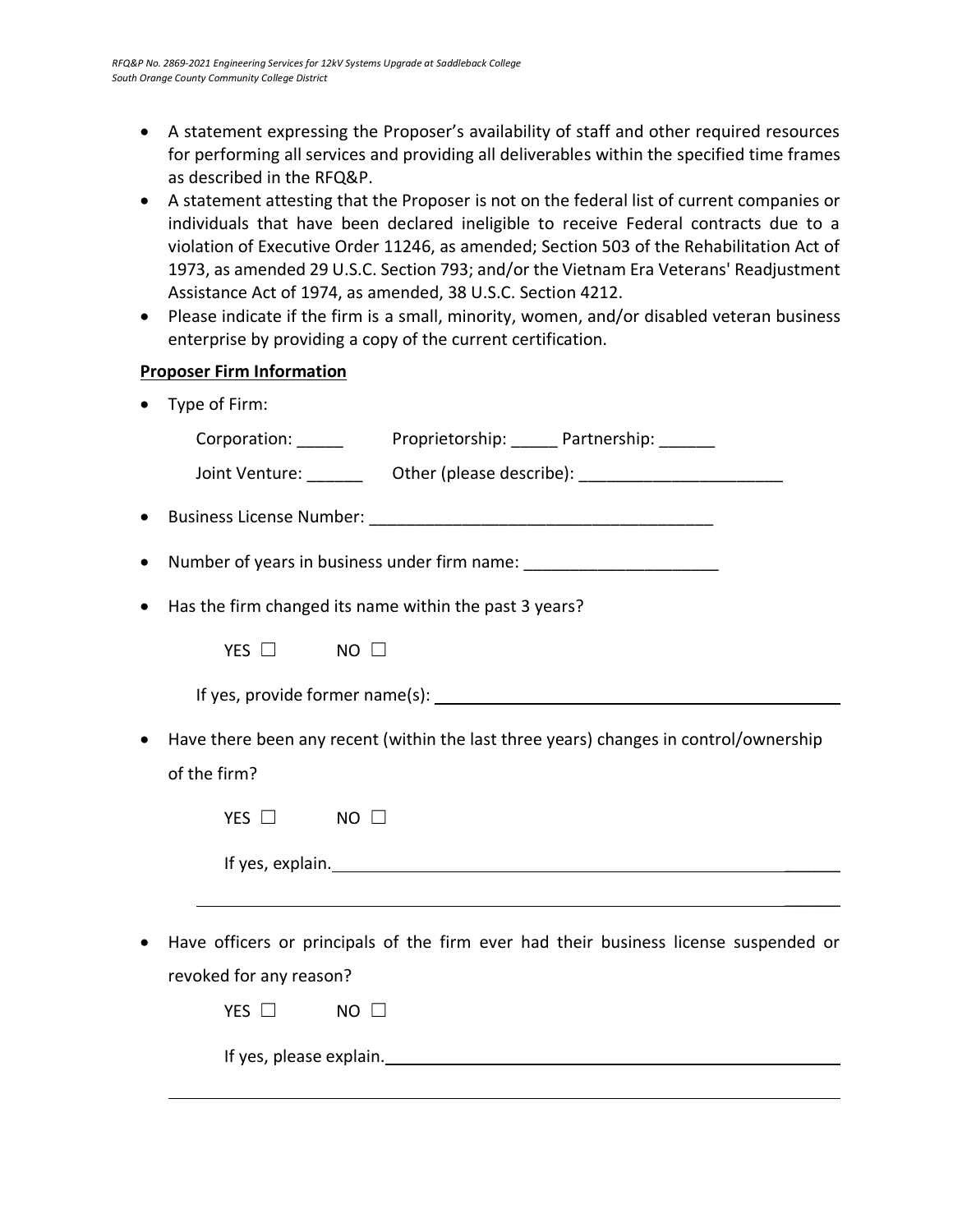• Does the firm have an acceptable history of working proactively to avoid litigation?

| YES | NΟ |  |
|-----|----|--|
|-----|----|--|

If no, please provide specific information on termination for default, litigation settled or judgments entered within the last five (5) years.

• Within the past five (5) years, have one or more contract(s) to provide services to which the Respondent was a party to have been terminated for default of the Respondent officers or principals of the firm?

If yes, please explain.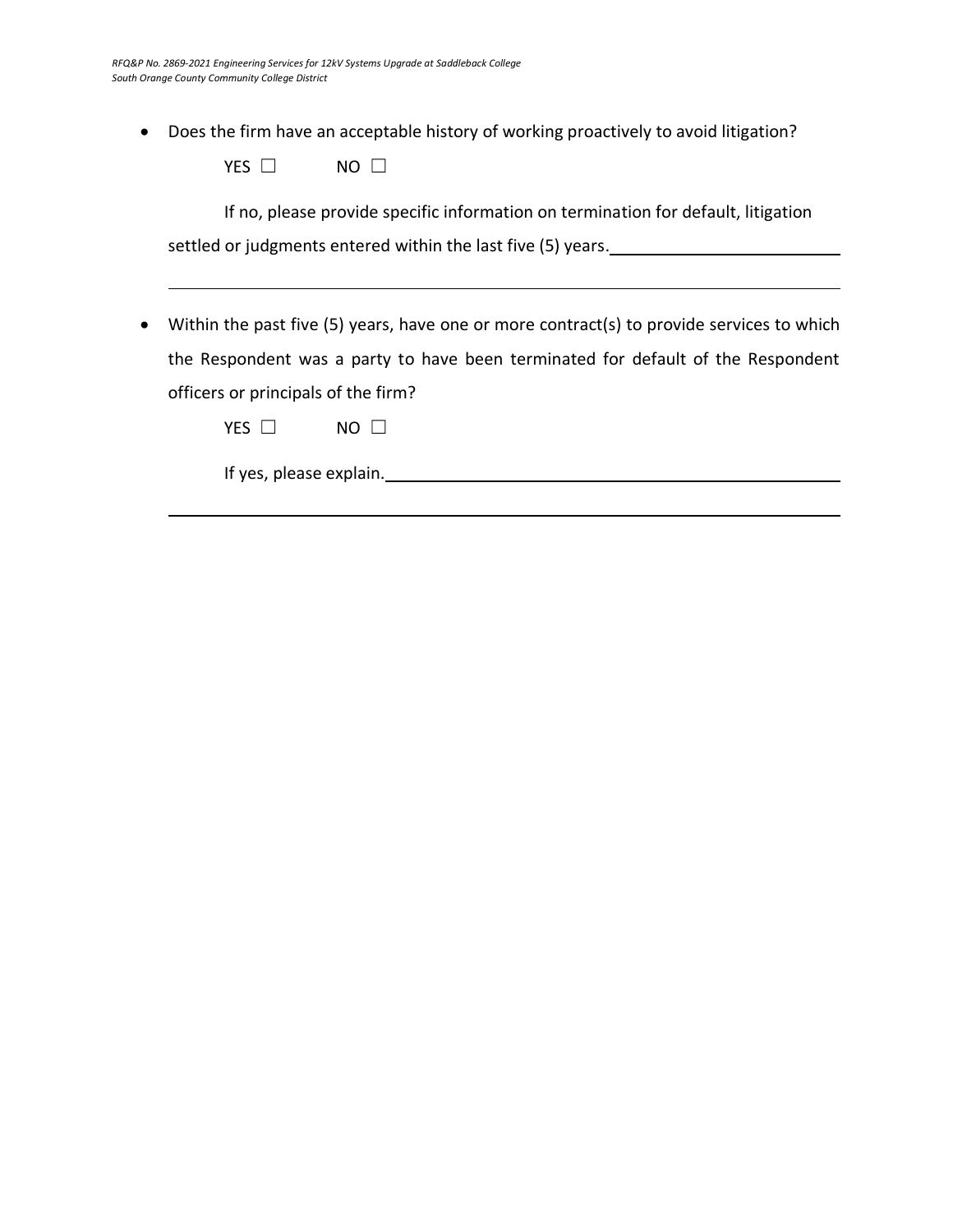# **PROPOSAL FORM B PERSONNEL AND STAFFING RESOURCES (One Page Limit Per Resume)**

<span id="page-18-0"></span>Submit resumes for each team member including sub-consultants proposed to provide service to the District including specific qualifications and recent related experience providing similar services. **List the proposed staff's current and anticipated availability during the contract period.** Include the following data and any other relevant information for the District to evaluate:

- 1. Provide total number of professional staff currently employed by the firm.
- 2. Resumes should include the Project Executive or person(s) providing oversight of the project team, if applicable.
- 3. Identify person/s who will be principally responsible for working with the District. Indicate the role and responsibility of each person/s, and how many years of experience with a focus on community college district qualifications relative to the proposed role. If the Proposer is chosen as a finalist, the proposed individual/s must attend the interview and in-person presentation.
- 4. Indicate whether or not individual is currently a direct employee of the firm. If a direct employee, indicate how many years with the firm.
- 5. Link each named person with the specific tasks, responsibilities, and deliverables.
- 6. If more than one person is named as a candidate for a specific role, include above information for all listed persons.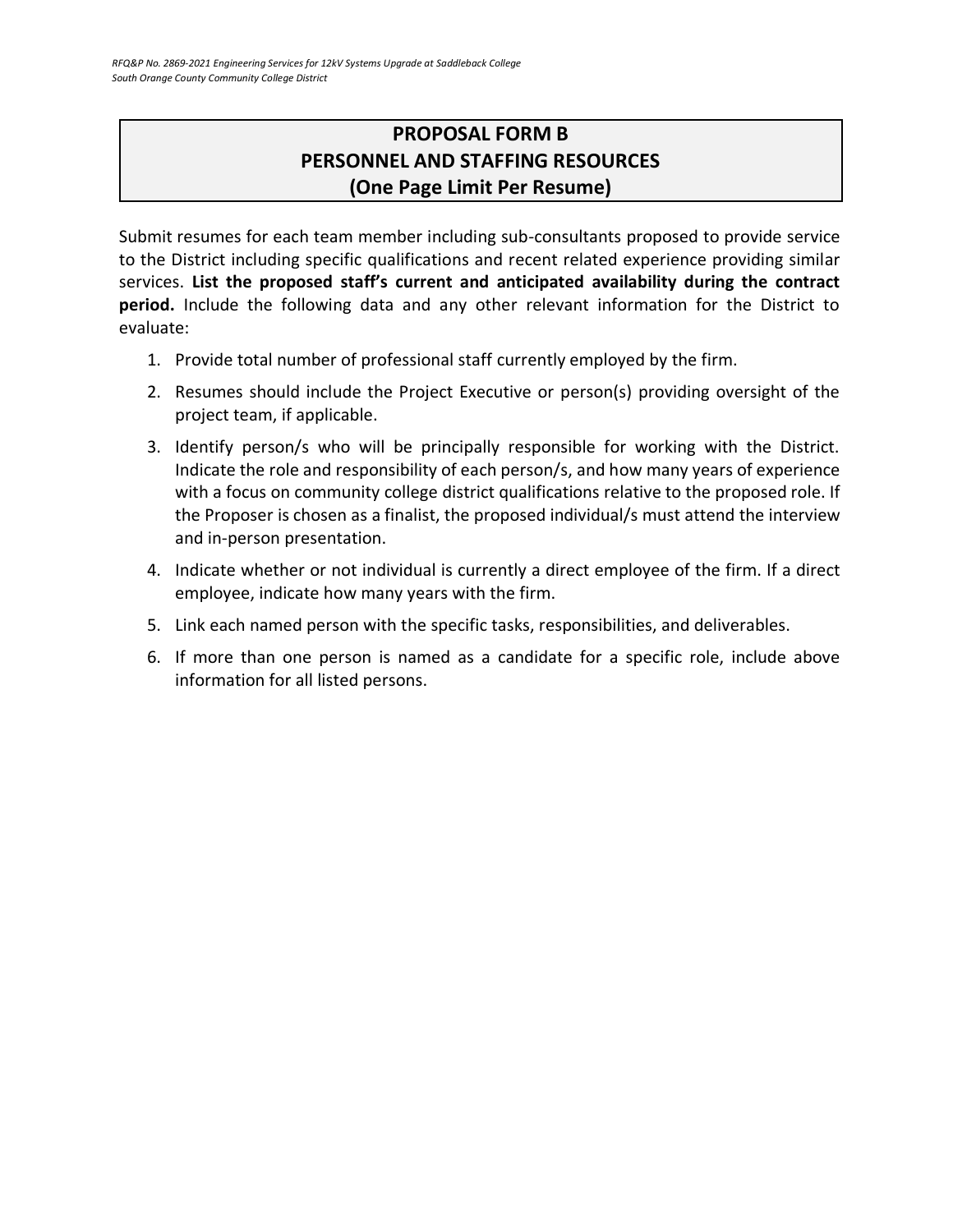# **PROPOSAL FORM C RELATED EXPERIENCE AND METHODOLOGY (5 Page Limit)**

- <span id="page-19-0"></span>1. Provide a summary of the Firm's experience in relation to the services contemplated in this RFQ&P.
- 2. Describe how the firm will provide services and fulfill the requirements and expectations of the District.
- 3. Provide a summary of your Firm's experience working with Community Colleges and the experience of the staff assigned to this project.
- 4. Name and state the number of public entity clients served within the past 5 years.
- 5. Do you provide weekly status reports? If so, describe the type of information the status report contains.
- 6. Identify any special services typically provided by the firm that are not listed in the Scope of Services. Ensure that pricing for these services are included in Proposal Form E.
- 7. Indicate the firm's proximity to the District and availability to accomplish the work.
- 8. List projects in chronological order in which team members were involved. Indicate whether project was completed by firm or by a team member when employed by another firm.
- 9. Submit complete examples of similar Engineering Services for 12kV Systems Upgrade at Saddleback College.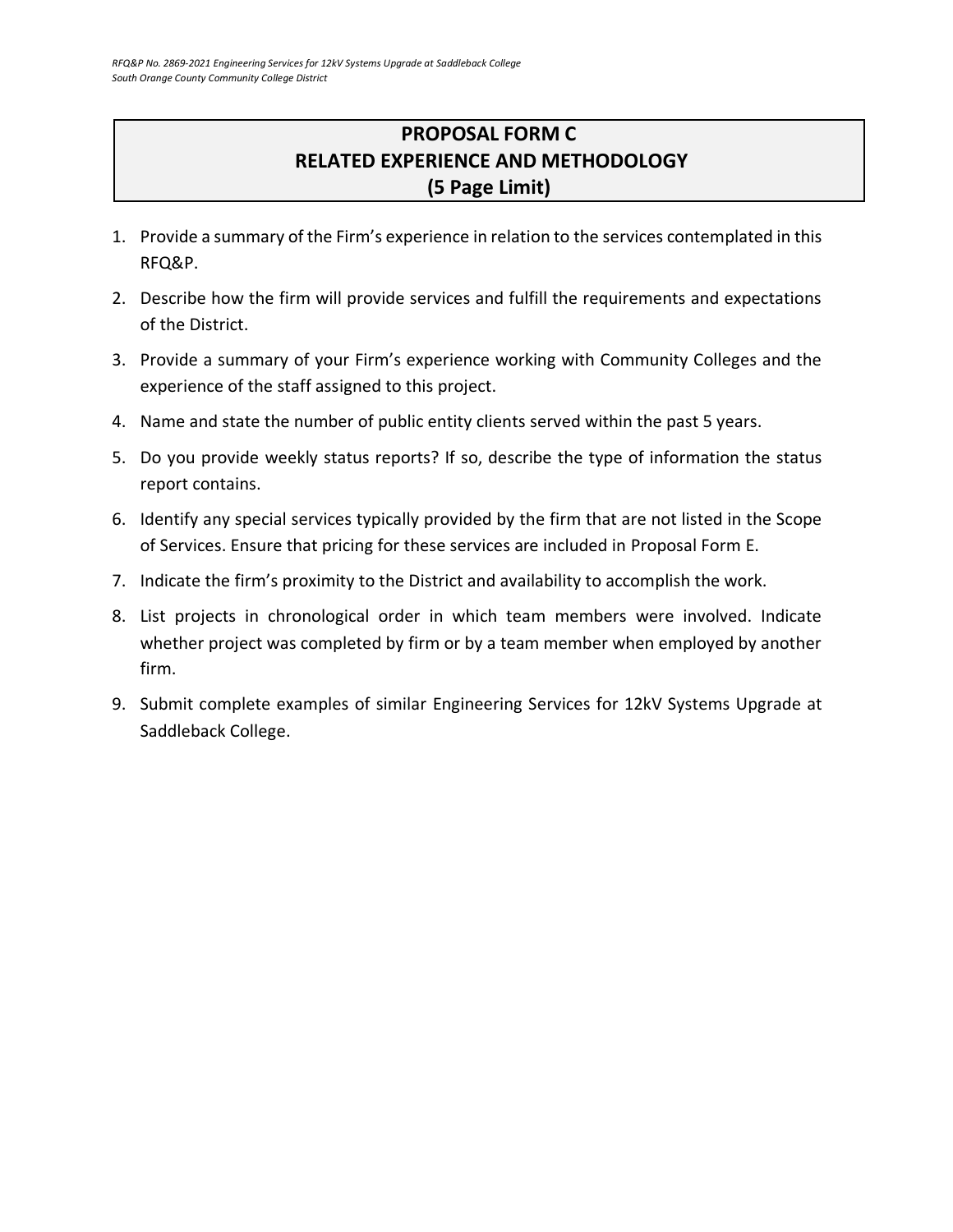# **PROPOSAL FORM D PROJECT SCHEDULE (Four Page Limit)**

The Firm will work closely with the District and campuses to ensure accurate, timely, and sufficient information necessary is gathered to complete the project. Accordingly, please respond to the following:

- 1. Firm shall provide detailed illustrative project schedule that includes milestones, timelines for completion and the work plan for all phases included in the Scope of Services.
- 2. In order to accomplish timely completion of the project, identify the various constituency groups that the firm anticipates would be part of the process and identify the number of meetings and hours of engagements needed.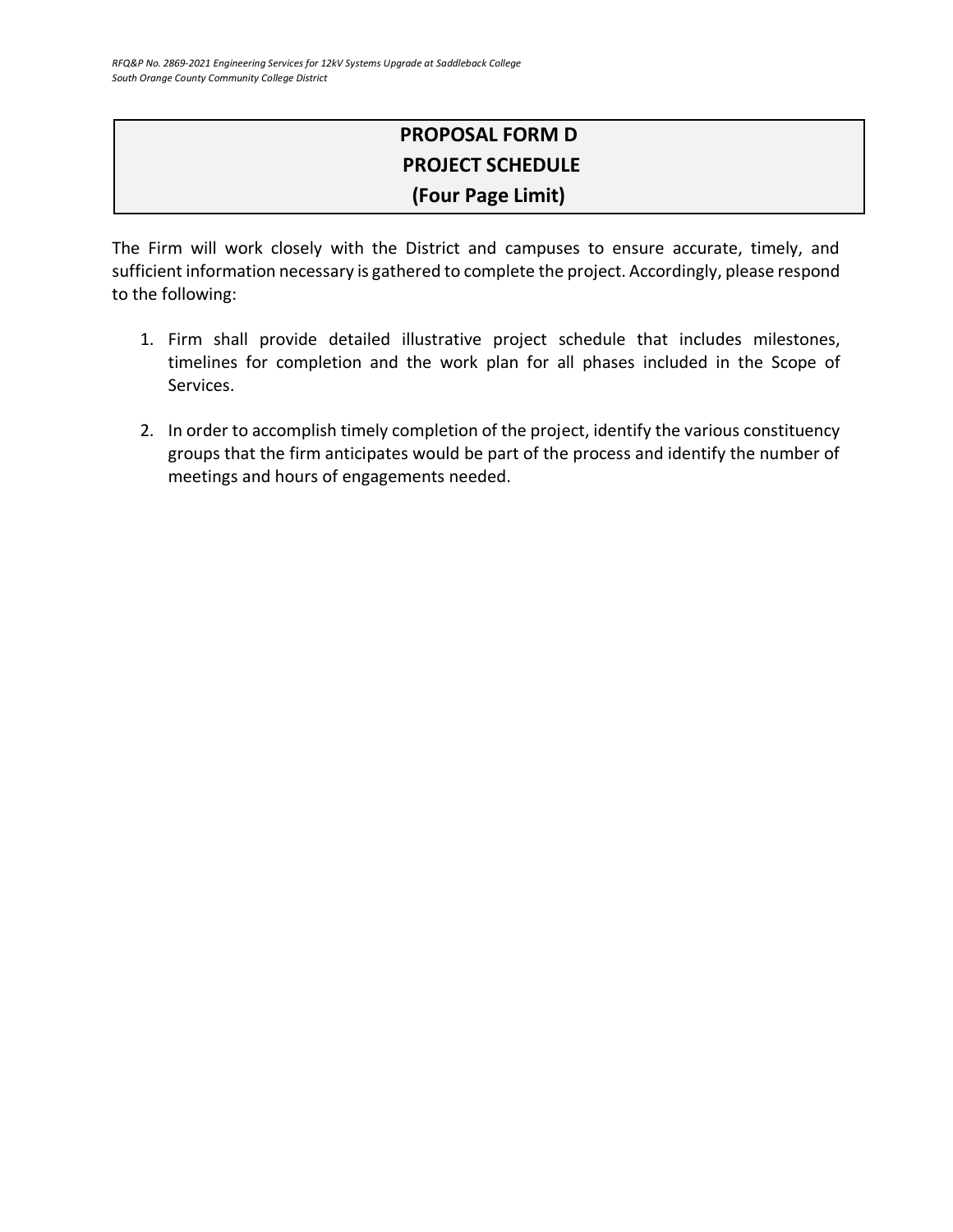# **PROPOSAL FORM E FEE AND RATE PROPOSAL**

<span id="page-21-0"></span>**1.** The proposed fee schedule shall include fully burdened hourly rates for each title/individual proposed for the work. It is the proposer's responsibility to understand the complexity of the District as well as the complexity of the proposed work and to submit a not-to-exceed fee accordingly using the form below.

Fees shall be firm and fixed.

Fees shall be inclusive of the billable hourly rates and estimated total hours required to fulfill their duties. Such rates shall include all labor, materials, overhead and profit (OH&P), and other direct and indirect costs including incidental travel. Actual contract rates and project fees will be subject to negotiation prior to issuance of any agreement.

| <b>PROJECT PHASE</b>                 | <b>NOT TO EXCEED FEE</b> |
|--------------------------------------|--------------------------|
| <b>Pre-Construction Phase</b>        |                          |
| <b>Construction Phase</b>            |                          |
| <b>Construction Close-Out Phase</b>  |                          |
| <b>District Controlled Allowance</b> | 25,000.00                |
| <b>TOTAL NOT TO EXCEED FEE</b>       | \$                       |

**2.** Rates for Additional Services. The following rates, which include overhead, administrative cost and profit, shall be utilized in arriving at the fee for Additional Services. The hourly rates reflected below shall be effective as of the date of execution of an Agreement between the District and the Firm.

| Service/Discipline                                                                              | <b>Position/Title</b> | <b>Proposed Hourly Rate</b> |
|-------------------------------------------------------------------------------------------------|-----------------------|-----------------------------|
|                                                                                                 |                       | \$                          |
|                                                                                                 |                       | \$                          |
|                                                                                                 |                       | \$                          |
|                                                                                                 |                       | \$                          |
|                                                                                                 |                       | ς                           |
|                                                                                                 |                       | \$                          |
|                                                                                                 |                       | Ś                           |
|                                                                                                 |                       | \$                          |
| Duplicate as necessary for ALL services/disciplines, positions/titles and proposed hourly rates |                       |                             |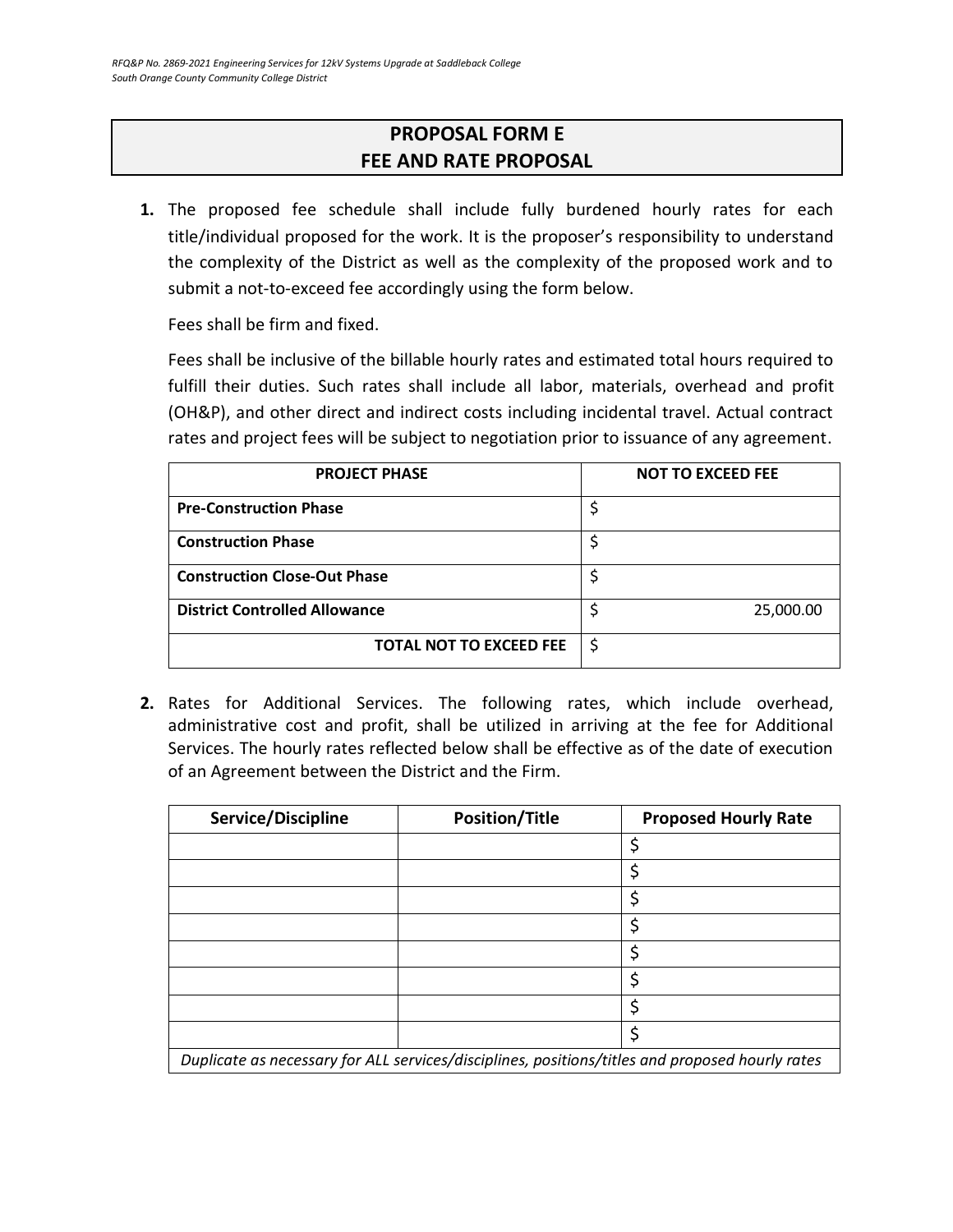# <span id="page-22-0"></span>**REVISED PROPOSAL FORM F GENERAL TERMS AND CONDITIONS**

**Offer Held Firm**: The Proposer agrees that it will not withdraw its offer for a period of *one hundred and eighty (180*) calendar days from the opening date.

**Right to Reject**: The Proposer understands that the District reserves the right to reject any or all proposals and to waive any irregularities and/or informalities in the evaluation of proposals. The District intends to verbally negotiate with the Proposers to reach a final agreement.

**Bidder Certification**: The Proposer certifies that this bid is made without previous understanding, agreement or connection with any person, firm, or corporation making a bid on the same services, and is in all respects fair and "without collusion or fraud."

**Execution of a Contract**: If awarded a contract, the Proposer agrees to execute a contract in accordance with this Proposal and the District's Instructions for Submittal of Proposals, Information for Proposers, General Conditions, and Service Requirements immediately upon receipt of written notice of acceptance of the Proposal by the District.

**Assumption of Contract**: The Proposer agrees to assume operations under the contract after the Board approval of contract and within ten (10) calendar days following the District's notification to proceed.

**Exceptions to Specifications**: In submitting a proposal, the Proposer affirms acceptance of the complete Conditions Specifications and Requirements associated with the District's RFQ&P document, unless otherwise stipulated. Any variances or exceptions which the Proposer wishes to note with respect to any of the Conditions, Specifications, or any District Service Requirements are to be stated herein or in an attachment to the RFQ&P submittal which is to be titled "Exceptions."

**Conflicts of Interest**: All Proposers must disclose the name of any Board of Trustees member, officer, director, or agent who is an employee of the South Orange County Community College District, which includes any District employee. Further all Proposers must disclose the name of any District or District employee, or Board of Trustees member, who has, directly or indirectly, any financial interests in the Proposer's firm or any of its branches. Submit this information on an attachment to the proposal which is titled "Conflict of Interest" and include the person's name, interest or position, and percent of ownership, if applicable**.**

**Financial Statement:** Prior to the award of contract, the District reserves the right to request and the proposer shall provide the current financial statement of the Proposer that is reviewed or audited by a Certified Public Accountant.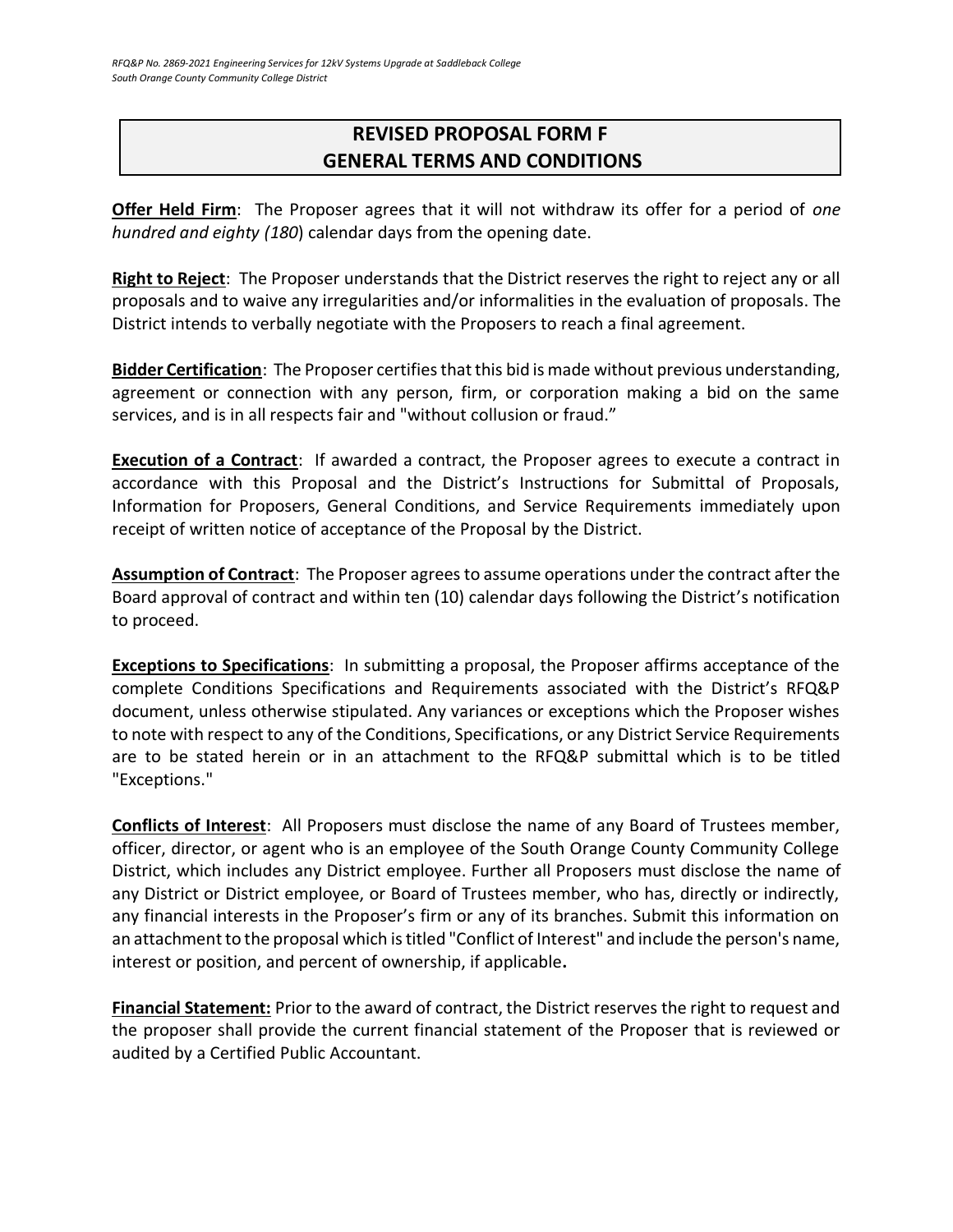**Required Submittals**: The Proposer's detailed responses to the District's specifications and evaluation criteria must accompany this Proposal.

**District's Right to Award**: The signer hereby acknowledges that the District reserves the right to make the award to the Proposer which the District judges to have submitted the proposal most favorable to the District, with the District being the sole judge thereof.

**Legally Binding**: It is further certified that the person whose signature appears below is legally empowered to bind the company in whose name the proposal is entered and declares under penalty of perjury under California law that the firm's proposal response to this RFQ&P is true and correct.

**Litigation History**: List all related litigation in the last five (5) years filed by either an owner, owner's consultant, or contractor, against the firm.

SUBMITTED BY:

| <b>Company Name:</b>                                                  |        |      |  |
|-----------------------------------------------------------------------|--------|------|--|
|                                                                       |        |      |  |
| <b>Contact Person:</b>                                                |        |      |  |
|                                                                       |        |      |  |
| Address:                                                              |        |      |  |
|                                                                       |        |      |  |
| City:                                                                 | State: | Zip: |  |
|                                                                       |        |      |  |
| Phone Number:                                                         | Fax:   |      |  |
|                                                                       |        |      |  |
| Email:<br><u> 1989 - Johann Stein, mars an de Francisco (f. 1989)</u> |        |      |  |
|                                                                       |        |      |  |
|                                                                       |        |      |  |
|                                                                       |        |      |  |
|                                                                       |        |      |  |
| By: Signature (Manual)                                                |        |      |  |

By: Signature (Typed or Printed)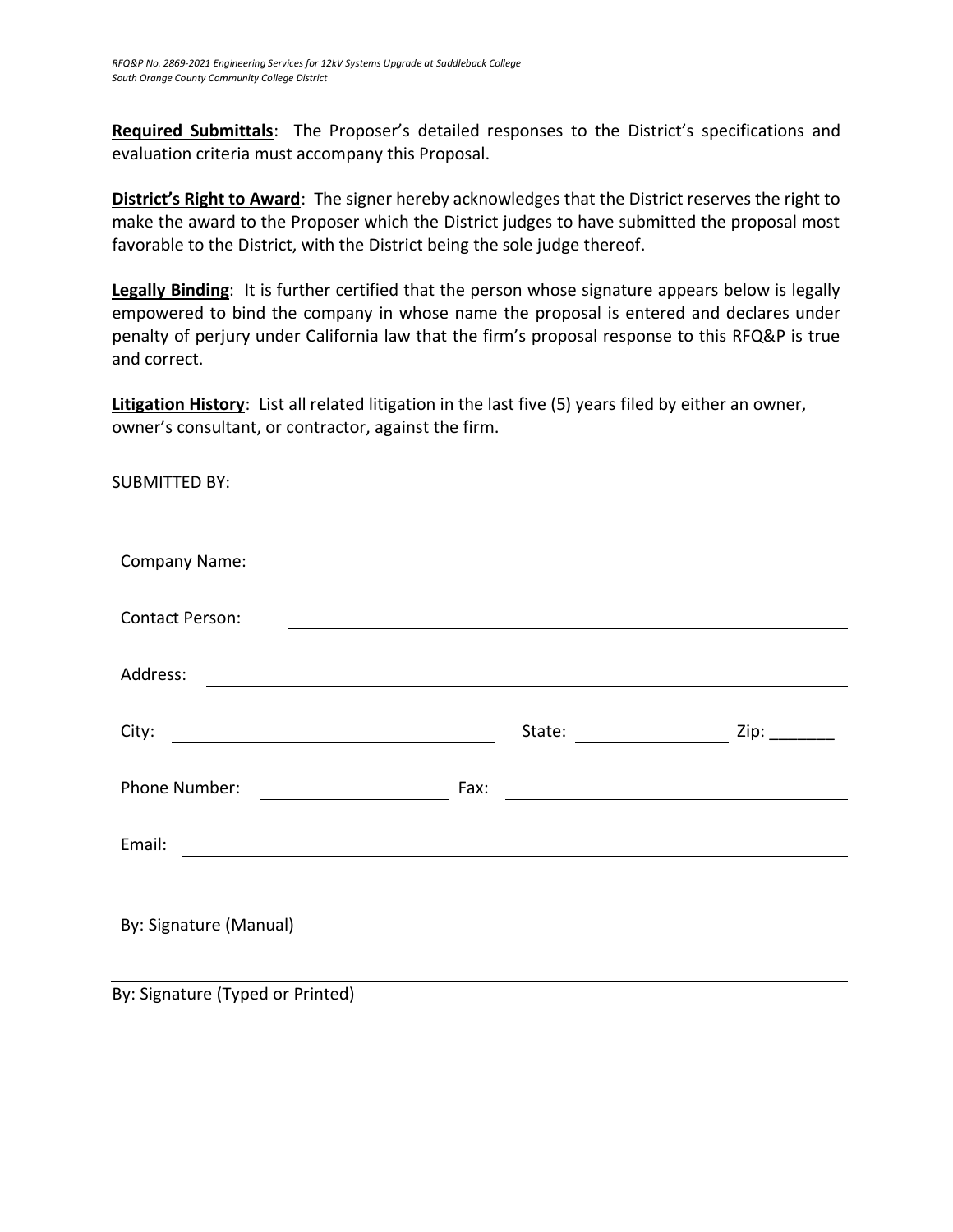# **PROPOSAL FORM G REFERENCES**

<span id="page-24-0"></span>Each Proposer must be able to present both current and past evidence of satisfactory experience in providing services requested. List all four-year higher education and community college districts that you or your firm has contracted with in the last five (5) years. Include the name of the institution or district, contact person, email address and phone number of individuals who can evaluate work that has been completed by the consultant(s)/firm/team member(s) in the past five (5) years. The District has prioritized collegiality and collaboration, and assessing how consultant(s) will function within that culture will be a critical evaluation component.

## **REFERENCES**

| Name of Entity:                                                                                                                  |        |                      |  |
|----------------------------------------------------------------------------------------------------------------------------------|--------|----------------------|--|
|                                                                                                                                  |        |                      |  |
| <b>Contact Person:</b>                                                                                                           |        |                      |  |
| Address:<br><u> 1980 - Andrea State Barbara, amerikan personal di sebagai personal di sebagai personal di sebagai personal d</u> |        |                      |  |
|                                                                                                                                  |        |                      |  |
| City:                                                                                                                            | State: | Zip: $\qquad \qquad$ |  |
| Phone Number:                                                                                                                    | Fax:   |                      |  |
| Email:                                                                                                                           |        |                      |  |
| Dates of Services:<br>From:                                                                                                      | To:    |                      |  |
| Types of Services Provided:                                                                                                      |        |                      |  |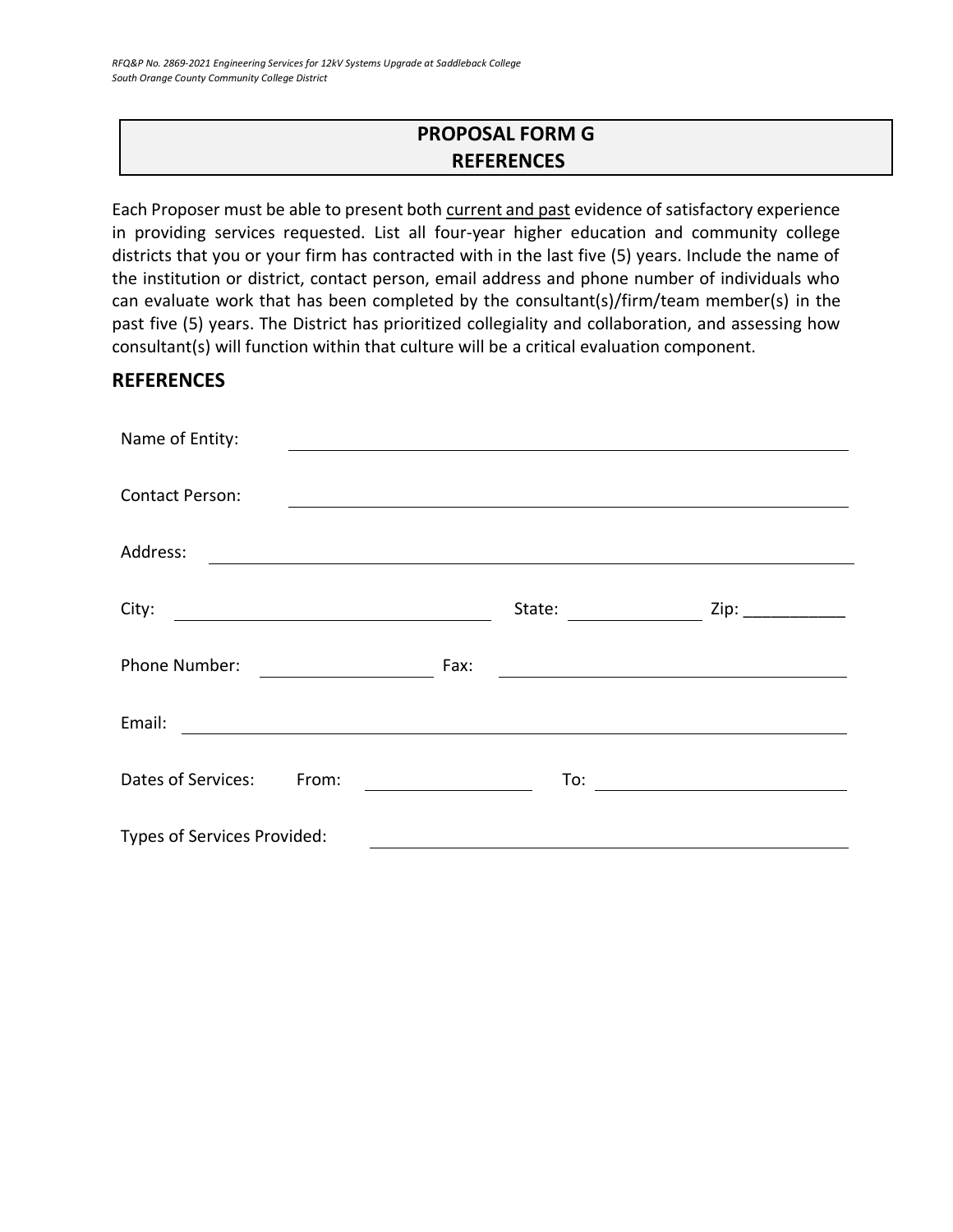# **PROPOSAL FORM H Addenda Acknowledgement**

<span id="page-25-0"></span>**Addenda**: Changes or corrections to the proposal document will be issued via a numbered addendum format at the time of the pre-proposal conference or at least five (5) calendar days prior to submittal date. Record below the number(s) and date(s) of addenda received, if applicable.

| Addendum #_________ |  |
|---------------------|--|
| Addendum #_________ |  |
| Addendum #_________ |  |
| Addendum #_________ |  |
| Addendum #________  |  |
| Addendum #________  |  |
| Addendum #________  |  |
| Addendum #________  |  |
| Addendum #_________ |  |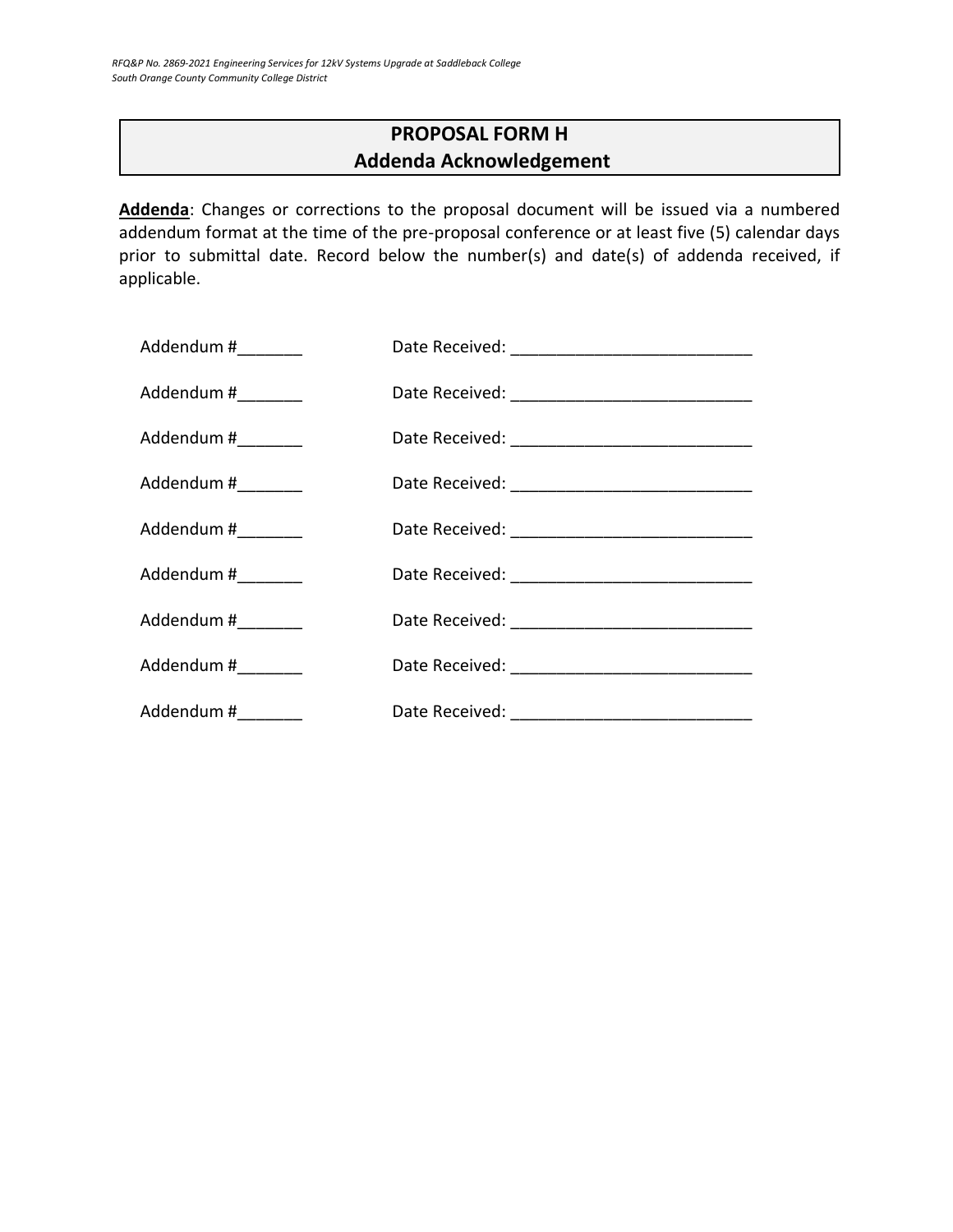# **APPENDIX A Non-Collusion Declaration**

#### <span id="page-26-0"></span>**NON-COLLUSION DECLARATION TO BE EXECUTED BY PROPOSER AND SUBMITTED WITH PROPOSAL**

|           | State of California |    |     |     |    |                                              |
|-----------|---------------------|----|-----|-----|----|----------------------------------------------|
|           |                     |    | SS. |     |    |                                              |
| County of |                     |    |     |     |    |                                              |
|           |                     |    |     |     |    | being first duly sworn, deposes and          |
| says      | that                | he | or  | she | IS |                                              |
|           |                     |    |     |     |    | the party making the foregoing proposal that |

the proposal is not made in the interest of, or on behalf of, any undisclosed person, Proposer, company, association, organization, or corporation; that the proposal is genuine and not collusive or sham; that the Proposer has not directly or indirectly induced or solicited any other Proposer to put in a false or sham proposal, and has not directly or indirectly colluded, conspired, connived, or agreed with any Proposer or anyone else to put in a sham proposal, or that anyone shall refrain from submitting a proposal; that the Proposer has not in any manner, directly or indirectly, sought by agreement, communication, or conference with anyone to fix the proposal price of the Proposer or any other Proposer, or to fix any overhead, profit, or cost element of the proposal price, or that of any other Proposer, or to secure any advantage against the public body awarding the contract of anyone interested in the proposed contract; that all statements contained in the proposal are true; and, further, that the Proposer has not, directly or indirectly, submitted his or her proposal price or any breakdown thereof, or the contents thereof, or divulged information or data relative thereto, or paid, and will not pay, any fee to any corporation, Proposer, company association, organization, or to any member or agent thereof to effectuate a collusive or sham proposal.

I certify (or declare) under penalty of perjury that the foregoing is true and correct.

\_\_\_\_\_\_\_\_\_\_\_\_\_\_\_\_\_\_\_\_\_\_\_\_\_\_\_\_\_\_\_\_\_\_\_\_\_\_\_\_\_\_\_\_\_

\_\_\_\_\_\_\_\_\_\_\_\_\_\_\_\_\_\_\_\_\_\_\_\_\_\_\_\_\_\_\_\_\_\_\_\_\_\_\_\_\_\_\_\_\_

Print Name

Signature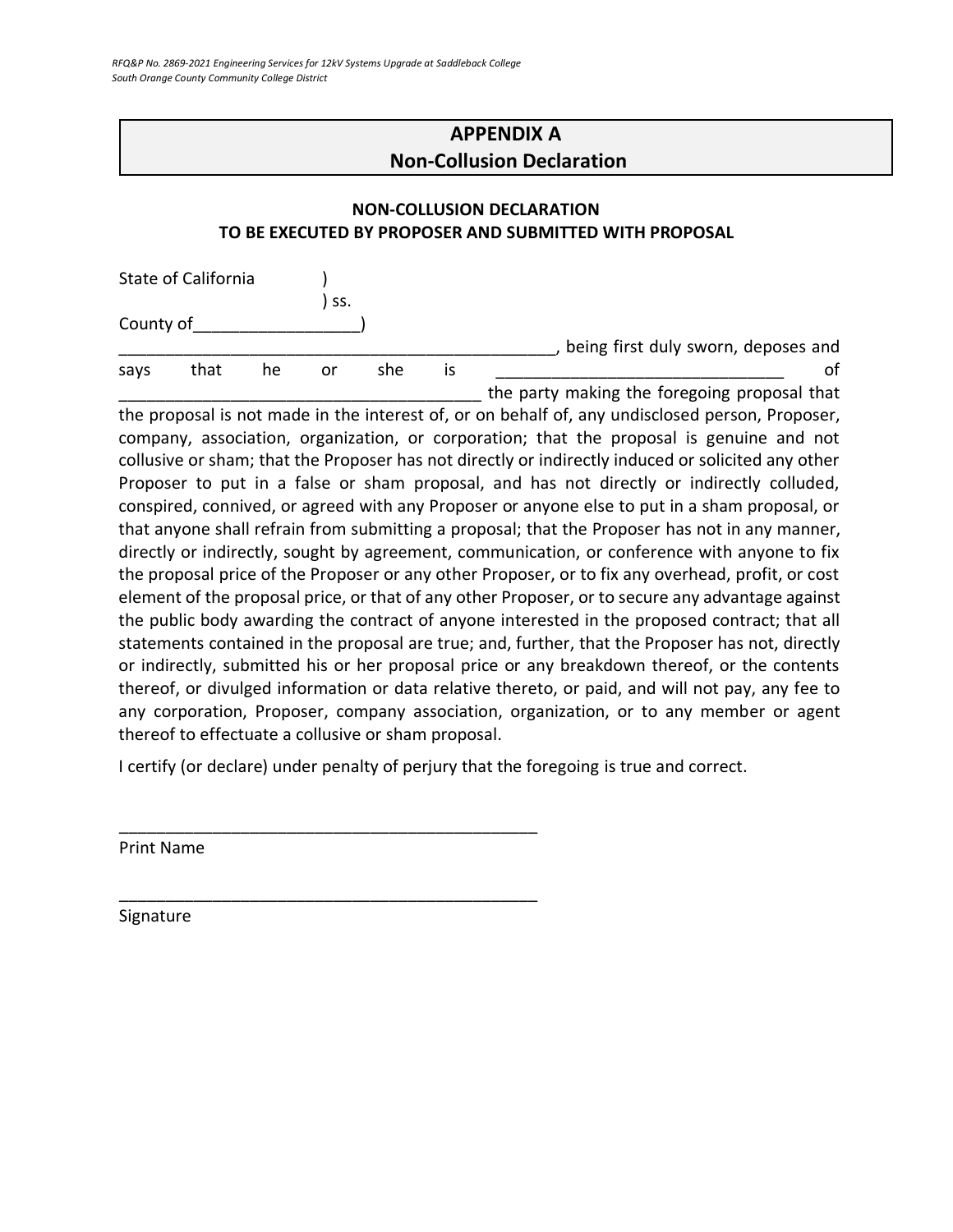# <span id="page-27-0"></span>**APPENDIX B Equal Opportunity Affirmative Action Statement**

## **SOUTH ORANGE COUNTY COMMUNITY COLLEGE DISTRICT EQUAL OPPORTUNITY AFFIRMATIVE ACTION STATEMENT**

Proposer hereby certifies that in performing work or providing products for the District, there shall be no discrimination in its hiring or employment practices because of age, sex, race, color, ancestry, national origin, religious creed, physical handicap, medical condition, marital status, or sexual orientation, except as provided for in Section 12940 of the California Government Code. Proposer shall comply with applicable federal and California anti-discrimination laws, including but not limited to the California Fair Employment and Housing Act, beginning with Section 12900 of the California Government Code.

IN WITNESS WHEREOF, the undersigned has executed this Certificate of Non-Discrimination this day of , 2018.

| Name of individual, company or corporation |       |          |
|--------------------------------------------|-------|----------|
|                                            |       |          |
| Title: $\qquad \qquad \qquad$              |       |          |
| Address: ________                          |       |          |
|                                            |       |          |
|                                            | State | Zip Code |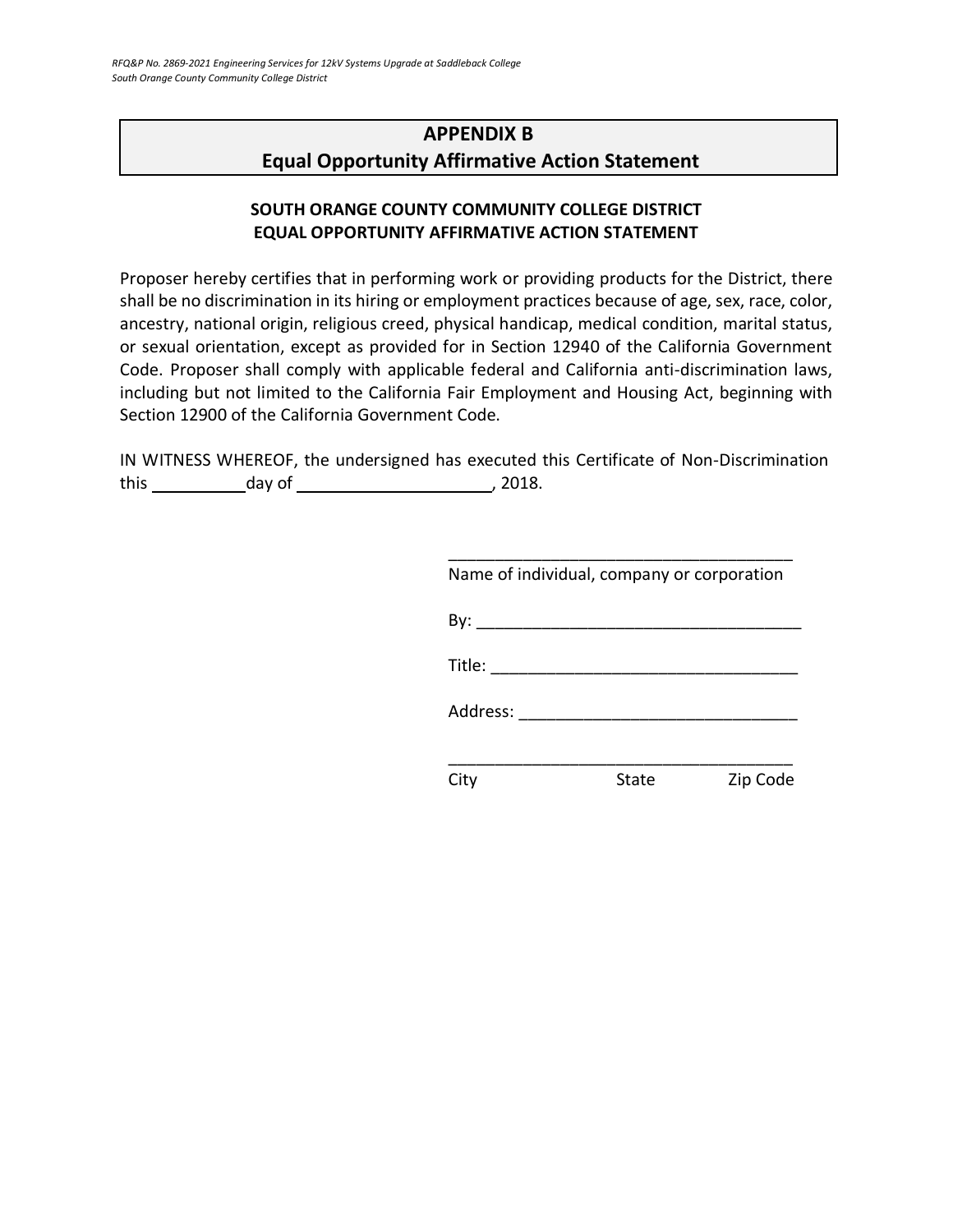# **APPENDIX C Firm's Certificate Regarding Worker's Compensation**

<span id="page-28-0"></span>Labor Code Section 3700 in relevant part provides:

Every employer except the State shall secure the payment of compensation in one or more of the following ways:

- (a) By being insured against liability to pay compensation in one or more insurers duly authorized to write compensation insurance in this State.
- (b) By securing from the Director of Industrial Relations a certificate of consent to self-insure, which may be given upon furnishing proof satisfactory to the Director of Industrial Relations of ability to self-insure and to pay any compensation that may become due to his employees.

I am aware of the provisions of Section 3700 of the Labor Code which require every employer to be insured against liability for Workers' Compensation or to undertake self-insurance in accordance with the provisions of that code, and I will comply with such provisions before commencing the performance of the work of this contract.

|                        | Name of individual, company or corporation |          |
|------------------------|--------------------------------------------|----------|
|                        |                                            |          |
| Title: $\qquad \qquad$ |                                            |          |
|                        | Address: _________________________         |          |
| City                   | State                                      | Zip Code |

(In accordance with Article 5 (commencing at Section 1860), Chapter 1, Part 7, Division 2 of the Labor Code, the above certificate must be signed and filed with the awarding body prior to performing any work under this contract.)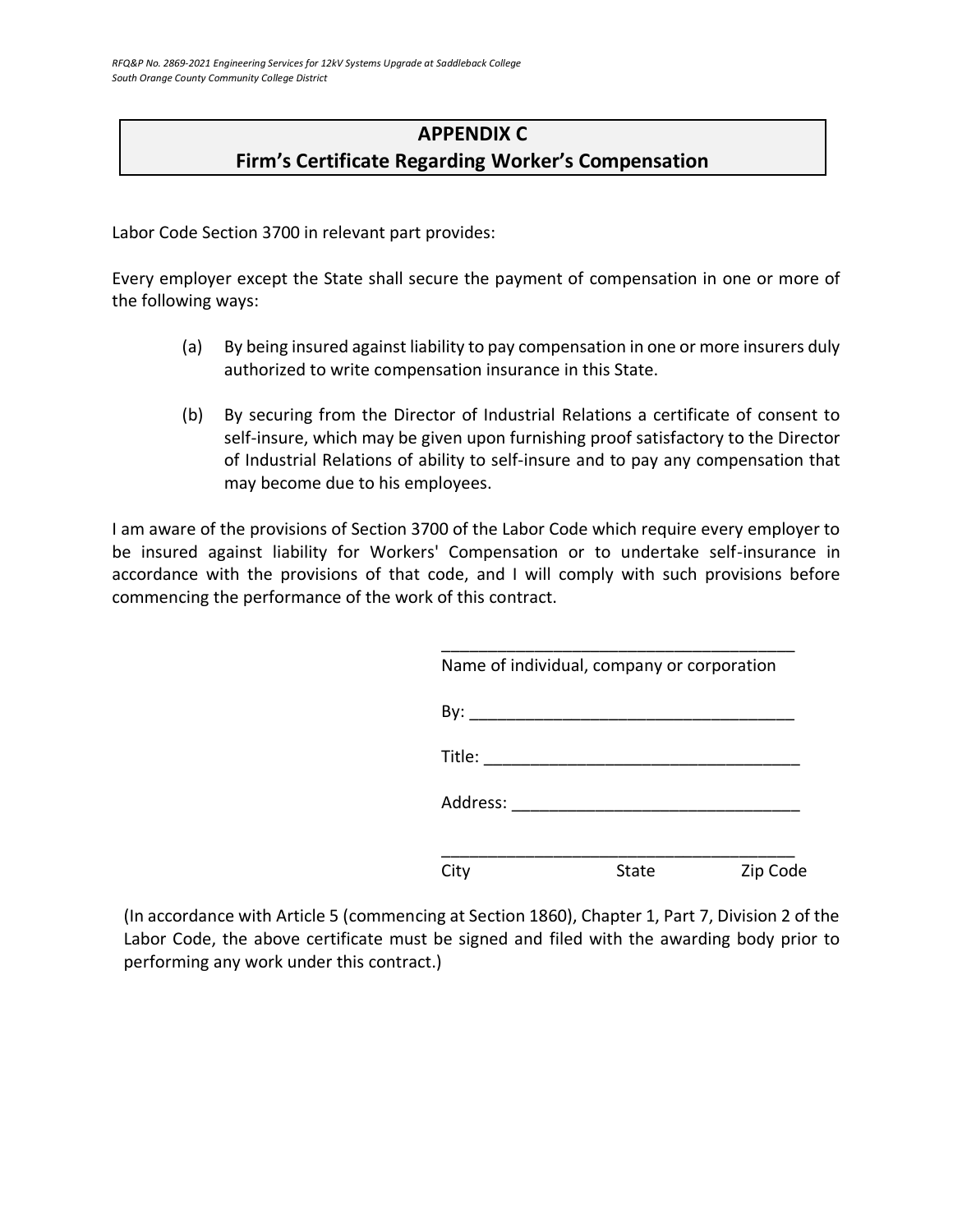# <span id="page-29-0"></span>**APPENDIX D Sample Agreement Engineering Services for 12kV Systems Upgrade at Saddleback College**

The Respondent shall thoroughly review the below Agreement. As part of the proposal submission, indicate in a separate Tab of the RFQ&P Response the Respondent's acceptance of all terms and conditions set forth in the Agreement. If there is any term or condition of the Agreement, which a Respondent requests to be modified, the Respondent must: (i) specifically identify such term or condition; and (ii) set forth the specific text of the modification requested for each such term or condition. Notwithstanding any requested modification to any term or condition of the Agreement, no such modifications are binding on the District or enforceable against the District unless the District affirmatively and specifically accepts any such requested modification. Any Respondent whose RFQ&P Response does not identify requested modifications to terms or conditions of the Agreement will be deemed to have agreed to all terms and conditions set forth therein; if awarded the Agreement, such Respondent must execute the Agreement in the form and content attached hereto subject only to elements of such Respondent's RFQ&P Response accepted by the District.

Proposer agrees to the Agreement's terms and conditions with no exceptions.

YES □ NO □

If no, pursuant to the above instructions, submit all exceptions in a separate tab.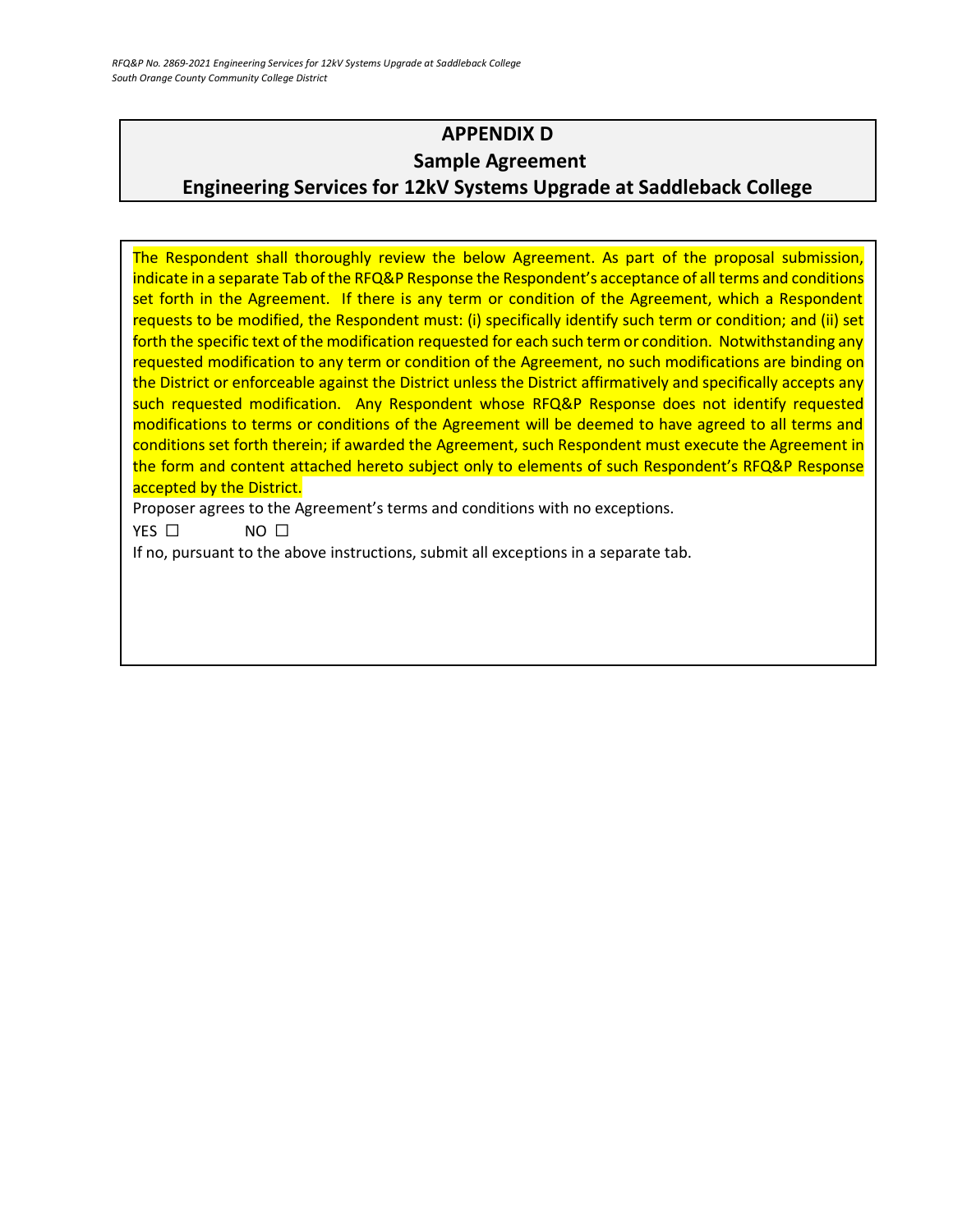

#### **SOUTH ORANGE COUNTY COMMUNITY COLLEGE DISTRICT ENGINEERING SERVICES AGREEMENT**

This Engineering Services Agreement ("Agreement") is between **South Orange County Community College District on behalf of Saddleback College** ("District"), a California community college district and political subdivision of the State of California, and **[[ Name (Primary Second Party) ]]** ("Engineer"). District and Engineer are also referred to collectively as the "Parties" and individually as "Party."

WHEREAS, District is authorized by Section 53060 of the California Government Code to contract with and employ any persons for the furnishing of special services and advice in financial, economic, accounting, engineering, legal or administrative matters, if such persons are specially trained and experienced and competent to perform the special services required; and

WHEREAS, District desires to obtain Engineering Services for the 12kV Systems Upgrade at Saddleback College, hereinafter referred to as "Project"; and

WHEREAS, Engineer is specially trained and fully licensed as required by the State of California, experienced and competent to provide Consultant Services in conformity with the laws of the State of California. NOW, THEREFORE, the Parties hereto agree as follows:

#### **1. SCOPE OF CONSULTANT'S SERVICES**

**A. Services.** The Consultant's services shall consist of those services performed by the Consultant and Consultant 's employees as enumerated in this Agreement, along with all aspects of services as identified in RFQ&P 2869 Engineering Services for 12kV Systems Upgrade at Saddleback College, referenced herein and made a part hereof as Attachment A and Consultant's Proposal, referenced herein and made a part hereof as Attachment B. The Agreement, Attachment A and Attachment B shall collectively be defined as the "Services." The Parties understand and agree that the Agreement along with the Fee and Rate Proposal (Attachment C) and Criteria and Billing for Extra Work (Exhibit A) shall be the prevailing and governing documents and that Attachments A and B are intended to cooperate and be complementary.

#### a. Task 1: Pre-Construction Phase.

- i. Participate in a general Project kick-off meeting to include the Engineer's sub-Engineers, and District staff.
- ii. After Programming and before beginning Schematic Design, the Engineer shall submit to the District a written preliminary estimate of the construction cost and shall advise the District, in writing, of any adjustments to the estimate of Construction Cost.
- iii. Based on the approved preliminary documents outlining the scope of work and any further adjustments authorized by the District, the Engineer shall prepare, for approval by the District, Construction Documents consisting of drawings and specifications setting forth in detail the requirements for the construction of the Project.
- iv. Final documents shall include*:*
	- (a) Final contract documents shall consist of the following:
		- (i) Drawings: All drawings with Engineer/sub-Engineer's State license stamp and DSA stamp.
		- (ii) Specifications: Original technical specifications on reproducible masters or CD/DVD format if acceptable to District's reprographics firm in CSI format.
		- (iii) Completely coordinated sub-Engineer's work.
	- (b) Engineering System Architecture:
		- (i) Completed site plan.
		- (ii) Architectural details and large blow-ups completed.
		- (iii) Associated Site utility plans completed.
		- (iv) Updated Site Single Line diagram. .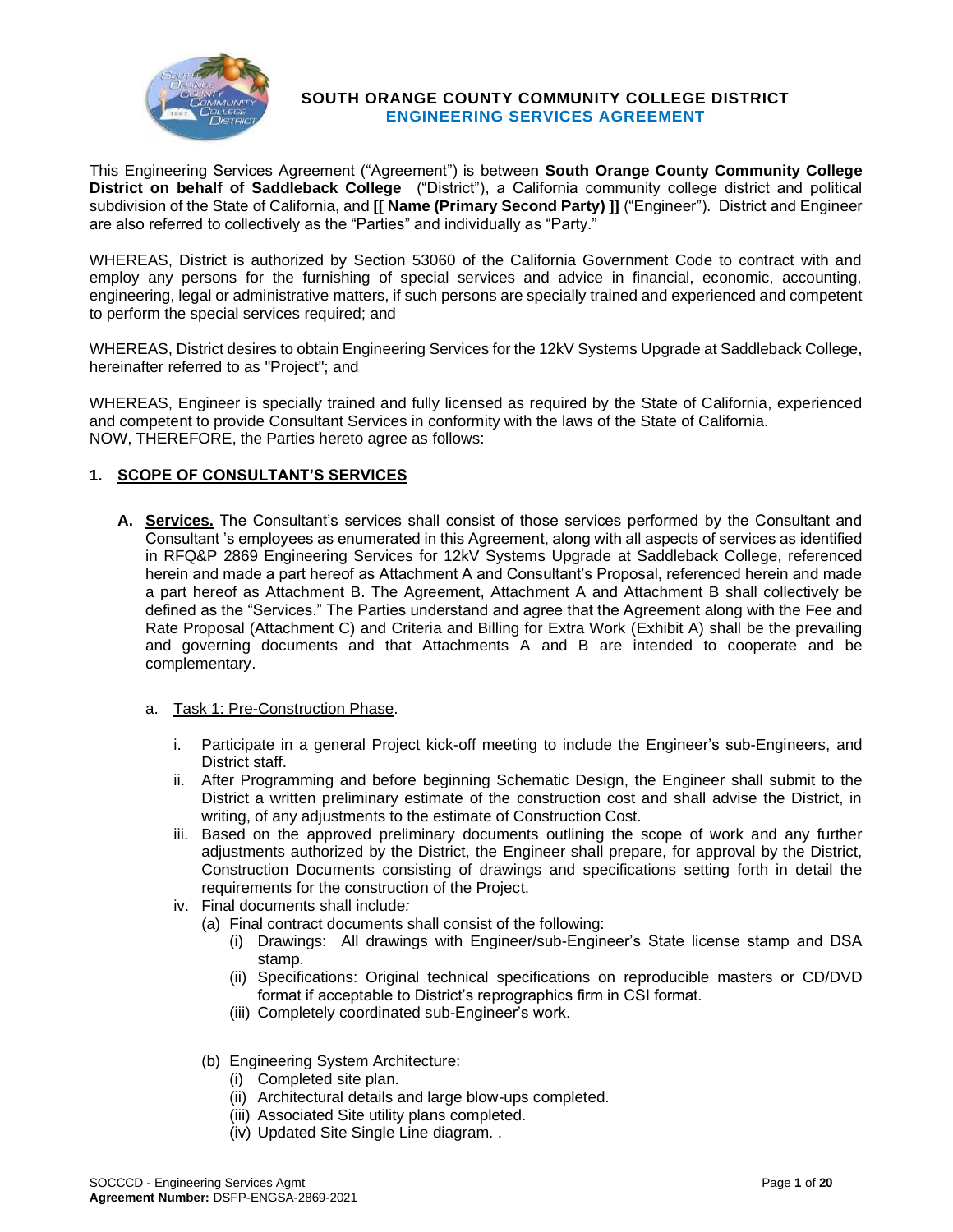- (c) Structural:
	- (i) Structural floor plans and sections with detailing completed.
	- (ii) Structural calculations completed.
	- (iii) N/A.
- (d) Electrical:
	- (i) Lighting and power plan including all switching and controls.
	- (ii) Complete electrical distribution including a single line diagram indicating final location of data/telephone, switchboards, communications, controls; (high and low voltage) motor control centers, panels, transformers and emergency generators, if required.
	- (iii) All electrical equipment schedules completed.
	- (iv) All fire alarm systems completed and compatible with existing College fire alarm system to meet current DSA requirements.
	- (v) Electrical load calculations completed.
	- (vi) All technology distribution system completed from existing vault to owner furnished constructor installed IDF/patch panels and new data drops at locations coordinated between College and Engineer.
	- (vii) All low voltage distribution system completed from nearest point of connection at existing nearest buildings, vaults or other terminal cabinets as coordinated between the Engineer and the College.
	- (viii) (1) Full design to replace the 12 kV transmission equipment at the main campus substation and the Central Utility Plant. Technology upgrades for the replacement substations will include the ability to view the condition of the substation equipment and distribution cabling remotely from the campus Facilitates department and the capability for remote switching servicing the two parallel high voltage feeders, HV-1 and HV-2. Services for this scope of the agreement shall include submission and approval of the completed design to the Division of the State Architect for approval, and engineering oversight during construction and project close-out as stated in the Agreement. (2) Develop a detailed Basis of Design for eight other substations to be upgraded in the future.(3) Evaluate power interconnect infrastructure requirements to support future PV solar systems totaling approximately 8 mW to be constructed in four phase over the next four years. Review the four proposed PV locations to determine capacity of proposed points of connection and methods of interconnection to the campus grid. Study replacing the existing central utility plant interconnection agreement with SDG&E with a single combined agreement and provide recommendations. (4) Analyze the use of battery energy storage systems for peak load shaving and to discharge stored power to the grid during times of low solar production and in support of Net Zero goals. Address potential locations for the battery system(s) as well as points of connection. (5) Review power requirements for future EV charging stations in the overall power distribution upgrade design effort. (6) Review High Voltage cable replacement requirements in circuit HV1 and assess the existing capacity of portions of HV2 that may be impacted by additional loads from solar energy production, battery storage or EV charging stations.
- (e) Probable Cost:
	- (i) Update and refine the Probable cost. Prepared by specification section, summarized by CSI category. The probable cost shall include unit costs of materials, labor and equipment. Sales tax, contractor's mark-ups shall be identified as a separate line item. Soft cost including estimated CM fee and general conditions shall be listed separately.
	- (ii) Provide Probable Cost submission at Schematic, Design Development and Construction Documents phasesN/A
- (f) Specifications:
	- (i) Complete development and preparation of technical specifications describing materials, systems and equipment, workmanship, quality and performance criteria required for the construction of the Project in CSI format.
	- (ii) Specifications shall not contain restrictions that will limit competitive bids other than those approved by the District as necessary to meet maintenance requirements.
	- (iii) N/A.
- b. During the Construction Phase, the Engineer will provide Construction Administration services commencing with the award of the contract and terminating at either at DSA Certification or upon the issuance of the final Certificate of Payment by the Contractor.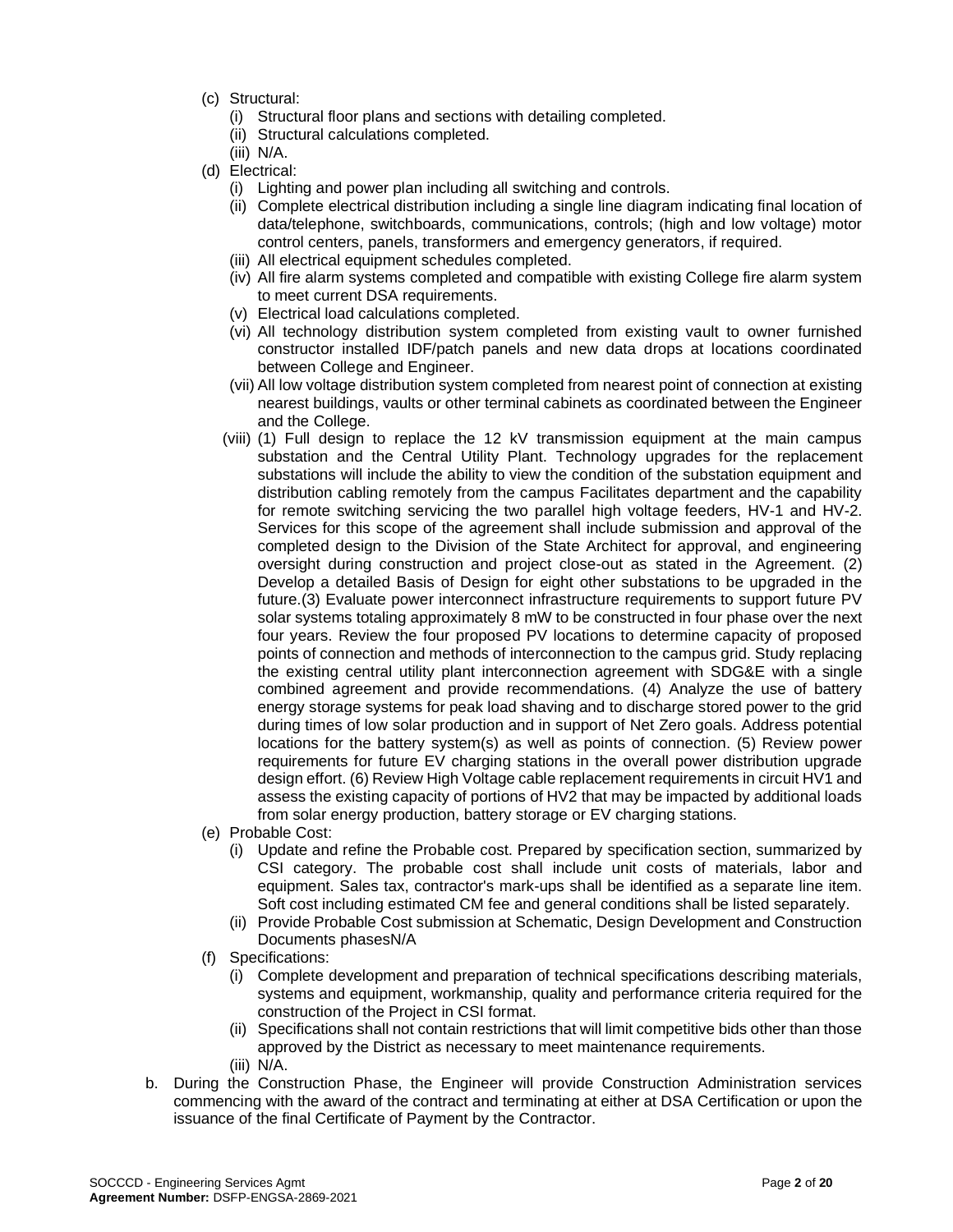- c. Construction Administration services will include at minimum: attendance at all construction meetings, site visitation to review progress and provide quality control checks, review of all submittals/shop drawings, response to requests for interpretation, preparation of any drawings related for clarification, inclusive of DSA CCD's, review of contractor pay applications, preparation of punch list, review of Contractor change requests, issuance of any other documents necessary for any government authority, and DSA closeout and certification. Engineer is to provide electronic Record Drawings to the District.
	- i. Bid Prep: The Engineer shall prepare all necessary bidding information and bidding forms required by the District and shall assist the District in preparing the conditions of the Contractor's contract and coordinating same with the technical specifications. Plans or specifications, which include a requirement that the Contractor provide operation manuals and adequate training for the District in the operation of mechanical, electrical, heating and air conditioning systems installed by the Contractor, shall be part of the bid documents prepared by the Engineer.
	- ii. Bid Marketing: The Engineer, following the District's approval of the Construction Documents and of the latest preliminary estimate of Construction Cost, shall assist the District in obtaining bids for the Project.
	- iii. Over-Budget at Bid: If the lowest bid exceeds the budget for the Project (or exceeds the budget by a certain percentage), the Engineer, in consultation with and at the direction of the District, shall provide such modifications in the Construction Documents as necessary to bring the cost of the Project within its budget.

#### d. Task 2: Construction Phase.

- i. Construction Administration. The Engineer shall provide administration of the construction contract. The Engineer's responsibility to provide services for the construction of the Project commences with the award of a construction contract and terminates at the issuance to the District of the final certificate for payment by the Engineer and the final close out acknowledgement by the Division of the State Engineer.
- ii. Evaluate Contractor Performance. The Engineer shall evaluate the performance of the Contractor under the requirements of the construction contract when requested in writing by the District.
- iii. Submittals. The Engineer shall review and approve or take other appropriate action upon Contractor's submittals of shop drawings, product data, and samples for the purpose of checking for conformance with the construction contract. The Engineer's action shall be taken as to cause no delay in the work, while allowing sufficient time in the Engineer's professional judgment to permit adequate review and in no case exceed fifteen (15) days after receipt. When certification of performance characteristics of materials, systems or equipment is required by the construction contract, the Engineer shall be entitled to rely upon such certification to establish that the materials, systems or equipment will meet the performance criteria required by the construction contract.
- iv. Substitutions. The Engineer shall provide services in connection with evaluating substitutions proposed by the Contractor, obtain written acceptance by the District for any changes to the original documents and making subsequent revisions to drawings, specifications and other documentation resulting there from.
- v. District Representative. The Engineer shall be the District's representative during construction and shall advise and consult with the District until final payment to the Contractor is due. The Engineer shall have authority to act on behalf of the District only to the extent provided in this Agreement unless otherwise modified in writing.
- vi. Site Visits. The Engineer shall visit the site not less than once per week while work is in progress, and as often as necessary and appropriate to the stage of construction, to inspect the site and work; to familiarize himself/herself with the progress and quality of the work; and to determine for the District's benefit and protection if the work is proceeding in accordance with the construction contract and schedule. On the basis of his/her on-site observations and inspections as an Engineer, the Engineer shall keep the District informed of the progress and quality of the work and he/she shall use reasonable care to guard the District against defects and deficiencies in the work and against the Contractor's failure to carry out the work in accordance with the construction contract and the schedule. The Engineer shall provide services made necessary by major defect or deficiencies in the work of the Contractor which through reasonable care should have been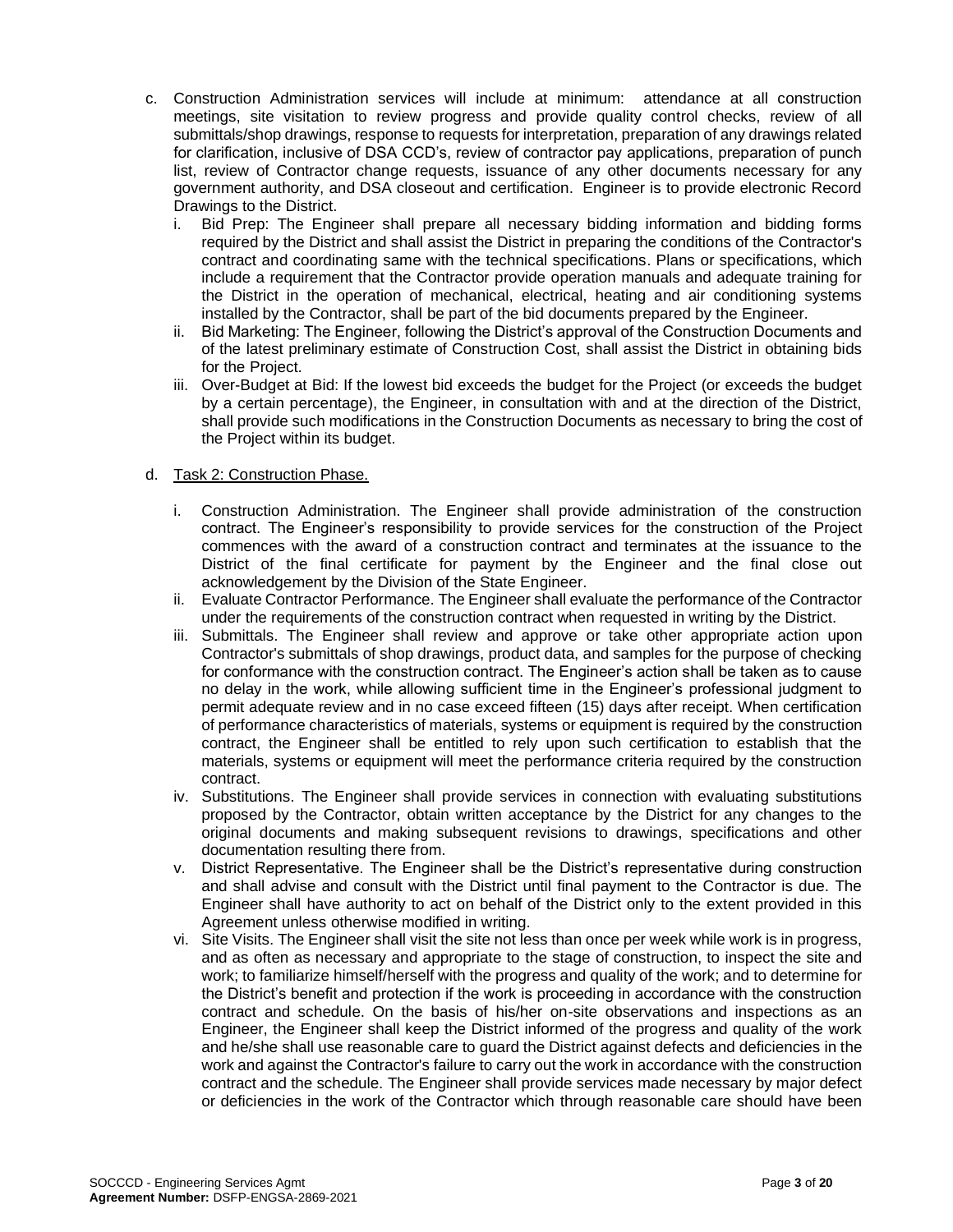discovered by the Engineer and promptly reported to the District and Contractor but which he/she failed to do.

- vii. Site Access. The Engineer shall have access to the work at all times.
- viii. Certification of Payment. The Engineer shall review and certify the amounts due the Contractor. The Engineer's certification for payment shall constitute a representation to the District, based on the Engineer's observations and inspections at the site that the work has progressed to the point indicated, that quality of the work is in accordance with the construction contract and that the Contractor is entitled to payment in the amount certified.
- ix. Reject Work. The Engineer shall reject work which does not conform to the construction contract. The Engineer has authority to require additional inspection or testing of the work in accordance with the provisions of the construction contract, whether or not such work is fabricated, installed or completed.
- x. Change Orders. The Engineer shall prepare change orders with supporting documentation and data for the District's approval and execution in accordance with the construction contract, and may authorize minor changes in the work not involving an adjustment in the contract sum or an extension of time. The Engineer shall evaluate and make written recommendations regarding Contractor's proposals for possible change orders. DSA change orders shall be submitted for approval on an on-going basis throughout the project. Engineer shall prepare a set of reproducible record drawings showing significant changes in the work made during construction based on marked-up prints, drawings and other data furnished by the Contractor to the Engineer.
- xi. Claim Evaluation. The Engineer shall evaluate and render written recommendations, within a reasonable time on all claims, disputes or other matters at issue between the District and Contractor relating to the execution or progress of the work as provided in the construction contract.
- xii. Substantial Completion. The Engineer shall inspect the Project to determine the date or dates of substantial completion and the date of final completion, receive and forward to the District for the District's review all written warranties and related documents required by the construction contract and issue a final certificate for payment upon compliance with the requirements of the construction contract.
- xiii. Record Drawings. Engineer shall prepare a set of CAD drawings showing significant changes in the work made during construction based on marked up prints, drawings and other data furnished by the Contractor to the Engineer.

#### e. Task 3: Construction Close-Out Phase.

- i. Punch List. The Engineer's responsibility to provide services for the Close Out phase under this Agreement commences with the Contractor's request for a punch list walk and terminates at the close out of the project with the Division of the State Architect, if required.
	- (a) Engineer shall develop and confirm completion of comprehensive punch lists items including Engineers as appropriate to identify apparent deficiencies in construction following the acceptance of the contractor's work.
	- (b) Engineer shall coordinate with the Contractor and the Inspector of Record to obtain DSA project close out.
- **B. Coordination of Others**. The Consultant shall coordinate efforts with the college, the college's designees, construction performed by separate contractors or by the District's own employees.
- **C. Compliance with Applicable Laws, Policies, Procedures, Rules & Regulations.** Consultant shall comply with District's policies, procedures, rules, regulations and/or guidelines that include but are not limited to a smoke, alcohol, and controlled substances free campus, conflict of interest, workplace violence, code of conduct, harassment and discrimination prevention and drug-free environment.

Consultant agrees to comply with all federal, state and local laws, rules, regulations, and ordinances that are now and may in the future become applicable to Consultant, Consultant's business, equipment and personnel engaged in Work covered by this Agreement or accruing out of the performance of such Work. Additionally, Consultant shall strictly comply with all health and safety guidelines consistent with Cal/OSHA and CDC.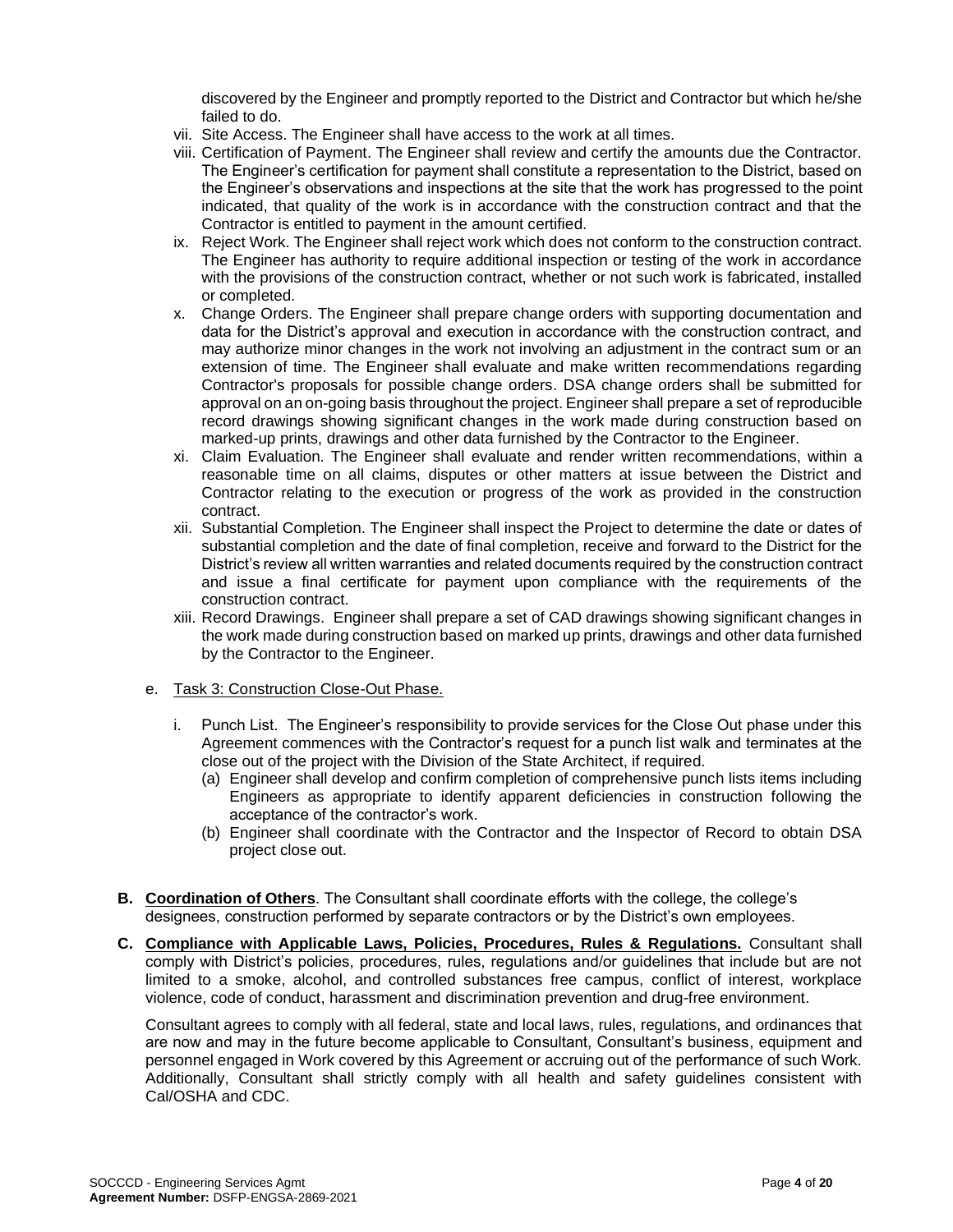**COVID-19 Related Responsibilities**. Consultant shall respond to all potential COVID-19 exposure events immediately. If a possible COVID-19 infection or potential exposure event occurs involving Consultant and any of its employees performing Work on District property pursuant to the terms of this Agreement, Consultant shall immediately notify the District. While the confidentiality of all medical conditions must be maintained in accordance with applicable law, the District reserves the right to inform any District staff, employees, students, and/or visitors that an unnamed individual has been diagnosed with COVID-19 if any of the District's staff, employees, students, or visitors might have been exposed to the disease so such individual(s) may take measures to protect their own health.

Consultant and its subconsultants shall ensure that its employees will at all times comply with COVID-19 Addendum - *Contractor Protocols While on District Property During COVID-19 Pandemic*.

- **D. Regulatory Compliance.** The Engineer shall comply with all applicable federal, state and local laws, statutes, ordinances, codes, rules and regulations currently existing and as amended, enacted, issued or adopted in the future and which are applicable to the Project.
- **E. Existing Conditions.** The Engineer shall investigate existing conditions or facilities and make measured drawings of such conditions or facilities.
- **F. Non Responsibility.** Engineer and Engineer's Engineers shall have no responsibility for:
	- a. The presence, handling, removal or disposal of or exposure of persons to hazardous materials in any form at the Project site, including, but not limited to, asbestos, asbestos products, polychlorinated biphenyl (PCB) or other toxic substances.
	- b. Ground contamination
	- c. Environmental Impact Report/CEQA declarations
	- d. Historical significance report
	- e. Soils Investigation/Geotechnical Hazard Report
	- f. Topographical survey
- **G. Coordination for Government Authorities.** The Engineer shall file documents required for the approval of governmental authorities having jurisdiction over the Project including funding submittals with the District's assistance. Included in this filing shall be an energy modeling document for submittal to the State. The District shall pay all fees required by such governmental authorities.
- **H. Qualified Personnel.** The Engineer shall provide enough qualified personnel to properly perform services required under this Agreement and District shall have the right to remove any of Engineer's personnel from the Project.
- **I. Subconsultants.** The Engineer has submitted a list of qualified engineers for the Project (Attachment B). Engineer shall ensure that each engineer places his or her name, seal and signature on all drawings and specifications prepared by said engineer. The Engineer is responsible for the management of their Engineers in order to meet the terms of all phases of this agreement. Nothing in the foregoing shall create any contractual relationship between District and any Engineers employed by Engineer under the terms of this Agreement. Engineer is as responsible for the performance of its Engineers as it would be if it had rendered these services itself.
- **J. Materials and Expenses.** Engineer shall furnish, at their own expense, all labor, materials, equipment, supplies and other items necessary to complete the Services to be provided pursuant to this Agreement. The District shall not be liable to Engineer for any costs or expenses paid or incurred by the Engineer in performing Services for the District. The Engineer's Services will be performed, findings obtained, reports and recommendations prepared in accordance with generally and currently accepted principles and practices of their profession.
- **K. Work Plan.** Work with the District to finalize Project requirements:
	- a. Develop a list of all plans, specifications and other documents necessary to perform Services.
	- b. Ensure that scope of Services conforms to the Project plans and specifications.
	- c. The Engineer shall investigate existing site conditions and shall immediately notify the District of any conditions that are different and or is a deviation from what was identified by the District.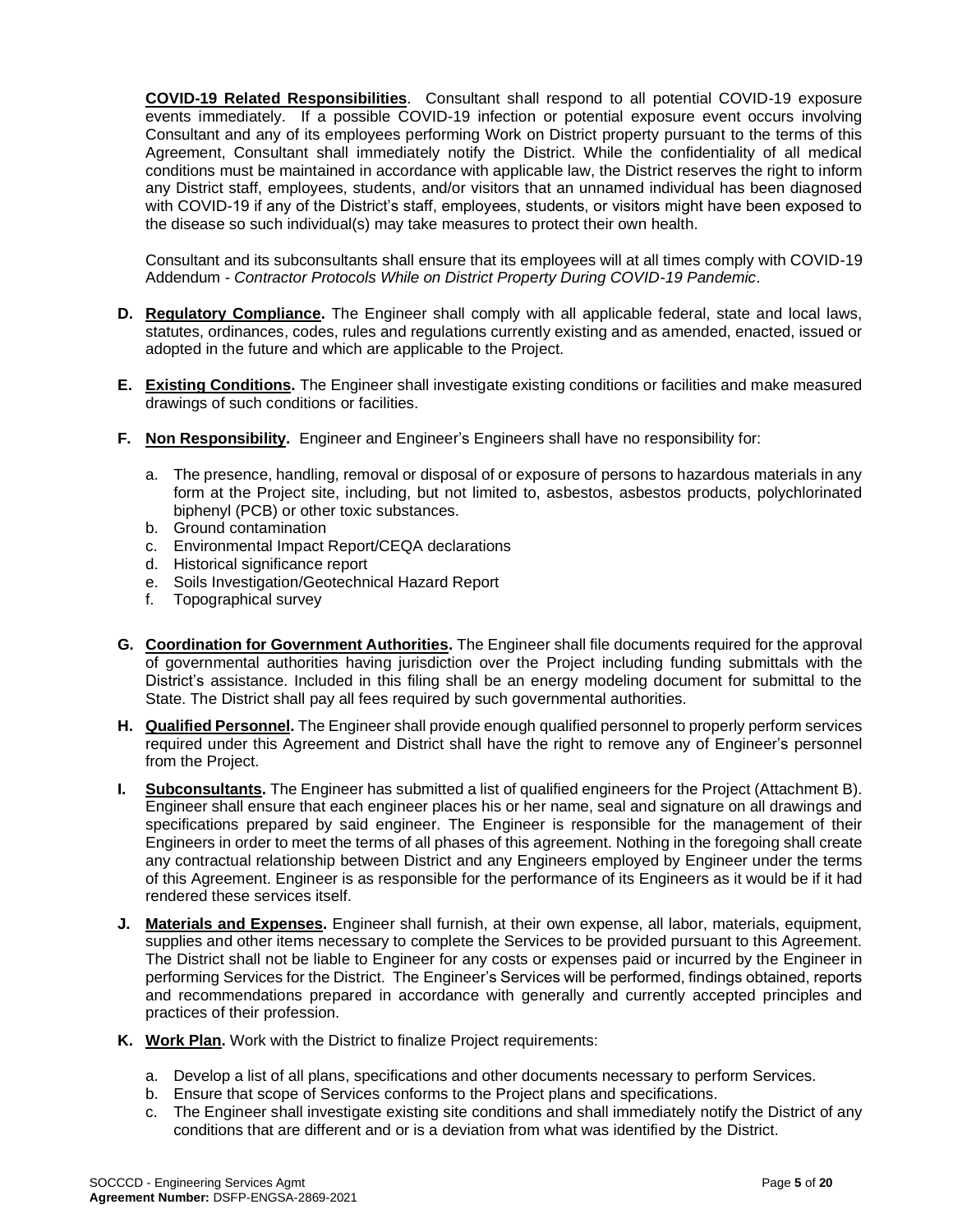#### **L. Division of State Architects (DSA) and Department of Industrial Relations (DIR) Compliance.** The Engineer shall comply with the following:

- a. DSA and the Uniform/International Building Code (UBC/IBC). Engineer shall have experience with DSA and shall be required to coordinate with the District and its Engineers.
- b. DIR requirements. Firms must pay prevailing wages to those labor classifications requiring the payment of prevailing wages. Questions concerning predetermined wage rates should be directed to <https://www.dir.ca.gov/oprl/dprewagedetermination.htm> or to the following:

Department of Industrial Relations Division of Labor Statistics and Research Prevailing Wages Unit P.O. Box 420603 San Francisco, CA 94142 Phone: (415) 703-4474

#### **2. ADDITIONAL ENGINEER'S SERVICES.**

- **A. District Authorized Additional Services.** Requests for additional services shall be made by the District in writing. This Agreement is not a pre-authorization for additional services. Engineer shall be compensated for additional services in accordance with the provisions of the Agreement and the amounts indicated in Exhibit A. If the duration of Engineer Services is extended, due to the District's need for Additional Services, the Engineer shall be entitled to additional compensation as set forth in Exhibit A. Engineers shall perform additional services only upon the approval and execution of an amendment to this Agreement by both parties. The Engineer shall request payment for additional services in a separate line item on the same invoice submitted for services in a format pre-approved by the District.
- **B. Engineer's Request for Additional Services.** Engineer shall notify the District in writing of the need for additional services required due to circumstances beyond the Engineer's control. Engineer shall obtain written authorization from the District before rendering such services. Compensation for such services shall be compensated based on the amounts indicated in Exhibit A. Such services shall include:
	- a. Material Project Scope Changes. Services that are required or necessary as a result of significant changes in the Project scope or other requirements of the Project, including Project size, quality, or complexity or material changes to the Master Construction Schedule.
	- b. Damage or Destruction to Project. Except to the extent caused by the Engineer, Services and consultation associated or necessitated by damage or destruction to the Project prior to completion by an act of God, fire or other casualty.
	- c. After Final Certificate of Payment. Providing Services after issuance to the District of the final certificate for payment except as provided herein.
	- d. Other Services. Providing any other services not otherwise included in this Agreement or not customarily furnished in accordance with generally accepted Engineer's practice.
	- e. Engineers shall perform additional services only upon the approval and execution of an amendment to this Agreement by both parties.

#### **3. TERMS OF SERVICE.**

- **A. Time is of the Essence.** Time is of the essence in the performance of each Party's obligations under this Agreement, including without limitation Engineer's performance of the Services required hereunder and District's payment of all sums due to Engineer.
- **B. Term.** This Agreement shall commence on **[[ Start Date ]]**. The Parties understand that the Services under this Agreement shall be diligently performed by the Engineer for the anticipated construction timeframe of **24 months**. The Engineer's Agreement terminates at the issuance of the final Certificate for Payment to the District or 60 days after the date of substantial completion of construction.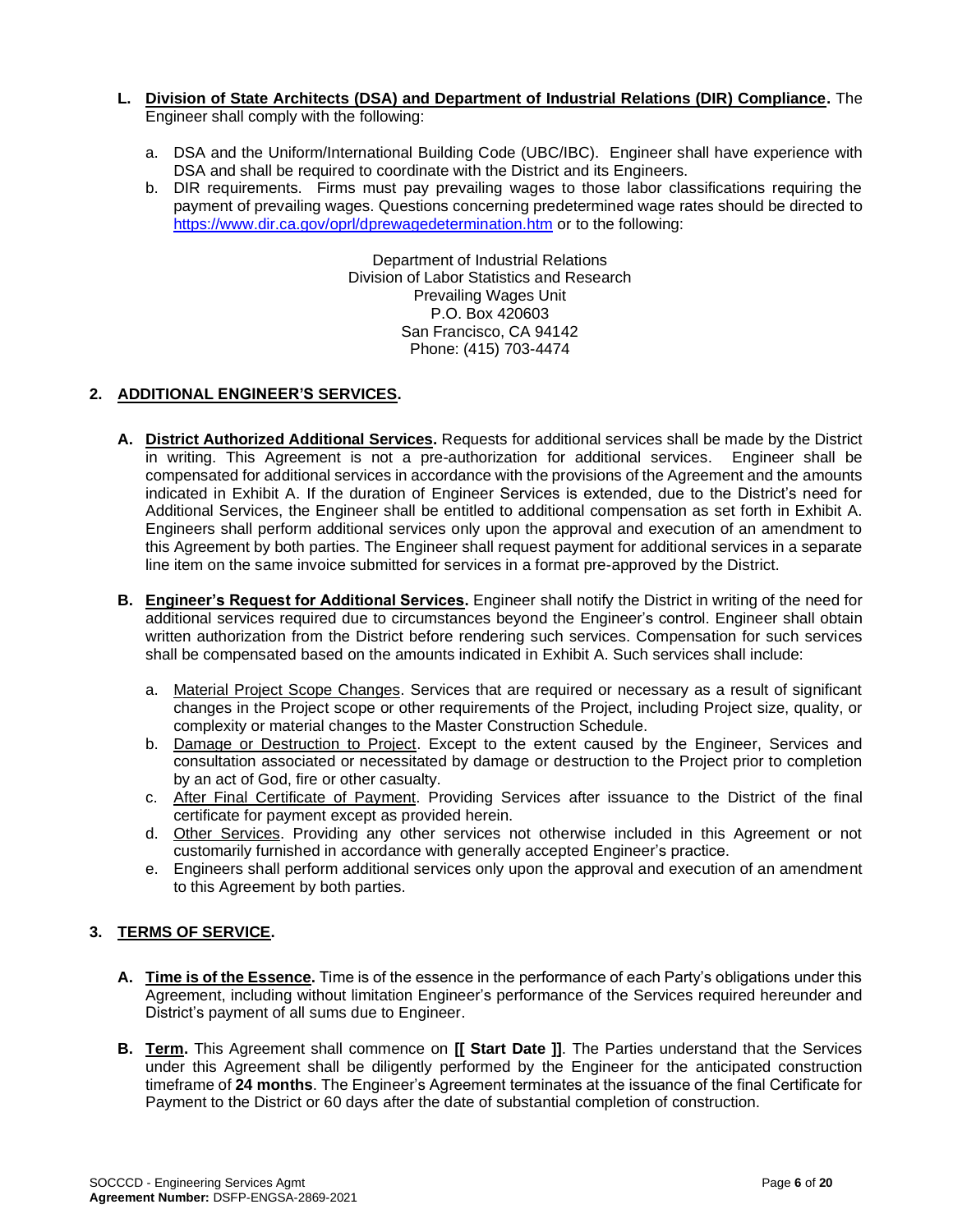- **4. COMPENSATION TO THE CONSULTANT.** The District shall compensate the Consultant as follows:
	- **A. Contract Price for Services.** The Contract Price for the Consultant's performance of the Services under this Agreement shall be firm and fixed consisting of the following not to exceed lump sum prices:

| Task 1: Preparation for Entering Construction Phase | [[ Construction Prep |
|-----------------------------------------------------|----------------------|
|                                                     | Amount II            |
| <b>Task 2: Construction Phase</b>                   | [[ Construction      |
|                                                     | Amount II            |
| Task 3: Post-Construction Phase                     | [[ Post-Construction |
|                                                     | Amount 1             |
| <b>District Controlled Allowance</b>                | 25,000.00            |

District agrees to pay Consultant, as full consideration and compensation for Consultant's performance of the Work under this Agreement, a total amount not to exceed **[[ Contract Total Amount (Spelled Out) ]] Dollars (\$[[ Contract Total Amount ]])** ("Contract Amount"). Additional details: Final Fee and Rate Proposal (Attachment C).

**B. Price Inclusions.** The Agreement Price is inclusive of personnel expenses (inclusive of all benefits and burdens), fees, labor, material, all direct and indirect cost, personnel expenses of any sub-consultant or subcontractor to the Consultant, travel for personnel to and from the Site, travel within the Counties of Los Angeles, Orange, Riverside, San Diego, San Bernardino, and Ventura, insurance and all other overhead/administrative expenses or costs and profit associated with performance of the Services, except for Allowable Reimbursable Expenses as described in the provision below. At no time shall meals be considered a reimbursable expense.

District Controlled Allowance**.** The District Controlled Allowance (Allowance) for this project is not to exceed amount of Twenty Five Thousand and 00/100 Dollars (\$25,000.00). The intended for use at the sole discretion of the District. The Allowance has been established to allow for unanticipated project related requirements as identified by the District. Allowance shall not be used in lieu of an Amendment/Change Order for changes for the scope of work. The Allowance shall not be used by the Consultant without specific prior written direction and approval from the District's Project Manager. The Allowance will be identified separately and will be included in the total proposal amount.

The Allowance may be removed from the Agreement at any time at the discretion of the District's Project Manager via an Amendment. Any unused portions of the Allowance remaining at the end of the project will be deducted from the final cost and credited to the District thereby reducing the total Agreement value by that amount.

- **C. Payment in Full**. This compensation shall be compensation in full for all Services performed by the Consultant under the terms of this Agreement, except where additional compensation is agreed upon between the Consultant and District in writing as provided for as additional services.
- **D.** Reimbursable Expenses. Any expenses incurred by the Engineer and Engineer's employees in the interest of the Project shall require District's written approval before being incurred. The District shall not be liable to Engineer for any costs or expenses paid or incurred by Engineer and Engineer's employees in performing Services for District, except reimbursable expenses that has been pre-approved in writing. Records of such expenses shall be provided to the District's review and approval. Reimbursable Expenses:
	- a. Are in addition to compensation for Basic and Additional Services and include expenses incurred by the Engineer and Engineer's employees and Engineers in the interest of the Project.
	- b. Shall only be authorized, pre-approved and most economical transportation, air fare for out-of-town travel related to the Project; and fees paid for securing approval of authorities having jurisdiction over the Project. Engineer's normal travel expense (including to and from the Project) and meals are excluded.
	- c. Expenses related to reproduction, (except those needed for the use of the Engineer and their Engineers or identified specifically as a deliverable), postage and handling of Drawings, Specifications and other documents.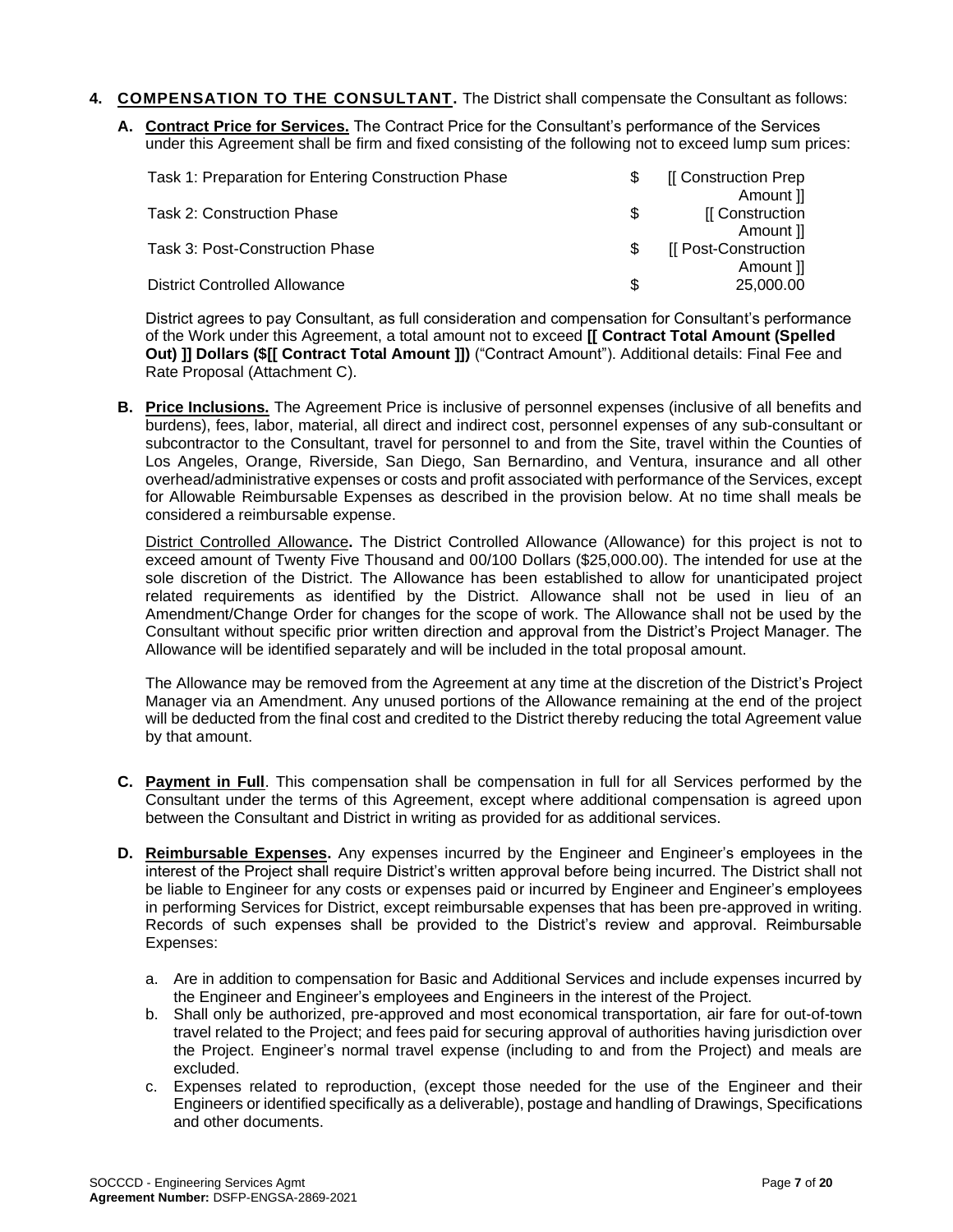- d. Expense of renderings, models and mock-ups requested by the District if not part of Engineer's Basic Services will be reimbursed.
- e. There shall be no markups on reimbursable expenses.
- **E. Criteria and Billing for Extra Work**. The following extra services to this Agreement shall be performed by Engineer if needed and requested by the District:
	- a. Providing Services that are outside Orange, Los Angeles, San Diego or Riverside County.
	- b. Provide Services that are beyond allowable daily hours.
	- c. Providing Services required in connection with replacement of such work because of damage caused by fire or other causes during construction.
	- d. Providing Services made necessary because of construction contractor default.
	- e. Fees for extra work shall not be paid in the event that the Engineer is required to adjust performance as a result of the Division of the State Architect's definition of required knowledge.
	- f. The fee per hour for extra work identified below shall be inclusive of all overhead, administrative, direct and indirect costs and profits. The hourly rates reflected in Exhibit A shall be effective as of the date of execution of this Agreement and shall remain firm through the entirety of the term.
- **F. Engineer Monthly Billing Statements.** Engineer shall submit monthly billing invoices to the District for payment of the Contract Price for Services, authorized Additional Services, and previously approved and allowable Reimbursable Expenses performed or incurred in the immediately prior month in a format previously approved by the District. Previously approved and allowable Reimbursable Expenses shall be itemized and evidence shall be provided of the cost or value of any Allowable Reimbursable Expense costs for which payment is requested by Engineer. Services are to be invoiced by phase in accordance with percent complete.

Engineer to send invoices to **[AccountsPayable@socccd.edu](mailto:AccountsPayable@socccd.edu)** and to the District Project Manager at mschoeppner@socccd.edu or mail to South Orange County Community College District, 28000 Marguerite Parkway, Mission Viejo, CA 92692, Attn: Accounts Payable. Payment shall be net 30 days upon satisfactory completion and acceptance of Services. If payment term differs, it must be noted in the Compensation to the Engineer provision as stipulated herein. **To ensure prompt and accurate payment, all invoices related to this Agreement shall reference the following Agreement Number: DSFP-ENGSA-2869-2021.**

- **G. Non-Waiver of Rights.** Neither the District's review, approval of, nor payment for, any of the Services required under this Agreement shall be construed to operate as a waiver of any rights under this Agreement, and Engineer shall remain liable to the District in accordance with applicable law for all damages to the District caused by Engineer's failure to perform any of the Services furnished under this Agreement.
- **H. District Payment of Contract Price.** Within 30 days of the date of the District's receipt of Engineer's billing invoices, District will make payment to Engineer of undisputed amounts of the Contract Price due for Services, authorized Additional Services, and Allowable Reimbursable Expenses.
- **I. Withholding Payment.** The District may, however, withhold or deduct from amounts otherwise due Engineer hereunder if Engineer shall fail to timely and completely perform material obligations to be performed on its part under this Agreement, with the amounts withheld or deducted being released after Engineer has fully cured it failure of performance, less costs, damages or losses sustained by the District as a result of such failure of performance of a material obligation hereunder.
- **J. Late payments.** Invoices shall be on a form and in the format approved by the District. Payments are due and payable upon receipt of the Engineer's invoice. Amounts unpaid 30 days after the invoice date shall bear interest at the legal rate prevailing at the time, at the site of the Project.
- **K. Schedule Delay.** To the extent that the time initially established for the completion of Engineer's Services is exceeded or extended through no fault of the Engineer, compensation for any Services rendered during the additional period of time may be computed at standard hourly rates as established in Exhibit A.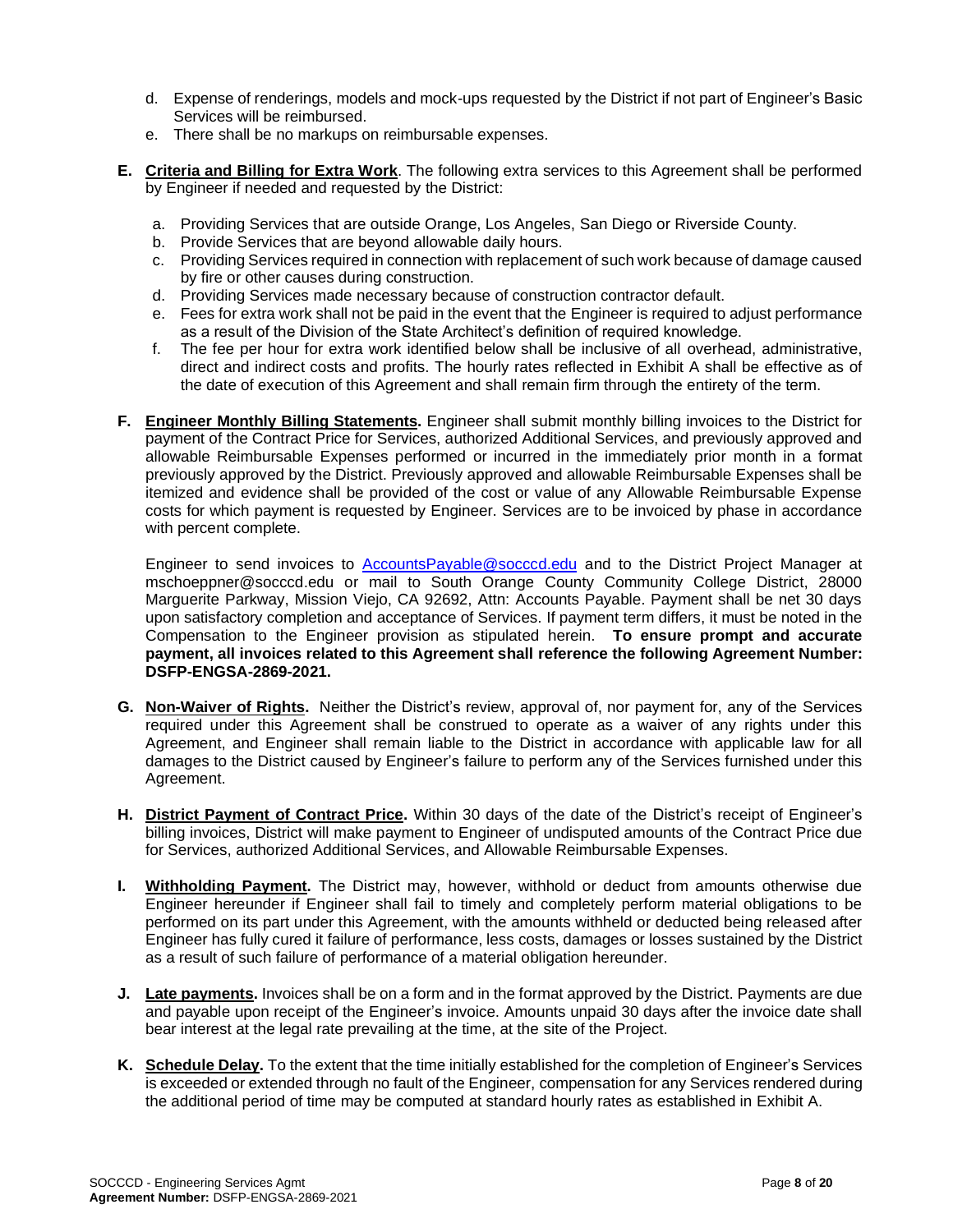#### **5. ENGINEER'S SERVICES AND RESPONSIBILITIES.**

- **A. Statement of Services.** The Engineer's Services shall consist of those services performed by the Engineer and Engineer's employees as enumerated in this Agreement.
- **B. Standard of Care and Professional Conduct.** The Engineer shall perform all Services hereunder in a professional manner, using the degree of care and skill ordinarily exercised by, and consistent with, the current professional practices and standards of a professional practicing in California. The Engineer will furnish, at its expense, the Services that are set forth in this Agreement and represents that the Services are within the technical and professional areas of expertise of the Engineer or any subconsultant the Engineer has engaged or will engage to perform the Service(s). If the District desires, the District shall request in writing, the Engineer to provide Services in addition to, or different from, the Services described herein. The Engineer shall advise the District in writing of any Services that, in the Engineer's opinion, lie outside of the technical and professional expertise of the Engineer. The Services completed herein must meet the approval of the District and shall be subject to the District's general right of inspection to secure the satisfactory completion thereof.

Engineer or Engineer's employees, subconsultants, or volunteers who are determined by District to be uncooperative, incompetent, a threat to the adequate or timely completion of the Services described herein, a threat to the safety of persons or property, or any of Engineer's employees, subconsultants, or volunteers who fail or refuse to perform the Services in a manner acceptable to the District, shall be promptly removed by the Engineer and shall not be contracted to perform this or any future Services for the District.

- **C. Key Individual Assignment.** The Engineer has been selected to perform the Services described herein because of the skills and expertise of key individuals. Engineer assigned for this Project is referenced in the Communication provision as stipulated herein. The Engineer shall designate [[ Name of Principal ]] as Principal and [[ Name of Project Executive ]] as Project Executive and [[ Name of Principal Engineer ]] as Principal Engineer and a Project Management Team consisting of [[ Project Management Team (List individuals and titles) ]]. So long as their performance continues to be acceptable to the District, these named individuals shall remain in charge of the Project. Additionally, the Engineer must furnish the name of all other key personnel in Engineer's firm that will be associated with the Project.
- **D. Replacement of Key Individual.** If the designated project manager or any other designated lead or key person fails to perform to the satisfaction of the District, then upon written notice the Engineer will have 10 working days to remove that person from the Project and replace that person with one acceptable to the District after review of resume´ and/or interview.
- **E. Relationship of Engineer to Other Project Participants.** Engineer's Services hereunder shall be provided in conjunction with applicable contracts between the District and: (a) the Contractor; (b) the Inspector; (c) Test/Inspection Service Providers; and (d) others providing services in connection with bidding and/or construction of the Project. Engineer shall coordinate all Services with District Engineers and/or Project participants as necessary to complete contract requirements.
- **F. Acceptance of Project Schedule.** The Engineer shall accept the District's Project schedule for the performance of the Engineer's Services. The schedule may be adjusted as the Project proceeds by mutual written agreement of the parties and shall include allowances for time required for the District's review and for approval by authorities having jurisdiction over the Project. The time limits established by this schedule shall not, be exceeded by the Engineer, except for reasonable cause, as established by the District.
- **6. INDEPENDENT CONTRACTOR.** Engineer, in the performance of this Agreement, shall be and act as an independent contractor and not an employee of the District. Engineer and its subconsultants, understand and agree that they shall not be considered officers, agents, employees, or volunteers of the District, and are not entitled to benefits of any kind or nature normally provided employees of the District and/or to which District's employees are normally entitled, including, but not limited to, State Unemployment Compensation or Workers' Compensation. Engineer assumes the full responsibility of their actions and/or liabilities including those of their employees or agents as they relate to the Services to be provided under this Agreement. Engineer shall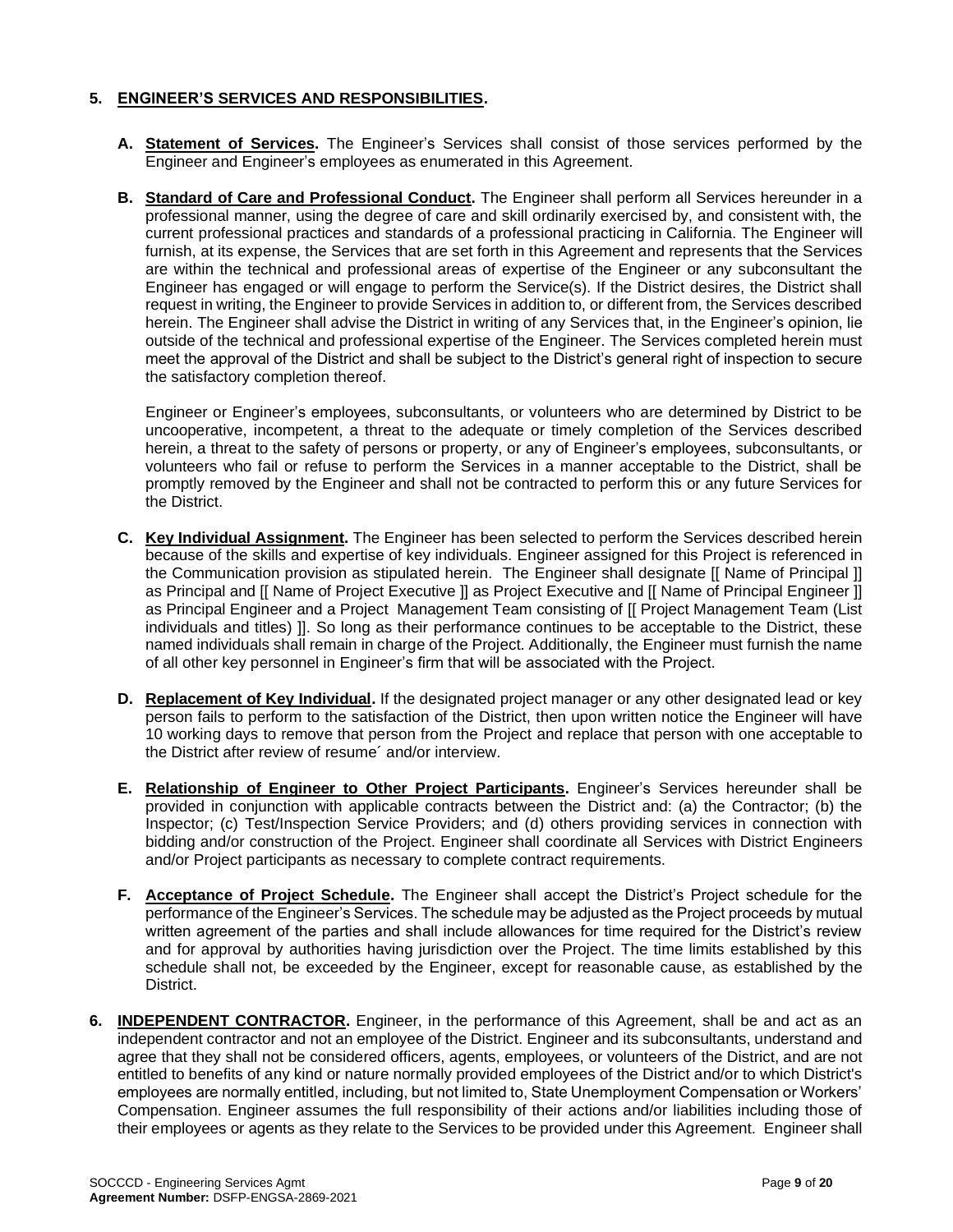assume full responsibility for withholding and payment of all federal, state, local and applicable income taxes; workers' compensation; contributions, including but not limited to, unemployment insurance and social security with respect to Engineer and Engineer's employees. Engineer should be aware that the IRS regulations require District to report total income exceeding six hundred dollars (\$600) under this and any additional Agreements in any given year. The District will not withhold taxes, unemployment insurance or social security for Engineer or Engineer's employees or subconsultants. Engineer agrees to defend, indemnify and hold the District, its Board of Trustees, officers, agents, employees, representatives, and volunteers harmless from and against any and all liability arising from any failure or alleged failure of Engineer to withhold or pay any applicable tax, unemployment insurance or social security when due or any failure or alleged failure to comply with any applicable regulation applicable to Engineer's employees or subconsultants.

#### **7. HOLD HARMLESS & INDEMNIFICATION AND INSURANCE.**

- **A. Hold Harmless & Indemnification.** To the fullest extent permitted by law, the Engineer and it subconsultants shall defend (with counsel of District's choosing), indemnify, and hold harmless the District, its Board of Trustees, officers, agents, employees, representatives, and volunteers (collectively "Indemnified Parties") from any and all claims, demands, causes of action, costs, expenses, liabilities, losses, in law or equity, property damage, personal injury, damages or injuries/illnesses of any kind, including COVID-19 and wrongful death, in any manner arising out of, pertaining to, or incident to any alleged acts, errors or omissions, negligence, recklessness or willful misconduct of Engineer, its officials, officers, agents, employees, representatives, subconsultant, or volunteers, in connection with the performance of the Engineer or its subconsultant's Services of this Agreement or obligations hereunder, including without limitation the payment of all consequential damages, expert witness fees, attorney's fees, and other related costs and expenses. In the event any article sold and delivered hereunder is covered by any patent, copyright, or application thereof, Engineer and its subconsultants shall defend, indemnify, and hold harmless South Orange County Community College District, its Board of Trustees, officers, agents, employees, representatives, and volunteers from any and all losses, costs or expenses resulting from claims, suits or judgments rendered for violation of rights under such patents, copyright, or application. Engineer and its subconsultants shall reimburse the District, its Board of Trustees, officers, agents, employees, representatives, and/or volunteers for all legal expenses and costs incurred by each of them in connection therewith or in enforcing the indemnity provided herein. This hold harmless and indemnification includes, but is not limited to, compensatory damages, regulatory fines, penalties, and extra-contractual liability. In no event shall the District, its Board of Trustees, officers, agents, employees, representatives, and/or volunteers be liable for any loss of Engineer or its subconsultants' business, revenues or profits, or special, consequential, incidental, indirect or punitive damages of any nature, even if the District its Board of Trustees, officers, agents, employees, representatives, and/or volunteers have been advised in advance of the possibility of such damages.
	- a. Engineer and its subconsultants' obligation to indemnify the District, its Board of Trustees, officers, agents, employees, representatives, and/or volunteers shall not be restricted to insurance proceeds, if any, received by the District, its Board of Trustees, officers, agents, employees, representatives, and/or volunteers.
	- b. The Parties understand and agree that this shall be the sole indemnity, as defined by California Civil Code § 2772, governing this Agreement. Any other indemnity that may be attached to this Agreement as an exhibit shall be void and unenforceable between the Parties.
	- c. Neither termination of this Agreement nor completion of the acts to be performed under this Agreement shall release Engineer and/or its subconsultants from their obligations to indemnify as to any claims or causes of action asserted so long as the event(s) upon which such claim or cause of action is predicated shall have occurred prior to the effective date of termination or completion.
- **B. Insurance.** The Engineer and its subconsultants shall maintain in full force and effect throughout the term of this Agreement the following policies of insurance with no less than the limits set forth herein. District may adjust, Engineer and subconsultants' required minimum coverage limits set forth herein at the commencement of a renewal term by providing Engineer and subconsultant (if applicable) written notice.
	- a. A.M. Best Financial Rating. Policies of insurance required herein shall be issued by insurers with an A.M. Best financial rating of A:VII or better.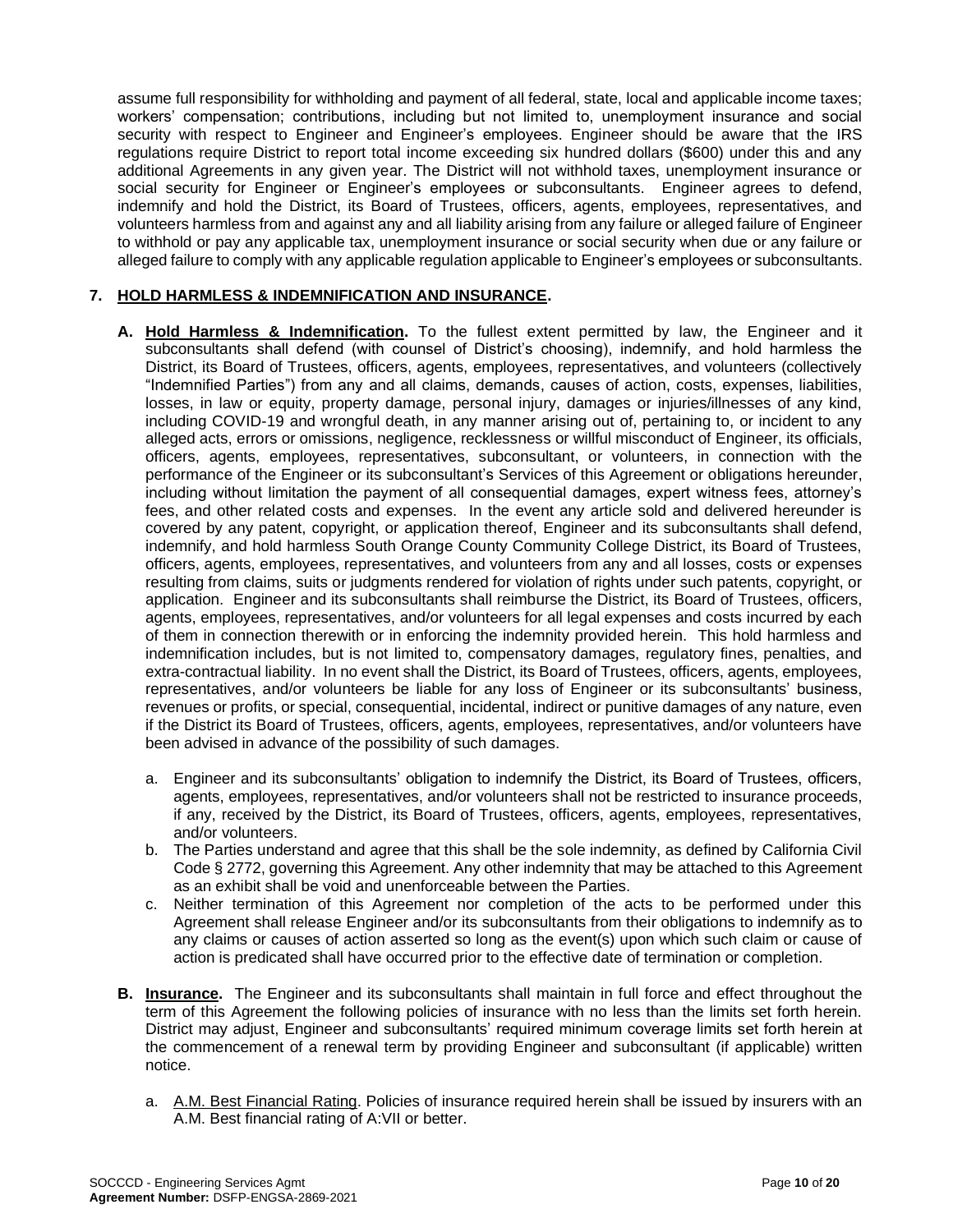- b. Admitted Carrier(s). Policies of insurance shall be afforded by insurers who are admitted licensed to transact business in the State of California.
- c. Workers' Compensation and Employer's Liability. In accordance with the laws of the State of California, Engineer shall maintain Workers' Compensation insurance and Employer's Liability coverage with not less than One Million Dollars (\$1,000,000) for Each Accident, One Million Dollars (\$1,000,000) for Disease - Each Employee, and One Million Dollars (\$1,000,000) for Disease - Policy Limit.
- d. Commercial General Liability. Insurance with limits of not less than Two Million Dollars (\$2,000,000) per occurrence and Two Million Dollars (\$2,000,000) general aggregate to cover losses including, but not limited to blanket contractual liability, broad form property damage, products & completed operations, personal injury, and wrongful death.
- e. Automobile Liability. Insurance with combined single limits of not less than Two Million Dollars (\$2,000,000) per occurrence and Two Million Dollars (\$2,000,000) general aggregate to cover losses involving "Any Auto".
- f. Professional Liability aka Errors and Omissions. Engineer and its subconsultants shall each procure and maintain throughout the term of this Agreement, Professional Liability insurance with limits of not less than Two Million Dollars (\$2,000,000) per occurrence or claim and Two Million Dollars (\$2,000,000) general aggregate to cover against liability claims/lawsuits related to the professional Services as stated herein. If coverage is written on a claims made and reported form, such coverage shall contain an Extended Reporting Period (aka tail coverage) for a minimum of two (2) years following the termination date of this Agreement.
- g. Additional Insured Endorsement. Engineer and its subconsultants shall each issue District an endorsement naming District, its Board of Trustees, officers, agents, employees, representatives, invitees, and volunteers as Additional Insureds to Engineer's and Engineer's subconsultants Commercial General Liability and Automobile Liability insurance policies.
- h. Primary and non-contributory endorsement. Engineer and its subconsultants insurance coverage and limits shall be primary and any of the District's insurance coverage and limits shall be non-contributory.
- i. Waiver of Subrogation Endorsements. Engineer and its subconsultants shall each issue District an endorsement waiving all rights of subrogation against the District, its Board of Trustees, officers, agents, employees, representatives, invitees, and volunteers with respect to Engineer and subconsultant's Commercial General Liability, Automobile Liability, and Workers' Compensation insurance policies.
- j. No Cancellation or Material Modification. Policies of insurance and accompanying endorsements required by this Agreement shall not be cancelled or materially modified, except upon thirty (30) days' advance written notice to District. Written notice of cancellation or material modification shall be from the insurer(s) issuing the policy(ies) of insurance to the District.
- k. Certificate(s) of Insurance and Endorsement(s). Certificate(s) and Endorsement(s) evidencing the required coverages and limits set forth herein shall be provided to District upon Engineer's execution of this Agreement. **No Services shall commence by Engineer and/or its subconsultants until the required certificate(s) of insurance and endorsement(s) have been furnished to the District.** Should Engineer or its subconsultant's insurance expire during the term of this Agreement, renewal certificate(s) of insurance and endorsement(s) shall be provided prior to the expiration of the policies or within 10 days of expiration. Failure of Engineer or its subconsultants to furnish the required certificate(s) and endorsement(s) shall not be deemed a waiver of this provision by the Engineer and/or subconsultant, as stated herein.

#### **8. ENGINEER'S WORK PRODUCT.**

- **A. Matters Produced Under this Agreement.** Engineer understands and agrees that all matters produced under this Agreement shall become the property of District and cannot be used without District's express written permission. District shall have all rights, titles and interests in said matters, including the right to secure and maintain the copyright, trademark and/or patent of said matter in the name of the District. Engineer consents to use of Engineer's name in conjunction with the sale, use, performance, and distribution of the matters, for any purpose and in any medium.
- **B. Electronic Copy of Documents.** Engineer shall perform the Services under this Agreement and shall deliver electronic copy of all reports and documentation via flash drive and/or a reasonable medium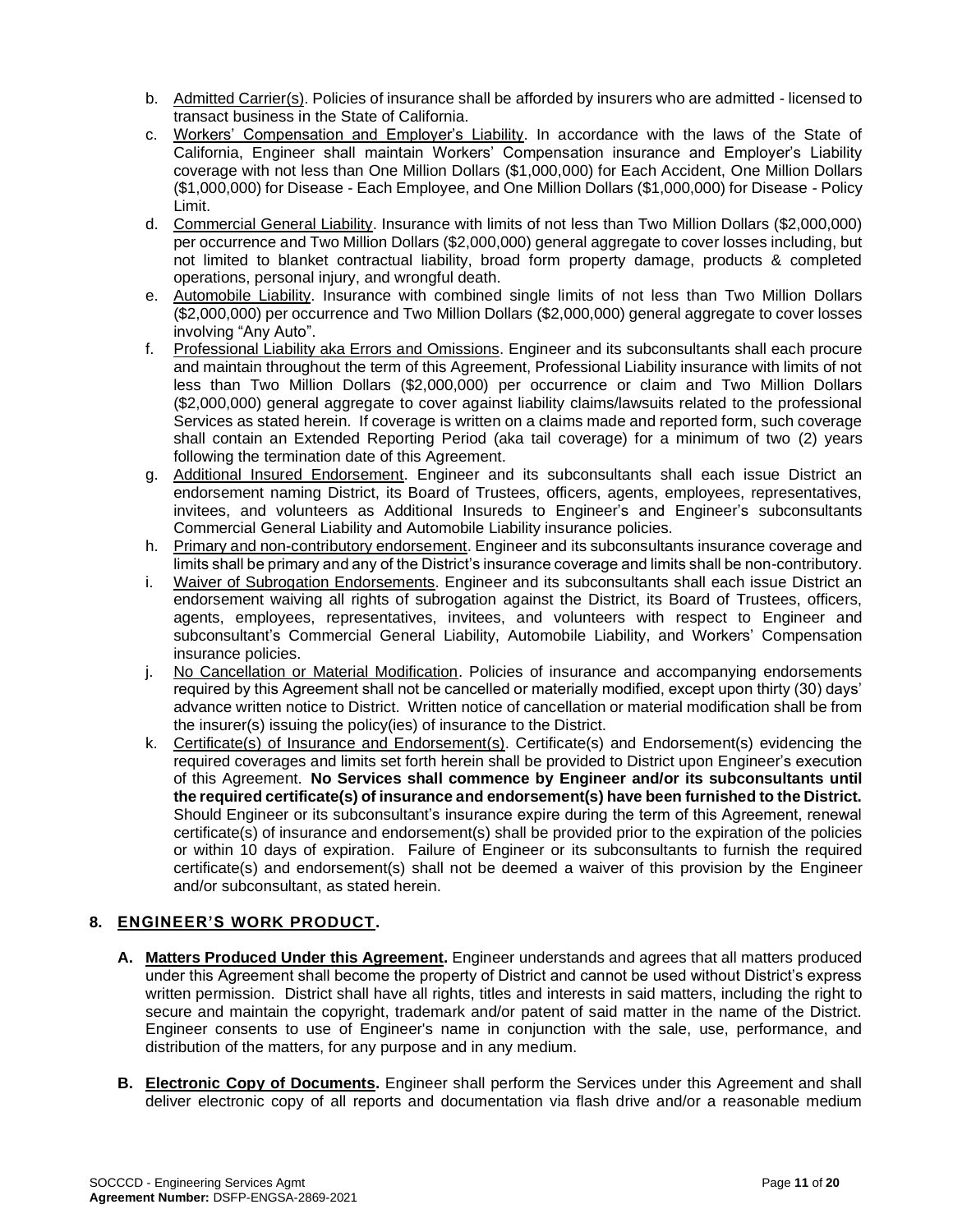chosen by the District in PDF format upon completion of work. If Services are terminated prior to completion, a copy of the Services completed to date shall be provided to the District.

**C. Copyright/Trademark/Patent Materials.** Engineer understands and agrees that all matters produced under this Agreement shall become the property of District and cannot be used without District's express written permission. District shall have all right, title and interest in said matters, including the right to secure and maintain the copyright, trademark and/or patent of said matter in the name of the District. Engineer consents to use of Engineer's name in conjunction with the sale, use, performance and distribution of the matters, for any purpose and in any medium for no monetary gains to the Engineer.

Engineer is responsible for arranging and paying for all rights and copyrights necessary and for all costs arising from the use of any material covered by copyright, patent, trademark or franchise. Engineer agrees to defend, indemnify, and hold harmless the District from any claims or costs, including legal fees, which might arise from questionable use of any such material. The District reserves the right to require verification.

#### **9. TERMINATION OR SUSPENSION OF PROJECT.**

- **A. Termination for Convenience.** The District may, at any time, with or without reason, terminate this Agreement and compensate Engineer only for Services satisfactorily rendered to the date of termination. Seven day written notice by District shall be sufficient to stop performance of Services by Engineer. Notice shall be considered applicable as of the date established on the termination notice and deemed given when received by the Engineer or no later than three days after the day of mailing, whichever is sooner.
- **B. Termination for Cause.** District may terminate this Agreement upon giving of written notice of intention to terminate for cause. Cause shall include: (a) material violation of this Agreement by the Engineer; or (b) any act by Engineer exposing the District to liability to others for personal injury or property damage; or (c) Engineer is adjudged a bankrupt, Engineer makes a general assignment for the benefit of creditors or a receiver is appointed on account of Engineer's insolvency. Written notice by District shall contain the reasons for such intention to terminate and unless within ten days after service of such notice the condition or violation shall cease, or satisfactory arrangements for the correction thereof be made, this Agreement shall upon the expiration of the ten days cease and terminate. In the event of such termination, the District may secure the required Services from another Engineer. The foregoing provisions are in addition to and not a limitation of any other rights or remedies available to District. Written notice by District shall be deemed given when received by the other party or no later than three days after the day of mailing, whichever is sooner.
- **C. Suspension of Project.** The District may suspend this Agreement at any time without penalty by written notice to Engineer of such suspension. The Suspension Notice shall set forth the reason for the suspension, the anticipated term of the suspension and shall be provided to the Engineer not less than 15 days prior to the suspension date. If the Project is suspended by the District for more than 90 consecutive days, the Engineer shall be compensated for Services satisfactorily performed prior to such suspension. When the Project is resumed, and upon District's review and approval, the Engineer's compensation shall be equitably adjusted to provide for expenses incurred in the interruption and resumption of the Engineer's Services.
- **D. Abandonment of Project.** If the District abandons the Project for more than ninety consecutive days, the Engineer shall be compensated for Services satisfactorily performed prior to the abandonment. Upon mutual consent by both Parties this Agreement may terminated.
- **E. Non-Payment.** Except for the Withholding Payment provision, the District's failure to make payments to the Engineer in accordance with this Agreement shall be considered substantial nonperformance and may cause for termination by the Engineer.
	- a. In the event the District fails to make timely payment, the Engineer may, upon seven (7) days written notice to the District, suspend performance of Services under this Agreement.
	- b. Unless payment in full is received by the Engineer within seven (7) days of the date of the notice, the suspension shall take effect without further notice.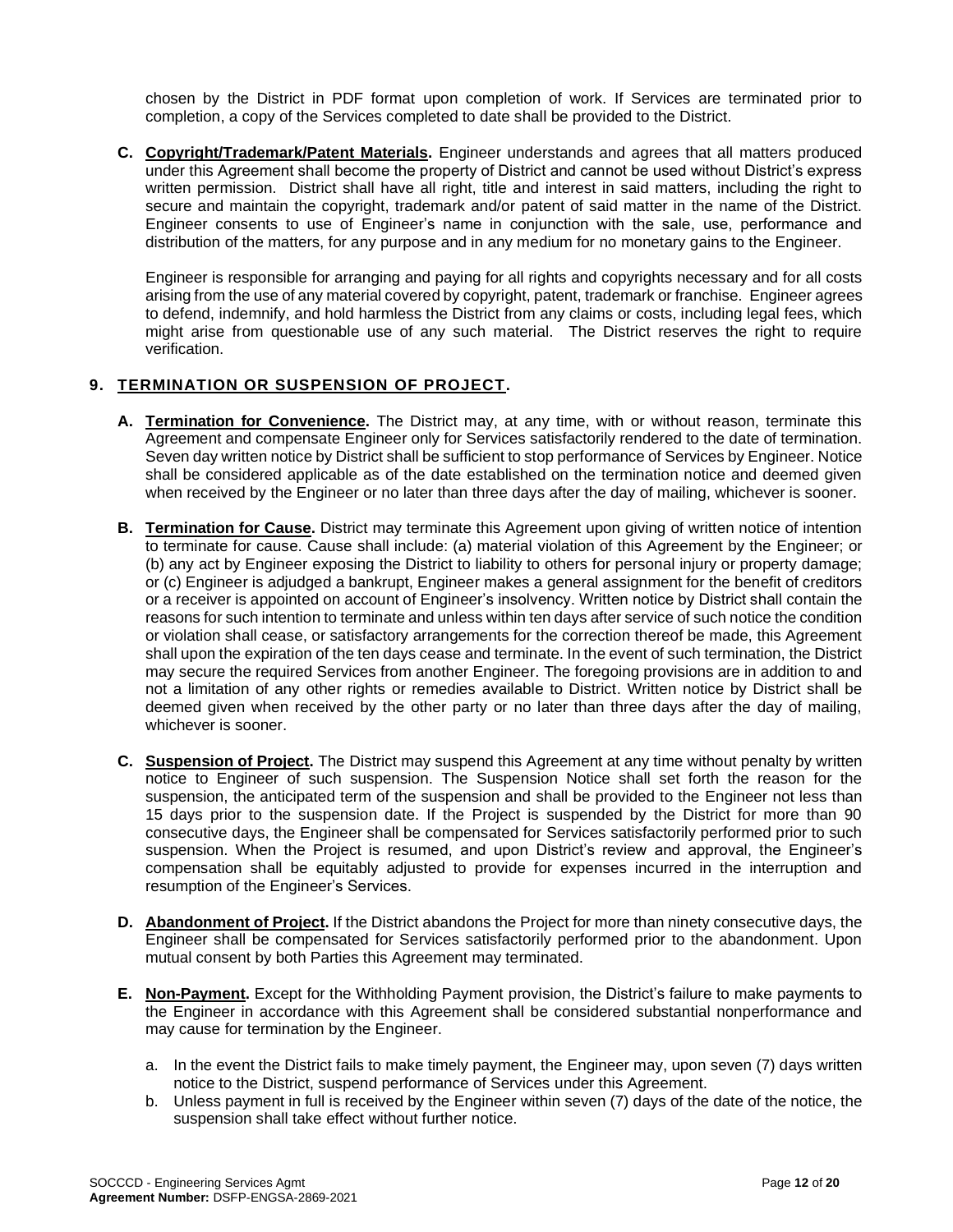- **E. Engineer Compensation.** The Engineer shall be compensated for Services satisfactorily performed prior to a termination, which is not the fault of the Engineer. The District shall pay the Engineer only the fee associated with the Services provided, since the last billing and up until the notice of termination.
- **F. Liability for District Damages.** In the event of termination due to the fault of the Engineer, Engineer shall receive compensation due for Services satisfactorily rendered prior to the date of termination. The Engineer is liable for all damages suffered by the District due to Engineer's failure to perform as provided in the Agreement.

#### **10. DISPUTES, MEDIATION, AND ARBITRATION.**

- **A. Mediation Requirements.** All claims, disputes, controversies, or breaches arising out of or relating to the Project or to this Agreement, shall be first attempted to be resolved through mediation. The District and Engineer agree that, in the event that a dispute comes to litigation, the Engineer shall be responsible for the District's legal expenses.
- **B. Arbitration.**If mediation is unsuccessful, claims, disputes, controversies, or breaches arising out of or relating to this Agreement shall be decided by arbitration in accordance with the American Arbitration Association then prevailing unless the Parties mutually agree otherwise.
	- a. No arbitration arising out of or relating to this Agreement shall include, by consolidation, joinder or in any other manner, any additional person not a party to this Agreement except by written consent containing a specific reference to this Agreement and signed by the Engineer, District and any other person sought to be joined. Consent to arbitration involving an additional person or persons shall not constitute consent to arbitration of any dispute not described therein or with any person not named therein.
	- b. This Agreement to arbitrate shall be specifically enforceable under applicable law in Orange County, California court having jurisdiction thereof.
	- c. Notice of demand for arbitration shall be filed in writing with the other Party to this Agreement in accordance with the rules of the American Arbitration Association. The demand shall be made within a reasonable time after the claim, dispute or other matter in question has arisen. In no event shall the demand for arbitration be made after the date when institution of legal or equitable proceedings based upon such claim, dispute or other matter in questions would be barred by the applicable statutes of limitation.
	- d. In any judicial proceeding to enforce this Agreement to arbitrate, the only issues to be determined shall be those set forth in 9 U.S.C. Section 4 Federal Arbitration Act and such issues shall be determined by the court without a jury. All other issues, such as, but not limited to, the ability to arbitrate, prerequisites to arbitration, compliance with contractual time limitations, applicability of indemnity clauses, clauses limiting damages and statutes of limitation shall be for the arbitrators whose decision thereon shall be final and binding. There shall be no interlocutory appeal of an order compelling arbitration.
	- e. The award rendered by the arbitrators shall be final and judgment may be entered upon it in accordance with applicable law in any court having jurisdiction thereof.
	- f. Unless otherwise provided, this Agreement shall be governed by the law of the state and county where the Project is located.
- **C. Services to Continue.** In the event of a dispute between the Parties as to performance of the Services, the interpretation of this Agreement, or payment or non-payment for Services performed or not performed, the Parties shall attempt to resolve the dispute. Pending resolution of the dispute, Engineer agrees to continue to diligently perform and provide Services hereunder until completion of the Services. If the dispute is not resolved, Engineer agrees it will neither rescind this Agreement nor stop the progress of the Services.

#### **11. DISTRICT'S RESPONSIBILITIES.**

**A. District Provided Information.** The District shall provide to the Engineer full information regarding requirements for the Project, including information regarding the District's objectives, schedule,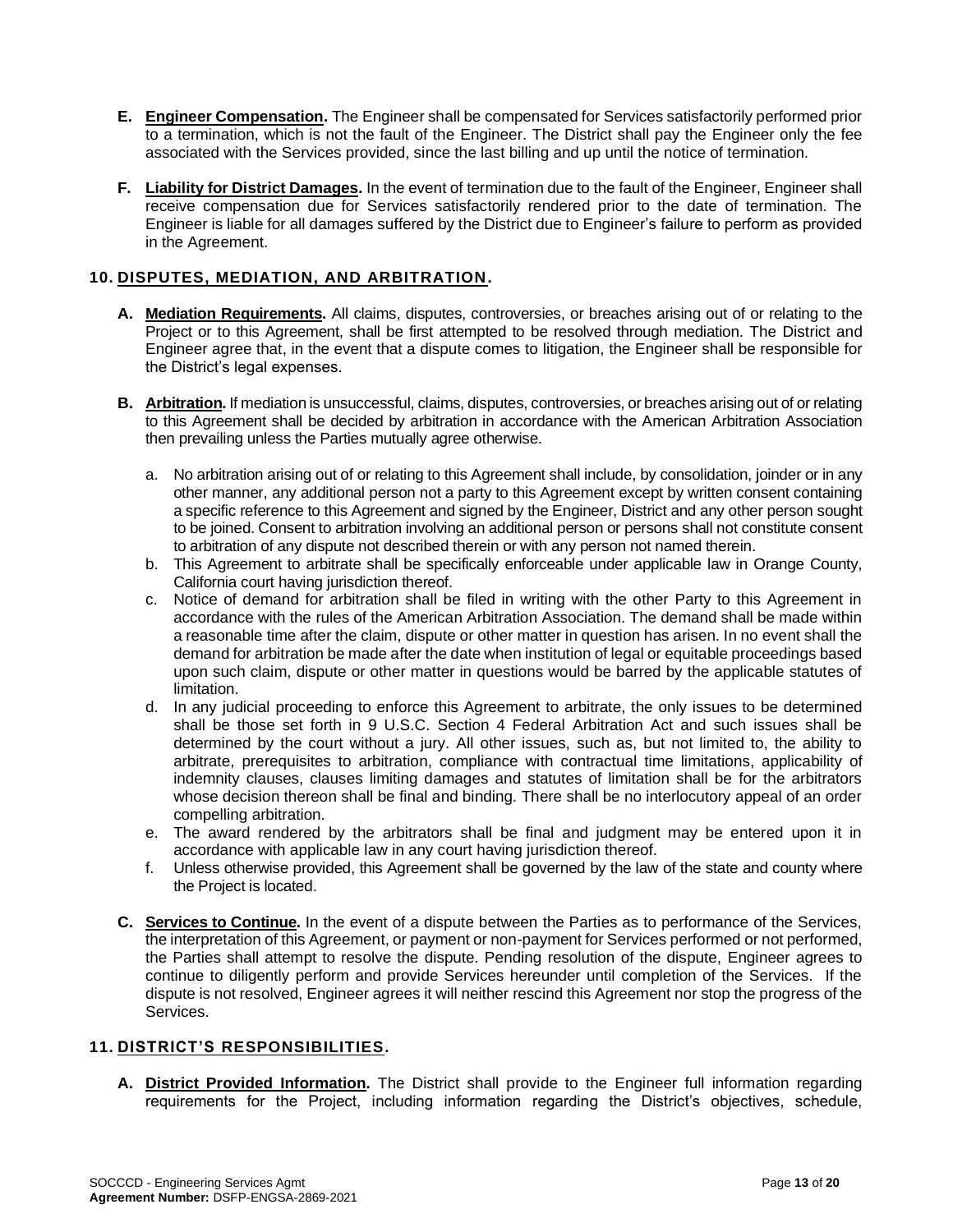constraints and criteria. At the written request of the Engineer, District shall provide Engineer copies of applicable documents related to the Project.

**B. District Representative.** The District shall appoint a representative authorized to act on the District's behalf with respect to the Project. The District or its authorized representative shall render decisions in a timely manner. Engineer shall follow and accept directives from the District's designated representatives and not from other District employees or Engineers. The District shall notify Engineer in writing if, at its sole option, it makes a change in the District representatives. Unless modified by written notice by the District to the Engineer, the primary District Representative is:

#### **Project Manager Mark Schoeppner mschoeppner@socccd.edu**

- **C. District Notification.** The District shall give prompt written notice to the Engineer if the District becomes aware of any fault or defect in the Project or nonconformance with the construction Agreement. However, the District's failure or omission to do so shall not relieve the Engineer of their responsibilities hereunder and the District shall have no duty to observe, inspect or investigate the Project.
- **D. District Engineers.** Other Engineers required or desired by the District in connection with the Project shall be retained and paid for by the District. Such other Engineers include, but may not be limited to, legal counsel, insurance/surety Engineers and audio-visual equipment/installation Engineers.

#### **12. MISCELLANEOUS.**

**A. Representations and Warranties.** Engineer and its subconsultants on its own behalf and on behalf of all of its employees, makes the following certifications, representations, and warranties for the benefit of the District. In addition, Engineer and its subconsultants acknowledge and agree that the District, in deciding to engage Engineer pursuant to this Agreement, is relying upon the truth and validity of the following certifications, representations and warranties and their effectiveness throughout the term of this Agreement and the course of Engineer's engagement hereunder:

Engineer and its employees are qualified in all respects to provide to the District all of the Services contemplated by this Agreement and, to the extent required by any applicable laws, Engineer and its employees have all licenses, permits, qualifications, and/or governmental approvals that are legally required to perform the Services as described herein. Such licenses, permits, qualifications, and/or governmental approvals shall be maintained throughout the term of this Agreement.

Engineer, in providing the Services and in otherwise carrying out its obligations to the District under this Agreement, shall, at all times, comply with all applicable federal, state, and local laws, rules, regulations, and ordinances, including workers' compensation and equal protection and non-discrimination laws. Engineer shall be liable for all violations of such laws and regulations in connection with the Services as described herein.

**B. Equal Opportunity/Non-Discrimination.** Engineer shall not discriminate against any individual with respect to their compensation, terms, conditions, or privileges of employment; or discriminate in any way which would deprive or tend to deprive any individual of employment opportunities or otherwise adversely affect their status as a Engineer because of such individual's race, color, religion, sex, national origin, age, disability, medical condition, marital status, veteran status, or any other category protected by law.

Engineer shall ensure that all Services and benefits rendered to the District, its Board of Trustees, officers, agents, employees, representatives, students, Engineers/contractors and volunteers are provided free of any form of harassment and without regard to race, color, religion, sex, age, disability, medical condition, marital status, national origin, veteran status, or any other category protected by law. Engineer shall comply with Americans with Disabilities Act and the Rehabilitation Act of 1973, as amended.

**C. Certification Regarding the California Penal Code Section 290.** By executing this Agreement, Engineer agrees to comply with the rules and regulations of the Sex Offender Registration Act, California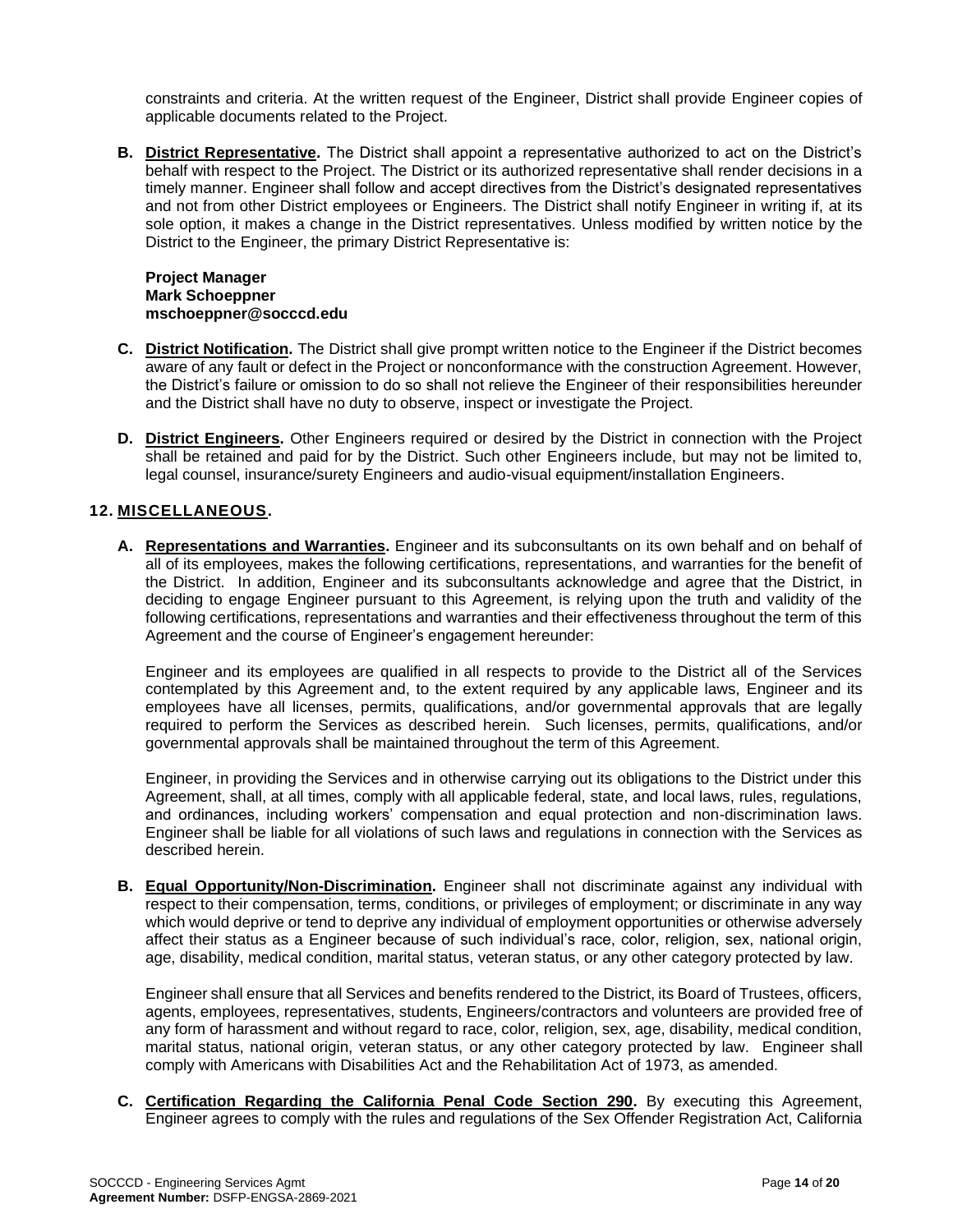Penal Code Section 290.95. Engineer certifies and understands that every person required to register under Section 290 shall disclose their status as a registrant, upon application or acceptance of a position, to that person, group, or organization. Furthermore, no person who is required to register under Section 290 because of a conviction for a crime where the victim was a minor under sixteen (16) years of age shall be an employer, employee, or independent Engineer, or act as a volunteer with any person, group, or organization in a capacity in which the registrant would be working directly and in an unaccompanied setting with minor children on more than an incidental and occasional basis or have supervision or disciplinary power over minor children. A violation of this section is a misdemeanor punishable by a fine not exceeding One Thousand Dollars (\$1,000), by imprisonment in a county jail not to exceed a period of six (6) months, or by both that fine and imprisonment.

- **D. Background Check.** Engineer hereby certifies that Engineer has never been charged with a felony, including any "violent felony" as defined in California Civil Code section 667.5(c) or serious felony defined by California Civil Code section 1192.7 prior to, or on the date of, this Agreement. Engineer shall notify District in writing immediately if Engineer is charged with any felony during the term of this Agreement in which case District may terminate this Agreement immediately. Engineer further hereby authorizes the District or other organizations to conduct a comprehensive review of his/her background upon District's request. Engineer hereby consents to the background check to the fullest extent permitted by law. Engineer agrees to indemnify, defend and hold harmless the District from any claims, damages, harms, and costs, including legal and processing fees arising from the requirements of this Section, including any such issue arising from any felony Engineer has been charged with, or is charged with, during this Agreement. Failure to complete any required step to provide the background check and information required herein upon District request within thirty (30) days shall be grounds for termination of this Agreement.
- **E. Audit and Inspection of Records.** At any time during the normal business hours and as often as District may deem necessary, Engineer shall make available to District for examination at District's place of business as specified herein, all data, records, investigation reports and all other materials respecting matters covered by this Agreement and Engineer will permit the District to audit, and to make audits of all invoices, materials, payroll, records of personnel and other data related to all matters covered by this Agreement.
- **F. Review, Approval or Acceptance.** Review, approval or acceptance of Engineer's Services whether by District or others, shall not relieve Engineer from responsibility for accuracy in Engineer's Services.
- **G. Cumulative Rights, Waiver, and Modification.** Duties and obligations imposed by this Agreement, and rights and obligations hereunder are in addition to and not in lieu of any imposed by or available at law or inequity. The failure of District or Engineer to seek redress for violation of, or to insist upon, the strict performance of any term or condition of this Agreement shall not be deemed a waiver by that party of such term or condition, or prevent a subsequent similar act from again constituting a violation of such term or condition.
- **H. Employment with Public Agency.** If Engineer is an employee of another public agency, Engineer agrees that they will not receive salary or remuneration, other than vacation pay, for the actual time in which Services are actually being performed pursuant to this Agreement.
- **I. Governing Law.** The terms and conditions of this Agreement shall be governed by the laws of the State of California with jurisdiction/venue in Orange, California.
- **J. Force Majeure.** The Engineer and District are excused from performance during the time and to the extent that they are prevented from obtaining, performing any act or rendering any Services required under this Agreement by a Force Majeure Event. If a Force Majeure Event caused the failure or delay beyond the Parties' control and which by the Parties' exercise of due diligence could not reasonably have been avoided, an extension of contract times in an amount equal to the time loss due to such delay shall be the Engineer's sole and exclusive remedy for such delay. A "Force Majeure Event" shall mean events or circumstances occurring by acts of God, such as tornadoes, lightning, earthquakes, hurricanes, floods, or other natural disasters; epidemics; pandemics; quarantine restrictions; fire; strikes; lock-out; commandeering of materials, products, plants or facilities by the government; terrorist attacks; wars; riots;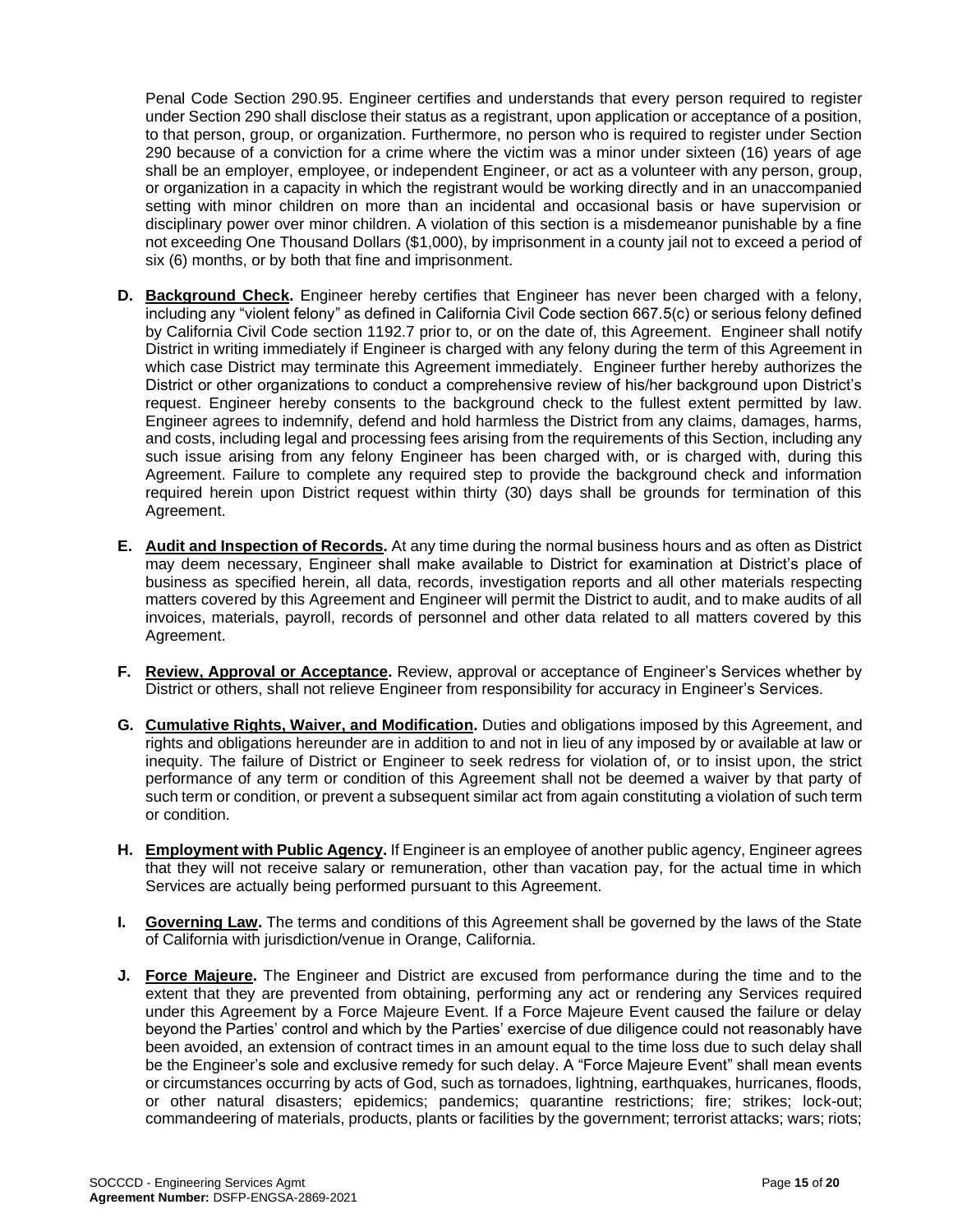civil disturbances; or governmental acts, including sanction, embargo, and import or export regulation, or order; when satisfactory evidence thereof is presented to the other party, provided that it is satisfactorily established that the non-performance is not due to the fault or neglect of the party not performing.

- **K. Assignment.** The obligations of the Engineer pursuant to this Agreement shall not be assigned by the Engineer without the express written approval of the District.
- **L. Notices.** All notices or demands to be given under this Agreement by either Party to the other Party shall be in writing and given either by: (a) personal service or (b) by U.S. Mail, mailed either by certified or registered mail, return receipt requested, with postage prepaid. Service shall be considered given when received, if personally served, or, if mailed, on the third day after deposit in any U.S. Post Office. The address to which notices or demands may be given by either Party may be changed by written notice given in accordance with the notice provisions of this Article. At the date of this Agreement:

| District:                                                 | South Orange County Community College District<br>Priya Jerome, Exec. Dir.-Procurement, Central Srvs. & RM<br>28000 Marguerite Parkway<br>Mission Viejo, CA 92692<br>(949) 582-4850 / purchasing-dept@socccd.edu |
|-----------------------------------------------------------|------------------------------------------------------------------------------------------------------------------------------------------------------------------------------------------------------------------|
| Engineer:                                                 |                                                                                                                                                                                                                  |
|                                                           | [[ Name (Primary Second Party) ]]                                                                                                                                                                                |
| (Primary Second Party Contact) ]                          | [[ Contact Name (Primary Second Party Contact) ]], [[ Contact Title                                                                                                                                              |
|                                                           | [[ Street Line 1 (Primary Second Party) ]]                                                                                                                                                                       |
| Second Party) ]] [[ Postal Code (Primary Second Party) ]] | [[ City/Town (Primary Second Party) ]], [[ State/Province (Primary                                                                                                                                               |
| E-mail (Primary Second Party Contact) ]]                  | [[ Contact Phone Number (Primary Second Party Contact) ] / [[ Contact]                                                                                                                                           |

A Party may change their designated representative and/or address for the purposes of receiving notices and communications under this Agreement by notifying the other Party of the change in writing and in the manner described in this Article.

**M. Communications.** Communication between the Parties shall be sent to the following addresses:

| <b>District</b>                                   | <b>Engineer</b><br>[[ Name (Primary Second Party) ]] |
|---------------------------------------------------|------------------------------------------------------|
| Mark Schoeppner                                   | TBD                                                  |
| South Orange County Community<br>College District |                                                      |
| 28000 Marguerite Parkway                          | [[ Street Line 1 (Primary Second Party) ]]           |
|                                                   | [[ City/Town (Primary Second Party) ]]               |
| Mission Viejo, CA 92692                           | [[ Consultant Email ]]                               |
| mschoeppner@socccd.edu                            |                                                      |

#### **N. Definitions.**

a. Contract. An agreement for Construction Services awarded by the District to a Design Build Entity/ Contractor/Engineer for the construction of a portion of the Project.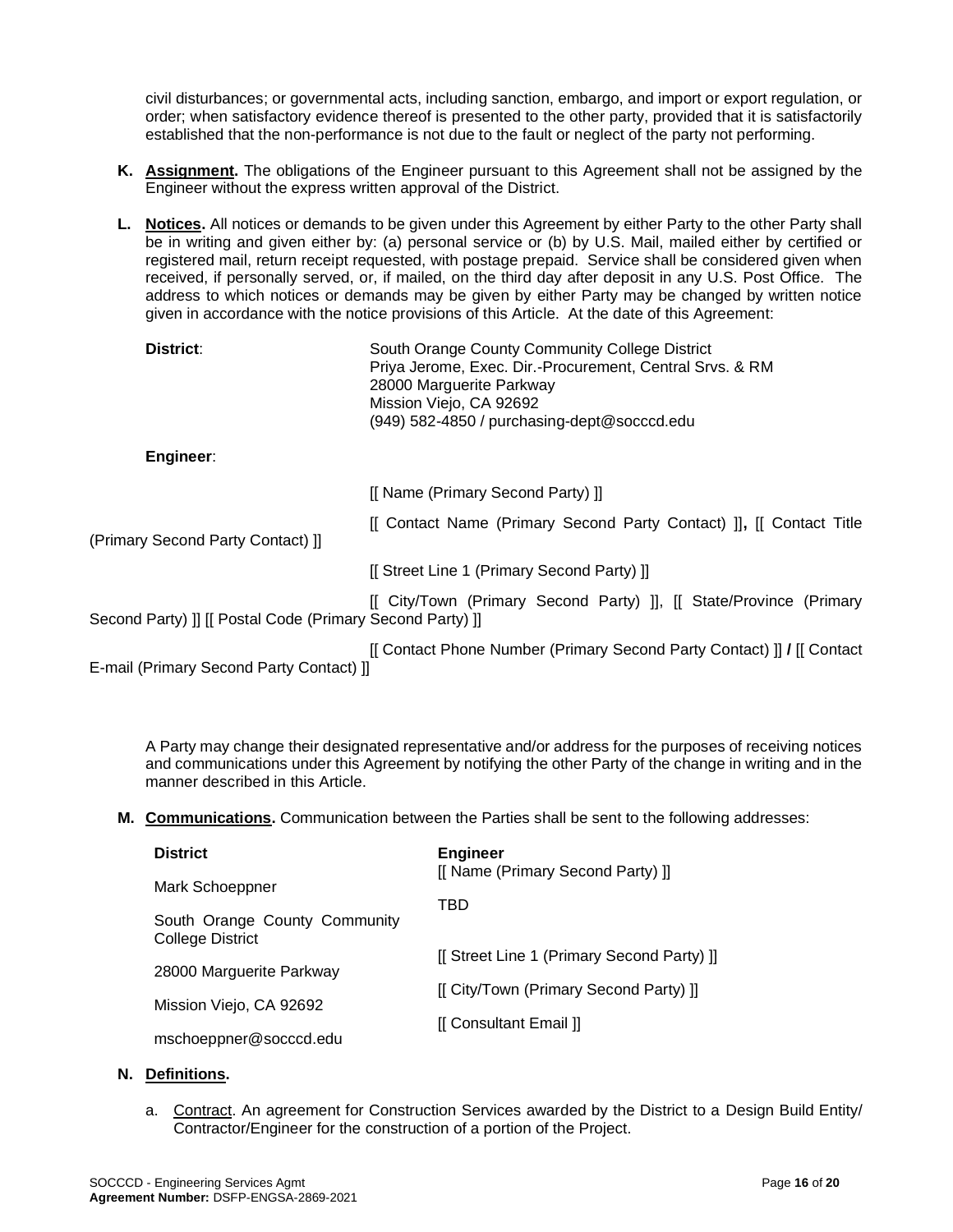- b. Engineer. A Engineer to the District under an agreement awarded by the District in relationship to construction Services of the Project.
- c. Design Documents. The drawings, specifications, calculations and other work product and instruments of service prepared by or on behalf of the Architect for the Project. Design Documents include surveys, soil reports and other documents prepared for the Project by a licensed Architect or registered Engineer, under contract with the District.
- d. Architect. The Architect is TBD.References to the Architect include TBD and their managers retained to prepare or provide any portion of the Design Documents.
- e. Submittals. Shop Drawings, Product Data or Samples prepared or provided by a Design Build Entity or a Subcontractor to the Design Build Entity or suppliers illustrating some portion of Services of the Project.
- f. Site. The physical area for construction and activities relating to construction of the Project.
- g. Construction Agreement Documents. The Agreement Documents issued by or on behalf of the District under an Agreement for construction of the Project. Construction Agreement Documents include all modifications issued by or on behalf of the District. Unless otherwise expressly stated, references to the Construction Agreement Documents are referenced to all of the Agreement Documents issued for the Contract awarded for Project construction.
- h. Substantial Completion. Substantial Completion is when the Services identified in the Agreement has been completed, including completion of all installation Services. Substantial completion shall deemed to have been achieved when the Project can be used for its intended purposes, subject only to minor corrections, repairs or modifications.
- i. Final Completion. Final Completion is when all of the Services in the Agreement have been completed and installed (including items noted for correction, repair or modification upon Substantial Completion) and the Engineer has completed all other obligations to be performed on its part under the Agreement.
- **P. Severability.** If any term, condition or provision of this Agreement is held by a court of competent jurisdiction to be invalid, void or unenforceable, the remaining provisions will nevertheless continue in full force and effect, and shall not be affected, impaired or invalidated in any way.
- **Q. Interpretation.** In interpreting this Agreement, it shall be deemed to have been prepared by the Parties jointly, and no ambiguity shall be resolved against District on the premise that it or its attorneys were responsible for drafting this Agreement or any provision hereof. The captions or heading set forth in this Agreement are for convenience only and in no way define, limit, or describe the scope or intent of any Articles or other provisions of this Agreement. Any reference in this Agreement to an Article, unless specified otherwise, shall be a reference to an Article of this Agreement.
- **R. Conflict of Interest.** Engineer hereby represents, warrants and covenants that (i) at the time of execution of this Agreement, Engineer has no interest and shall not acquire any interest in the future, whether direct or indirect, which would conflict in any manner or degree with the performance of Services under this Agreement; (ii) Engineer has no business or financial interests which are in conflict with Engineer's obligations to District under this Agreement; and (iii) Engineer shall not employ in the performance of Services under this Agreement any person or entity having any such interests.
- **S. Accessibility of Information and Communication Technology.** The Engineer hereby warrants that the goods or services to be provided to the District when applicable shall comply with the accessibility requirements of Section 508 of the Rehabilitation Act of 1973, as amended (29 US.C. S794d), and its implementing regulations set forth at Title 36, Code of Federal Regulations, Part 194. The Engineer agrees to promptly respond to and resolve any complaint regarding accessibility of its products or services. Engineer further agrees to indemnify and hold harmless the District from any claim arising out of its failure to comply with the aforesaid requirements. Failure to comply with these requirements shall constitute a breach and be grounds for termination of this order or Agreement.

Engineer is responsible for following all Federal and California accessibility laws set forth under Sec 508 of the Rehabilitation Act of 1973, passed in 2000 and updated in 2017 and California Government Code Section 7405. All materials and Information and Communication Technology (ICT) produced or provided by the Engineer, as part of this contract must meet the standards set forth under these laws. These requirements include, but are not limited to, closed captioning of all videos or portions of videos; all presentations; training materials; curriculum; computers; and all other ICT as defined under the law, must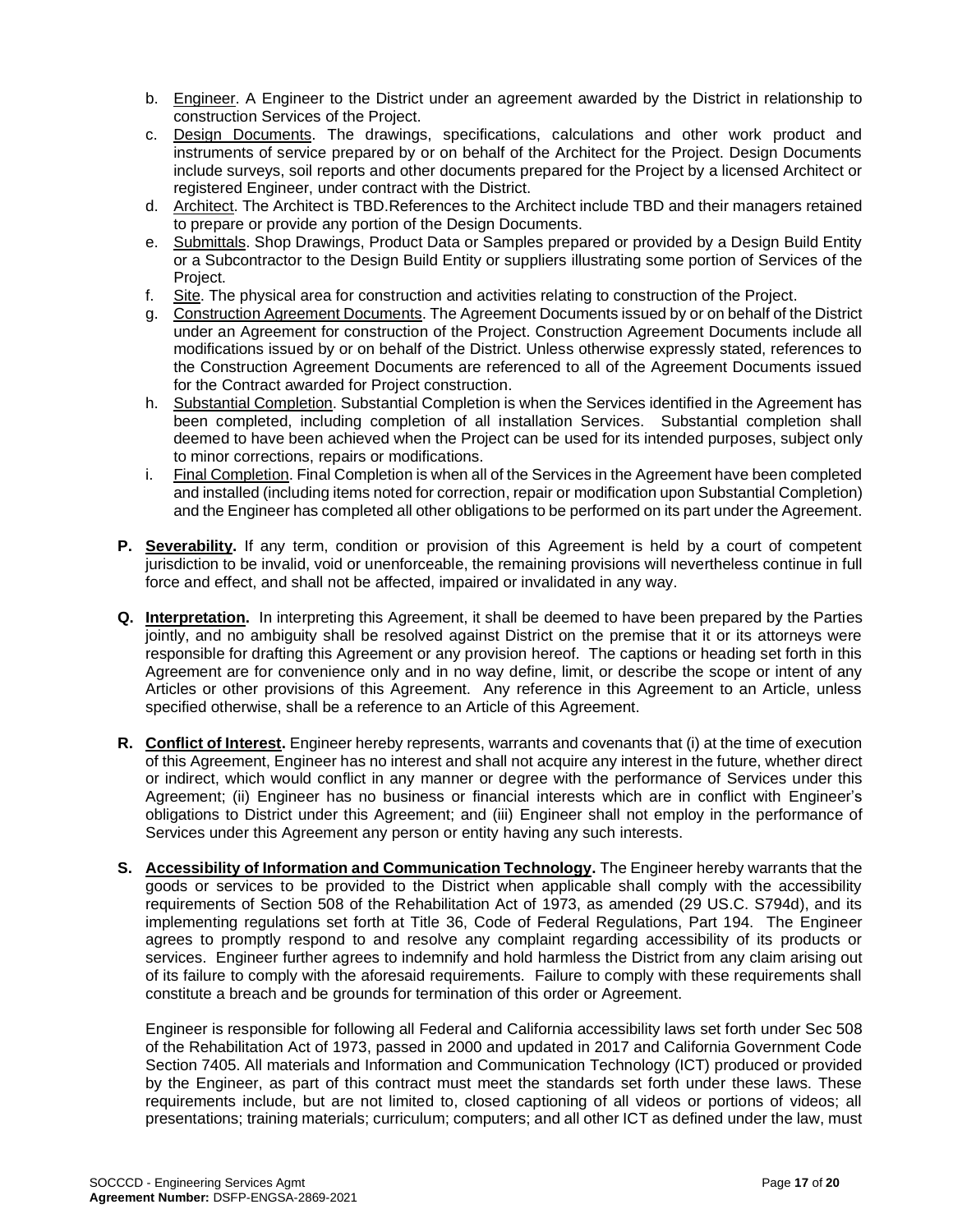be created and delivered in a manner where they meet accessible requirements. All websites developed and maintained must be accessible, built to the most current and highest Web Content Accessibility Guidelines (WCAG), and be delivered with documentation allowing the District to certify it as accessible and in compliance with California Government Code Sections 7405 and 11135. Engineer is responsible for all claims and expenses borne by the District, which arise out of the work under this contract, found to be non-compliant with Federal and California Laws. These costs include but are not limited to legal costs, court costs, and costs for remediation of work produced.

- **T. Certification Regarding Debarment, Suspension or Other Ineligibility.** (Applicable to all agreements funded in part or whole with federal funds).
	- a. By executing this contractual instrument, Engineer agrees to comply with applicable federal suspension and debarment regulations, including, but not limited to, regulations implementing Executive Order 12549 (29 C.F.R. Part 98) (see Appendix 15).
	- b. By executing this contractual instrument, Engineer certifies to the best of its knowledge and belief that it and its principals:
		- i. Are not presently debarred, suspended, proposed for debarment, declared ineligible, or voluntarily excluded from covered transactions by any federal department or agency;
		- ii. Have not, within a three-year period preceding the execution of this contractual instrument, been convicted of, or had a civil judgment rendered against them, for: (a) Commission of fraud or a criminal offense in connection with obtaining, attempting to obtain, or performing a public (Federal, State or Local) or private transaction or contract; (b) Violation of Federal or State antitrust statutes; (c) Commission of embezzlement, theft, forgery, bribery, falsification or destruction of records, making false statements, tax evasion, receiving stolen property, making false claims, or obstruction of justice; or (d) Commission of any other offense indicating a lack of business integrity or business honesty that seriously and directly affects Engineer's present responsibility;
		- iii. Are not presently indicted for, or otherwise criminally or civilly charged by any government entity (Federal, State or Local), with commission of any of the offenses enumerated in b.2) above, of this certification; and
		- iv. Have not, within a three-year period preceding the execution of this contractual instrument, had one or more public transaction (Federal, State or Local) terminated for cause or default;
		- v. Shall not, except as otherwise provided under applicable federal regulations, knowingly enter into any lower tier covered transaction with a person who is proposed for debarment, debarred, suspended, declared ineligible, or voluntarily excluded by any federal department or agency from participation in such transaction; and
		- vi. Include in all lower tier covered transactions, and all solicitations for covered transactions, provisions substantially similar to those set forth herein.
- **U. Entire Agreement/Amendment.** The Agreement documents consist of this Agreement, any exhibits attached to or referenced herein, and all amendments and/or modifications issued in writing, duly approved or ratified by the District's Board of Trustees, and executed by the Parties shall be interpreted to the benefit of the District. Conflicting provisions hereof, if any, shall prevail in the following descending order of precedence: (a) provisions set forth in this Agreement, (b) provisions set forth in any referenced attachments or exhibits to this Agreement attached or incorporated herein by reference. However, the Parties understand and agree that the service specified in the Agreement and any provisions set forth in any referenced attachments or exhibits to this Agreement is intended to cooperate and be complementary; provided further, however, that in the event of a conflict between the Agreement and the provisions set forth in any referenced attachments or exhibits, the Agreement shall control, unless the provisions set forth in any referenced attachments or exhibits to this Agreement provides the District with greater benefits or more expansive Services in which case the provisions set forth in any referenced attachments or exhibits to this Agreement shall complement the terms of this Agreement.
- **V. Supersedes.** This Agreement constitutes the entire Agreement between the parties to this Agreement and supersedes all prior and contemporaneous negotiations and understandings between the Parties whether oral or written expressed or implied in relation to the Services contemplated in this Agreement for this specific Project. No other Agreement or understanding concerning the same has been entered into or will be recognized.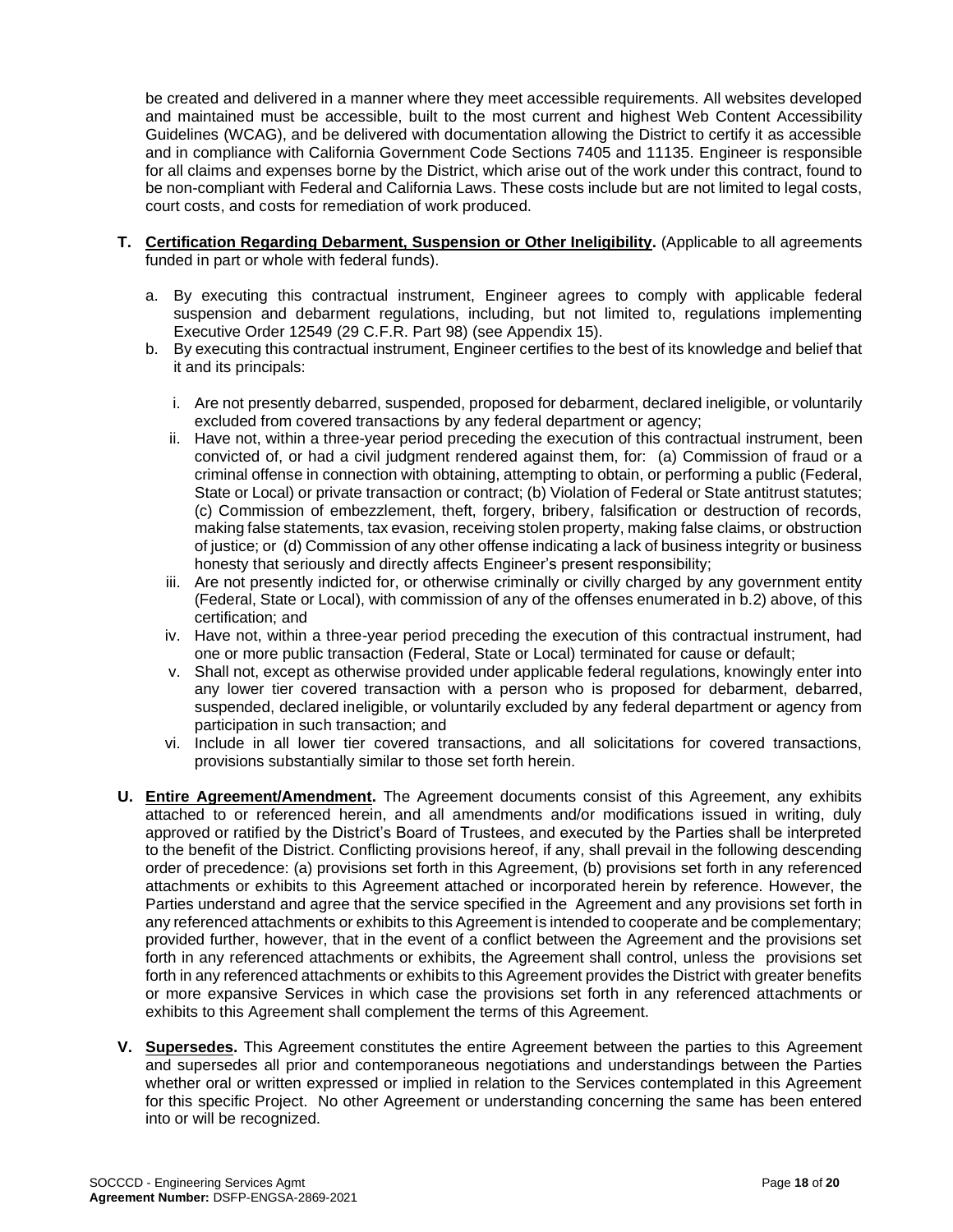- **W. Authority to Execute.** The individual(s) executing this Agreement on behalf of the Engineer is/are duly and fully authorized to execute this Agreement on behalf of Engineer and to bind the Engineer to each and every term, condition, and covenant of this Agreement.
- **X. Approval by District's Board of Trustees.** Pursuant to Education Code Section 81655, this Agreement is not valid and does not constitute an enforceable obligation against the District unless and until District's Board of Trustees has approved or ratified this Agreement as evidenced by a motion duly passed and adopted by the Board of Trustees.

This Agreement entered into as of the day and year first written above.

| [[ NAME (PRIMARY SECOND PARTY) ]] | <b>South Orange County Community College District</b> |
|-----------------------------------|-------------------------------------------------------|
| Signature:                        | Signature:                                            |
| Print Name:                       | Print Name:                                           |
| Title:                            | Title:                                                |
| Date:                             | Date:                                                 |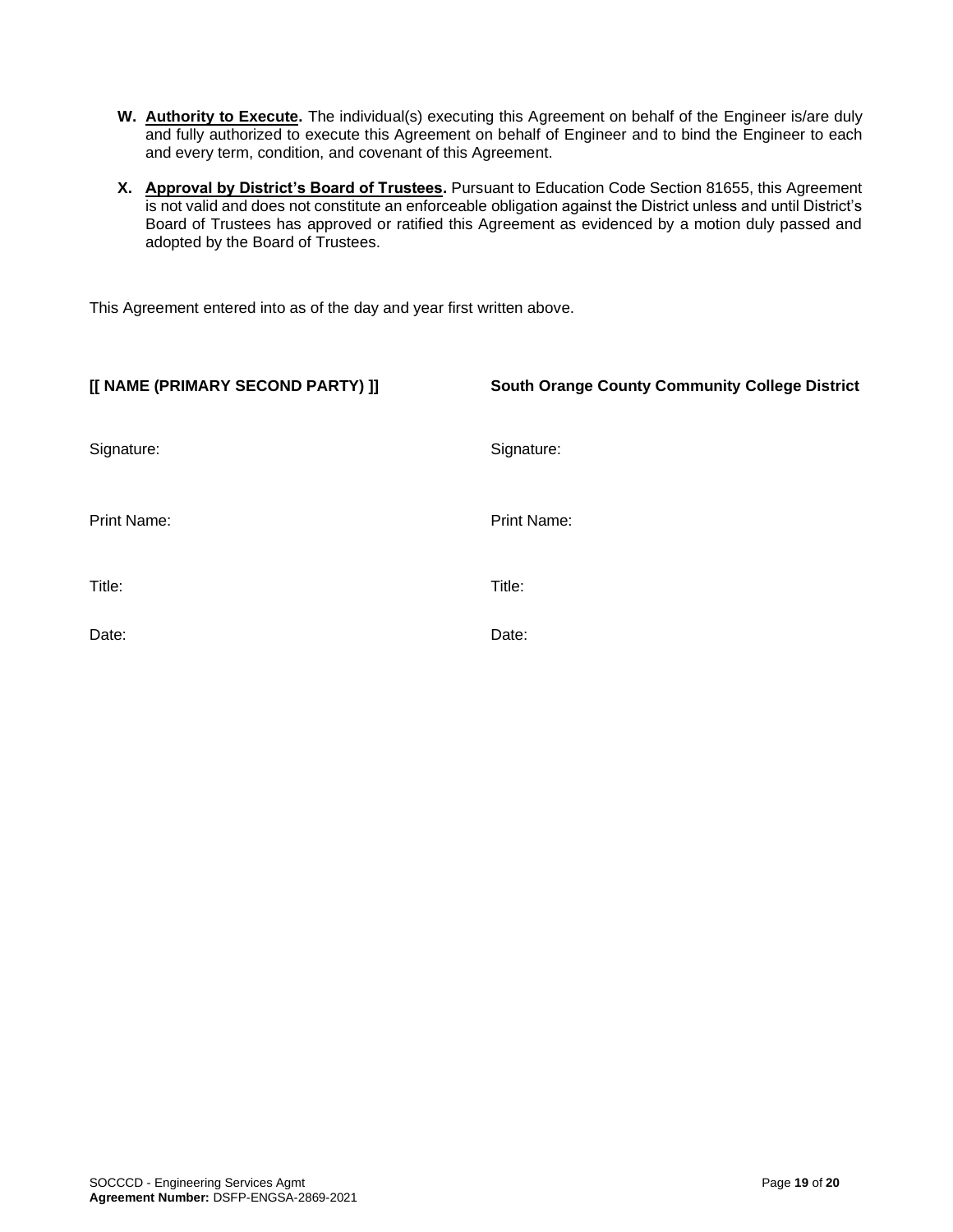

#### **SOUTH ORANGE COUNTY COMMUNITY COLLEGE DISTRICT CONTRACTOR PROTOCOLS WHILE ON DISTRICT PROPERTY DURING COVID-19 PANDEMIC**

The Contractor and/or Consultant along with their subcontractors and subconsultants, hereafter referred to as "Contractor" shall follow these Protocols as a condition of being permitted on District property. The dually executed Agreement for the Contractor's Services shall be the governing document and this Protocol document is intended to be supplementary. The Contractor acknowledges that when it relates to COVID-19, the Contractor shall adjust business operations to comply with COVID-19 specific safety guidelines prescribed by federal, state, and local governmental agencies, including the Orange County Health Care Agency (OCHCA), Centers for Disease Control and Prevention (CDC), and Cal/OSHA. The Contractor further acknowledges that all safety guidelines prescribed and updated by federal, state, and local governmental agencies, including the OCHCA, CDC, and Cal/OSHA shall be followed at all times and that this Protocols document should be treated as additional, providing the District with the greatest levels of protection. Failure to comply with any of the Protocols identified herein, may subject the Contractor's employee(s) to immediate removal from the District's premises.

As a requirement to perform Services on campus, the Contractor agrees that its employees shall adhere to the following.

- **1. Contractor shall train employees on how to limit the spread of COVID-19 pursuant to the symptoms as identified by the CDC and Cal/OSHA, including but not limited to the following:**
	- Fever or chills
	- Cough
	- Shortness of breath or difficulty breathing
	- Fatigue
	- Muscle or body aches
	- Headache
	- New loss of taste or smell
	- Sore throat
	- Congestion or runny nose
	- Nausea or vomiting
	- Diarrhea

#### **2. Implement control measures**

- Contractor shall provide an adequate supply of personal protective equipment (PPE) such as face masks/coverings to all of its employees to wear at all times while on District property
- Direct all employees to:
	- o Wash hands often with soap and water for at least 20 seconds
	- $\circ$  Use hand sanitizer/wipes when soap and water are not available (Contractor shall supply and make available hand sanitizer/wipes)
	- o Cover cough or sneeze

#### **3. Implement cleaning and disinfecting protocols**

- Contractor shall ensure that adequate cleaning and disinfecting supplies are available at every job site on District premises
- Contractor shall ensure that any and all equipment, objects, and surfaces are cleaned and disinfected after each use

#### **4. Implement physical distancing guidelines**

A minimum of 6 feet of physical distance between all individuals shall be maintained while on District property.